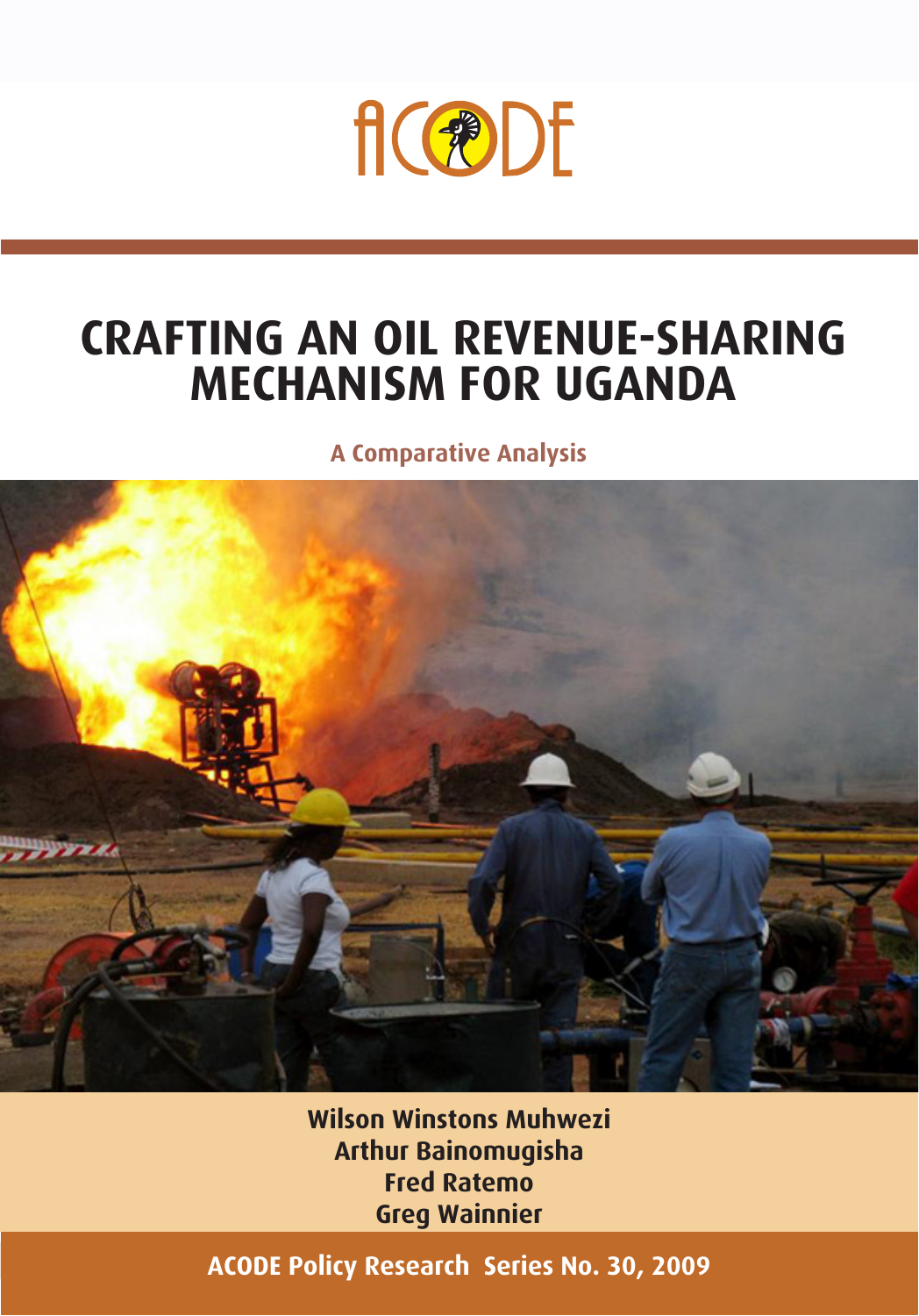Published by ACODE P.O Box 29836, Kampala Email: library @acode-u.org, acode@acode-u.org Website: http://www.acode-u.org

Citation:

Muhwezi, et.al, (2009). Crafting an Oil Revenue-Sharing Mechanism for Uganda: A Comparative Analysis. ACODE Policy Research Series, No. 30, 2009. Kampala.

© ACODE 2009

All rights reserved. No part of this publication may be reproduced, stored in a retrieval system or transmitted in any form or by any means electronic, mechanical, photocopying, recording or otherwise without the prior written permission of the publisher. ACODE policy work is supported by generous donations and grants from bilateral donors and charitable foundations. The reproduction or use of this publication for academic or charitable purpose or for purposes of informing public policy is excluded from this restriction.

**ISBN 978997007060**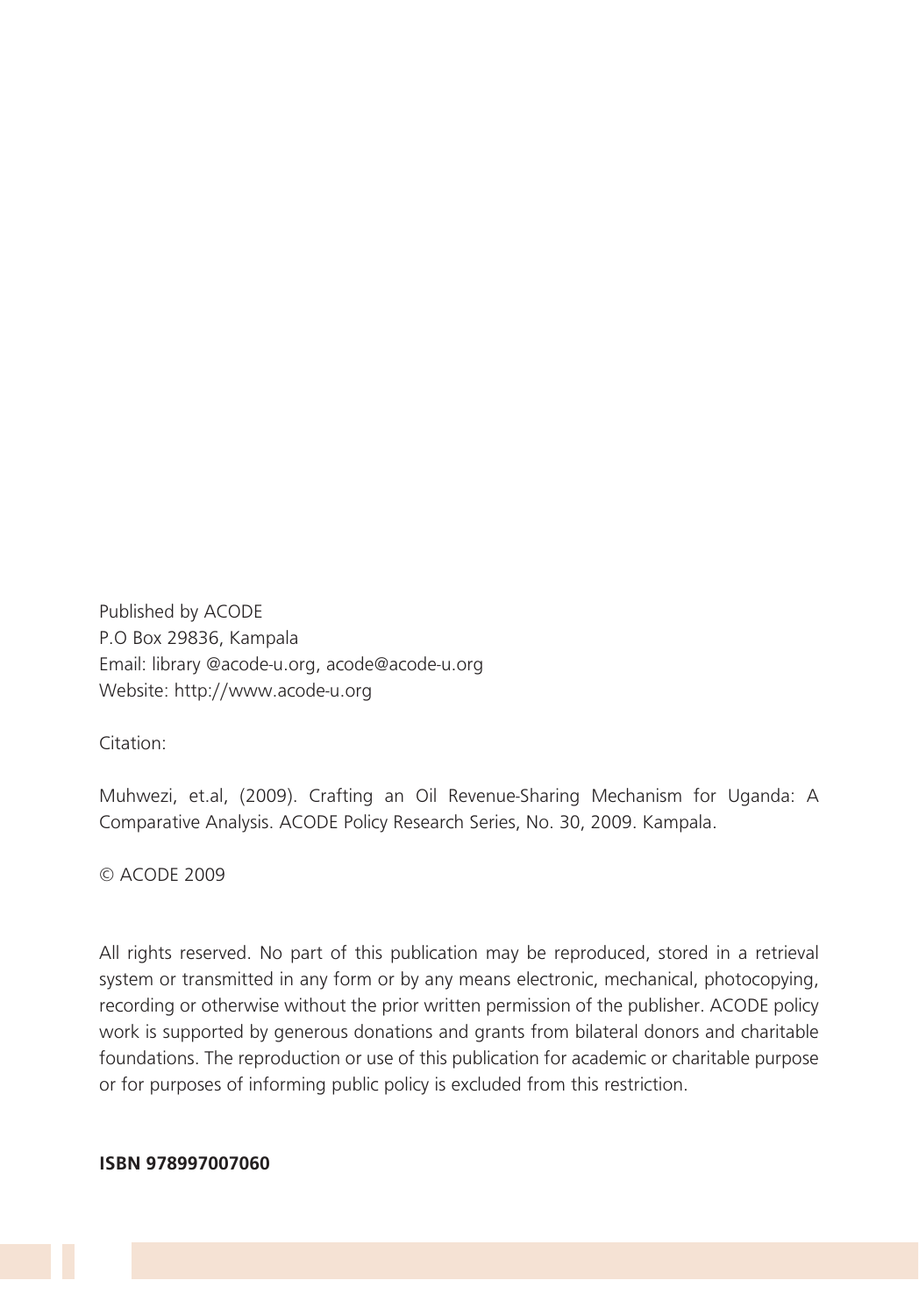## **CRAFTING AN OIL REVENUE-SHARING MECHANISM FOR UGANDA**

**A Comparative Analysis**

**Wilson Winstons Muhwezi (PhD) Arthur Bainomugisha (PhD) Fred Ratemo Greg Wainnier**

**ACODE Policy Research Series No. 30, 2009**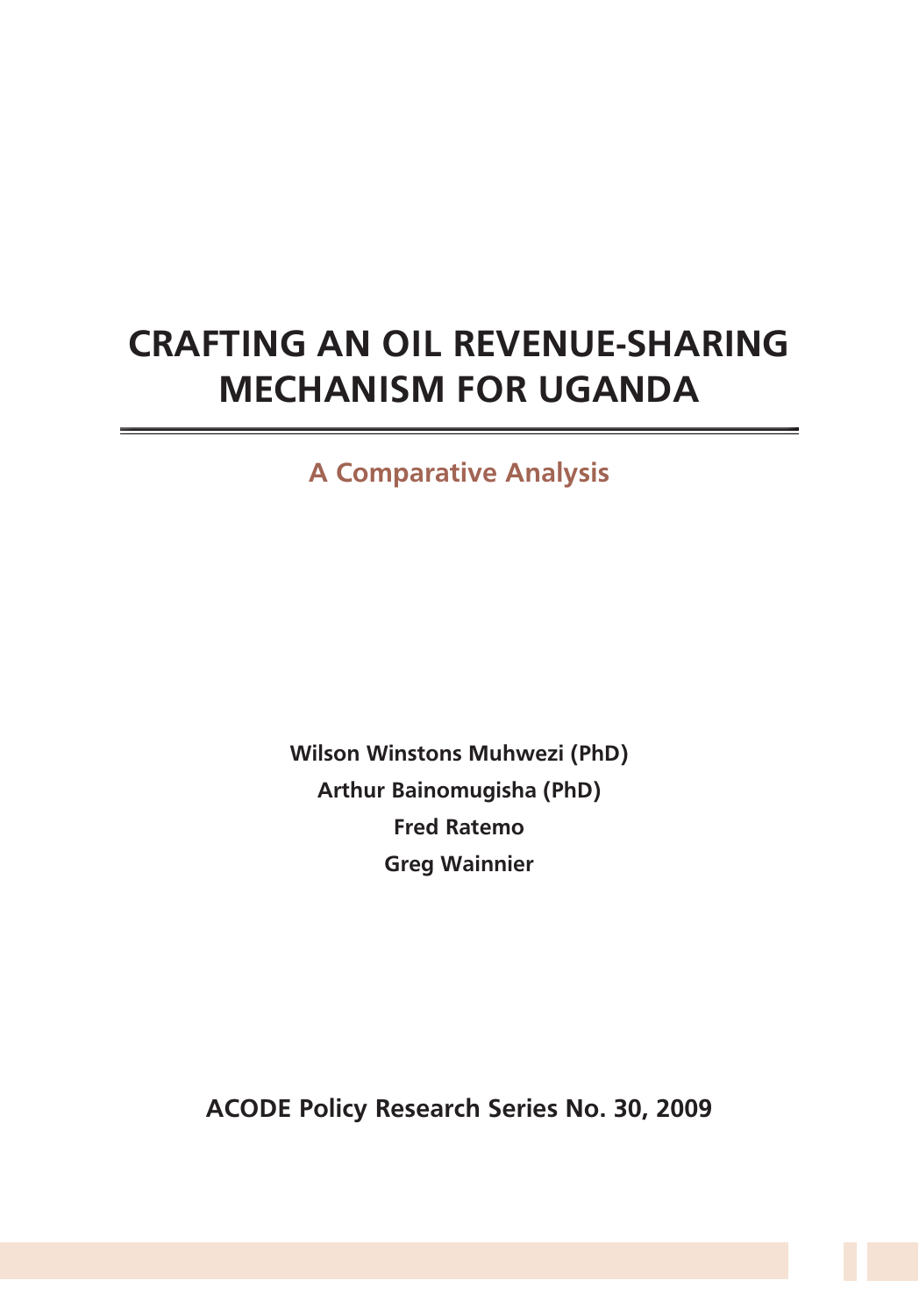## **Table of Contents**

|    | 1.1 |                                                                                           |  |  |
|----|-----|-------------------------------------------------------------------------------------------|--|--|
|    | 1.2 |                                                                                           |  |  |
| 2. |     |                                                                                           |  |  |
|    | 2.1 |                                                                                           |  |  |
|    | 2.2 | Implications of oil on social and political landscape in the Albertine regio 8            |  |  |
|    | 2.3 |                                                                                           |  |  |
|    | 2.4 |                                                                                           |  |  |
|    |     |                                                                                           |  |  |
|    |     |                                                                                           |  |  |
|    |     |                                                                                           |  |  |
|    |     | 2.4.2.2The Constitution of the Republic of Uganda (amended in 2005)  10                   |  |  |
|    |     |                                                                                           |  |  |
|    |     |                                                                                           |  |  |
|    |     | 2.4.4 The basis for revenue sharing claims by Cultural Institutions and Local Governments |  |  |
|    |     |                                                                                           |  |  |
|    |     |                                                                                           |  |  |
|    |     |                                                                                           |  |  |
|    |     |                                                                                           |  |  |
|    |     |                                                                                           |  |  |
|    |     |                                                                                           |  |  |
|    |     |                                                                                           |  |  |
|    | 2.5 | Priority issues for consideration under proposed oil revenue sharing  16                  |  |  |
| 3. |     |                                                                                           |  |  |
|    |     |                                                                                           |  |  |
|    | 3.2 |                                                                                           |  |  |
|    |     |                                                                                           |  |  |
|    |     |                                                                                           |  |  |
|    |     |                                                                                           |  |  |
|    |     |                                                                                           |  |  |
|    |     |                                                                                           |  |  |
|    | 3.3 |                                                                                           |  |  |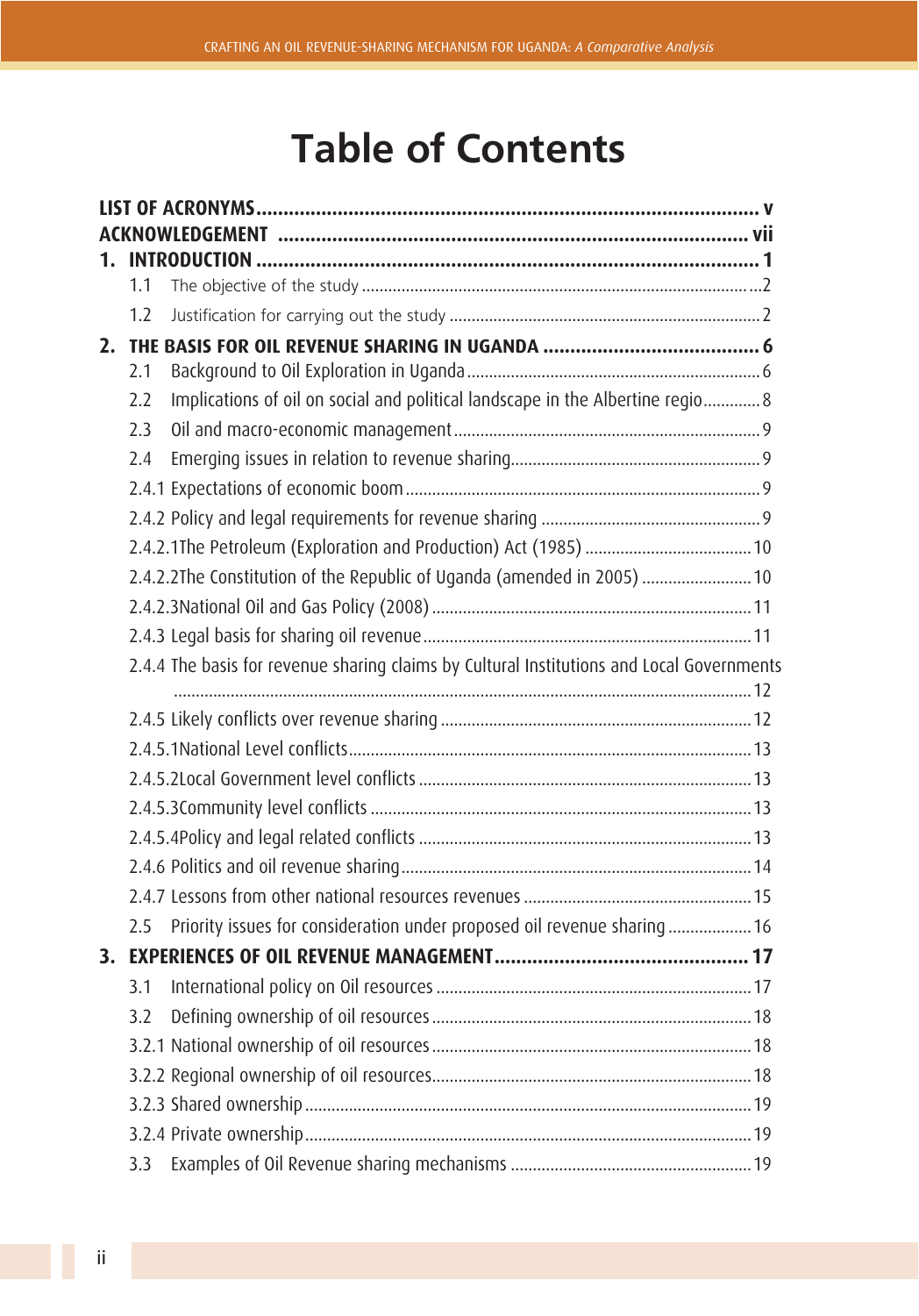| 3.3.6 Special/negotiated and ad hoc revenue sharing arrangements23      |  |
|-------------------------------------------------------------------------|--|
|                                                                         |  |
|                                                                         |  |
|                                                                         |  |
|                                                                         |  |
|                                                                         |  |
| 3.4                                                                     |  |
|                                                                         |  |
|                                                                         |  |
|                                                                         |  |
|                                                                         |  |
|                                                                         |  |
|                                                                         |  |
|                                                                         |  |
| 4. PROPOSALS FOR OIL REVENUE SHARING FOR UGANDA  33                     |  |
| 4.1                                                                     |  |
| 4.2                                                                     |  |
|                                                                         |  |
|                                                                         |  |
|                                                                         |  |
|                                                                         |  |
|                                                                         |  |
|                                                                         |  |
| Sources of revenues to share - Production Sharing Agreements  35<br>4.3 |  |
| 4.4                                                                     |  |
|                                                                         |  |
|                                                                         |  |
|                                                                         |  |
|                                                                         |  |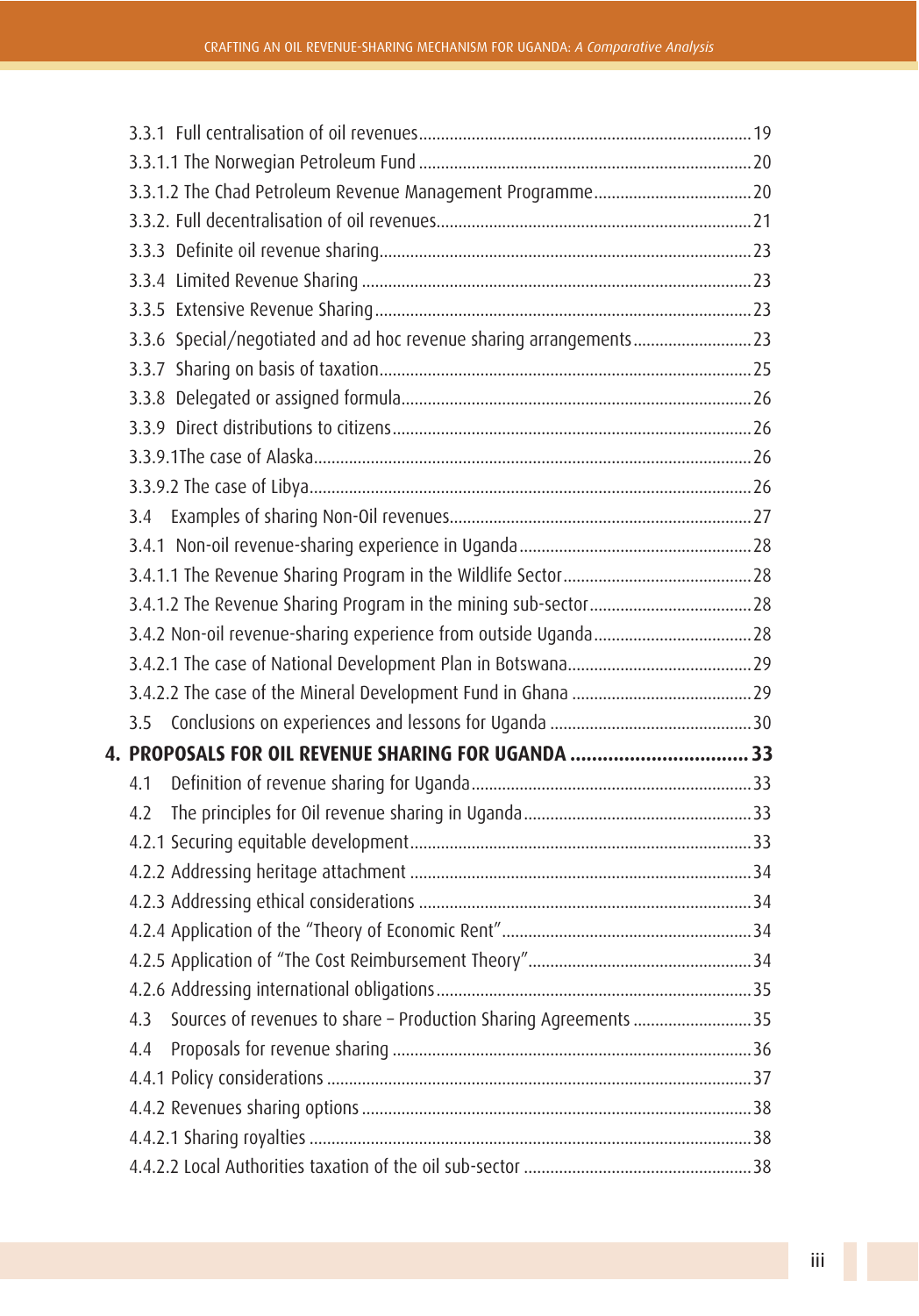|    | 4.4.4.2 Development of effective mechanism for management of oil revenues 43 |  |  |  |  |
|----|------------------------------------------------------------------------------|--|--|--|--|
|    |                                                                              |  |  |  |  |
|    |                                                                              |  |  |  |  |
|    |                                                                              |  |  |  |  |
|    |                                                                              |  |  |  |  |
|    |                                                                              |  |  |  |  |
|    |                                                                              |  |  |  |  |
|    |                                                                              |  |  |  |  |
|    |                                                                              |  |  |  |  |
|    |                                                                              |  |  |  |  |
|    |                                                                              |  |  |  |  |
|    |                                                                              |  |  |  |  |
|    |                                                                              |  |  |  |  |
|    |                                                                              |  |  |  |  |
| 5. |                                                                              |  |  |  |  |
|    |                                                                              |  |  |  |  |
|    |                                                                              |  |  |  |  |
|    |                                                                              |  |  |  |  |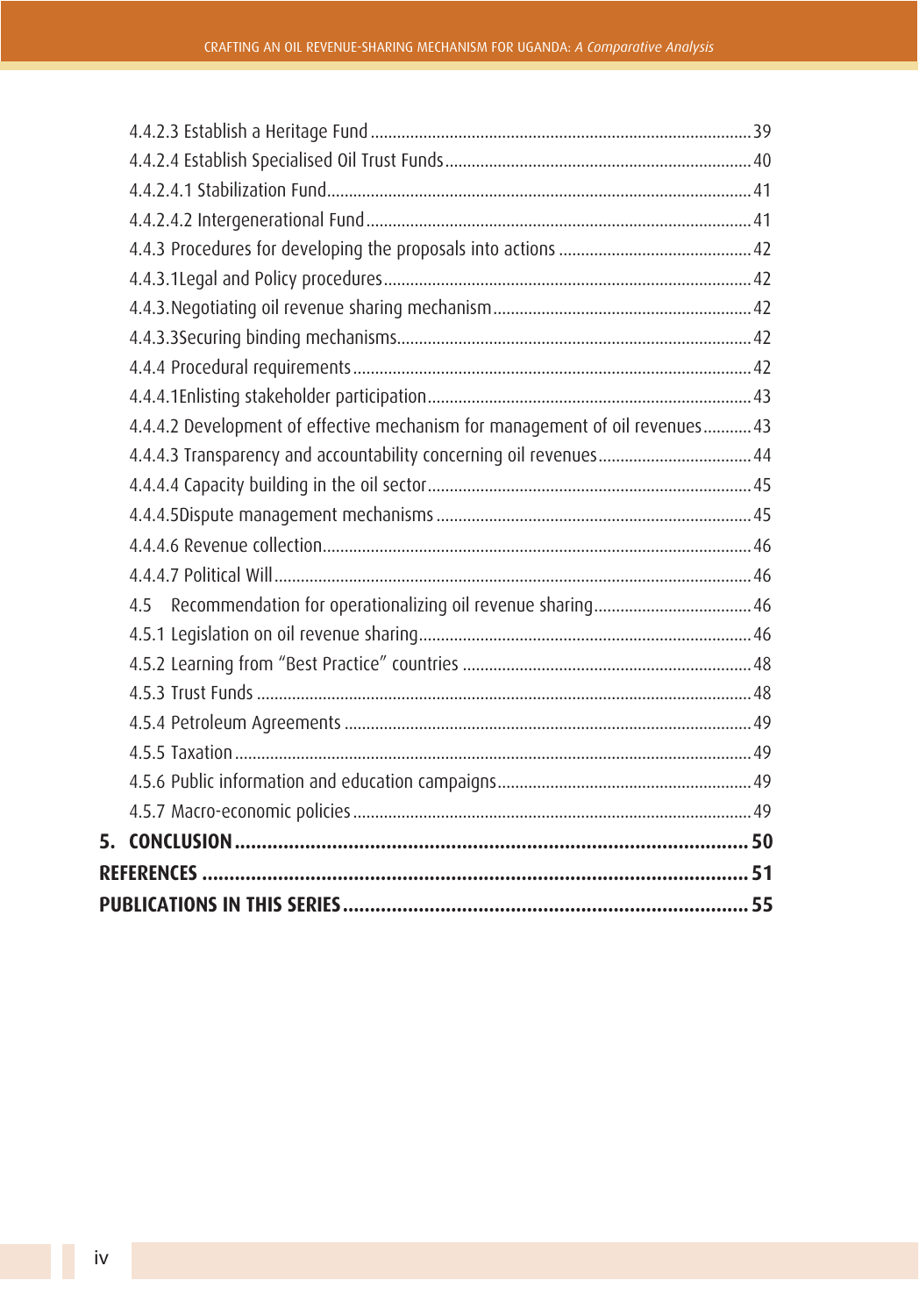## **LIST OF ACRONYMS**

| ABR           | Aboriginals Benefit Reserve (in Australia)                     |
|---------------|----------------------------------------------------------------|
| <b>ACODE</b>  | Advocates Coalition for Development and Environment            |
| APF           | Alaska Permanent Fund                                          |
| <b>CBD</b>    | Convention on Biological Diversity                             |
| <b>CPR</b>    | Canadian Pacific Railway Company                               |
| <b>CSOs</b>   | Civil Society Organisation                                     |
| DP.           | Directorate of Petroleum                                       |
| <b>DRC</b>    | Democratic Republic of Congo                                   |
| EITI          | Extractive Industries Transparency Initiative                  |
| EPS           | Early Production System                                        |
| FOCs          | Foreign Oil Companies                                          |
| <b>GAVI</b>   | Global Alliance for Vaccines and Immunization                  |
| GDP           | <b>Gross Domestic Product</b>                                  |
| GoU           | Government of Uganda                                           |
| <b>ICCPR</b>  | International Covenant on Civil and Political Rights           |
| <b>ICESCR</b> | International Covenant on Economic, Social and Cultural Rights |
| ILO.          | International Labour Organization                              |
| IMF.          | International Monetary Fund                                    |
| LCs           | Local Councils                                                 |
| <b>MBICT</b>  | Mgahinga and Bwindi Impenetrable Conservation Trust            |
| <b>MDF</b>    | Mineral Development Fund (in Ghana)                            |
| <b>MEMD</b>   | Ministry of Energy and Minerals Development                    |
| <b>MEND</b>   | Movement for the Emancipation of the Niger Delta               |
| <b>MOSOP</b>  | Movement for the Survival of Ogoni People                      |
| <b>NAPE</b>   | National Association of Professional Environmentalists         |
| <b>NATOIL</b> | Ugandan National Oil Company                                   |
| <b>NDP</b>    | National Development Plan (in Botswana)                        |
| <b>NGOs</b>   | Non Governmental Organisation                                  |
| <b>NIEO</b>   | New International Economic Order                               |
| <b>NOC</b>    | National Oil Company                                           |
| <b>NOGP</b>   | National Oil and Gas Policy                                    |
| <b>NRO</b>    | Net Revenue from Oil                                           |
| <b>NURP</b>   | Northern Uganda Reconstruction Programme                       |
| <b>NUSAF</b>  | Northern Uganda Social Action Fund                             |
| OMPADEC       | Oil Mineral Producing Area Development Commission              |
| <b>OPEC</b>   | Organization of the Petroleum Exporting Countries              |
| PAU           | Petroleum Authority of Uganda                                  |
| PEPA          | Petroleum (Exploration and Production) Act of 1985             |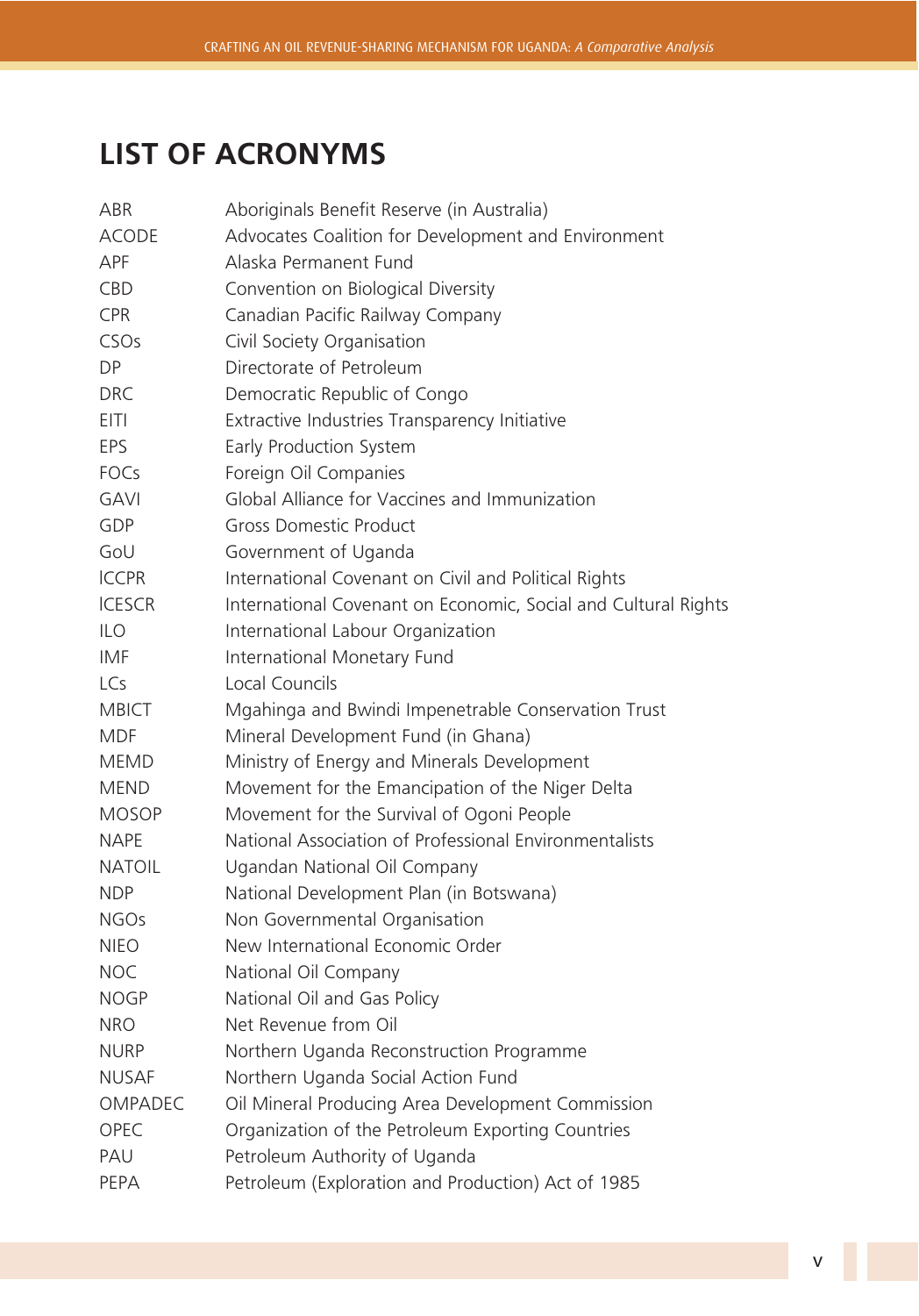- PEPD Petroleum Exploration and Production Department
- PRMP Petroleum Revenue Management Program
- PSAs Production Sharing Agreements
- RSP Revenue Sharing Programme
- SOFAR State Oil Fund of Azerbaijan
- TNCs Transnational Corporations
- UPAF Uganda Poverty Action Fund
- USA United States of America
- USD United States Dollars
- UWA Uganda Wild Life Authority
- PMA Programme for Modernization of Agriculture
- PSC Public Service Commission
- RDS Rural Development Strategy
- SWAPs Sector Wide Approaches
- UBOS Uganda Bureau of Statistics
- UCDA Uganda Coffee Development Authority
- UCDO Uganda Cotton Development Organization
- UNFEE Uganda National Farmers' Federation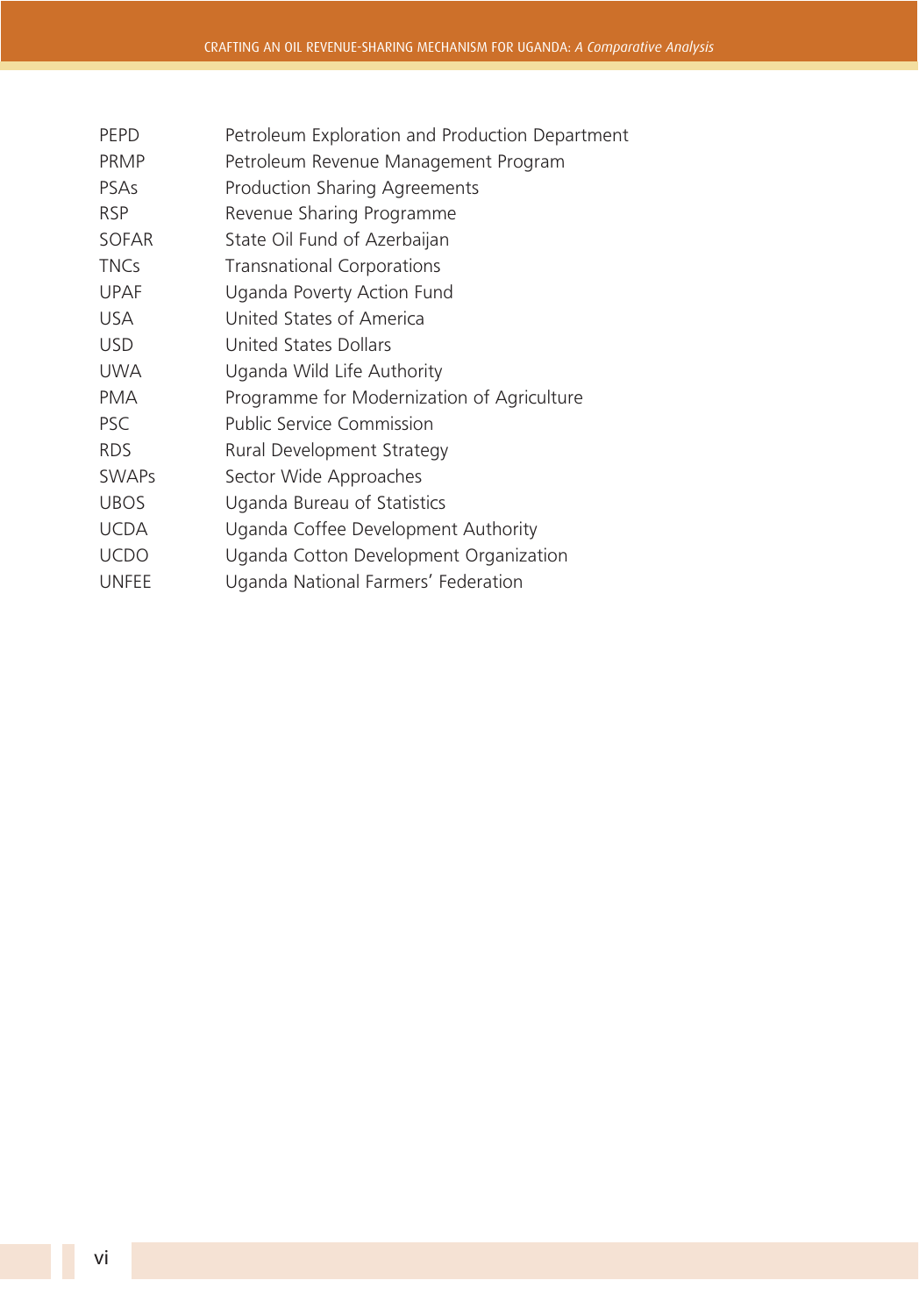### **ACKNOWLEDGEMENTS**

This policy research paper is a product of ACODE's efforts aimed at influencing the Government of Uganda to formulate an open, transparent, accountable and equitable oil revenue-sharing mechanism for Uganda. While we appreciate that Uganda is fortunate to be in possession of commercial oil reserves, experience of oil producing countries teaches us that depending on how this resource is managed, it can either be a blessing or curse. We also appreciate President Museveni's pledge that government will not squander the wealth generated from oil resources on the purchase of perfumes and wines, but would invest it in infrastructure development and other strategic investments to create lasting wealth for the present and future generations. This pledge is commendable and comforting. However, without a robust legal, policy and administrative framework to translate the political commitments into reality, the country may not benefit from its oil asset which is a non-renewable resource. This paper calls upon government to speedily establish a revenue sharing mechanism ahead of oil drilling. The paper puts forward a strong case for a transparent and equitable revenue-sharing mechanism including the fact that such a mechanism would become a conflict management tool to avoid conflicts associated with oil resources, escaping the "Dutch Disease," endemic corruption and democratic stagnation that are always associated with oil rich developing countries. The paper examines lessons and experiences that Uganda could learn from in anticipation for oil revenue to be reaped after commercial production takes off.

The authors of this paper are indebted to the Government of Ireland through the World Resources Institute (WRI) for providing the financial resources that facilitated the research, production and publication of this work. We would like to thank the staff of WRI, particularly Peter Veit for the intellectual guidance and oversight he provided to this work. We would also like to acknowledge the contributions of cultural, political and civil society leaders from the oil prospective areas in Uganda that were interviewed for this paper. Lastly, we are grateful to the entire team at ACODE for their input and constructive comments on the draft of the paper.

#### **Advocates Coalition for Development and Environment**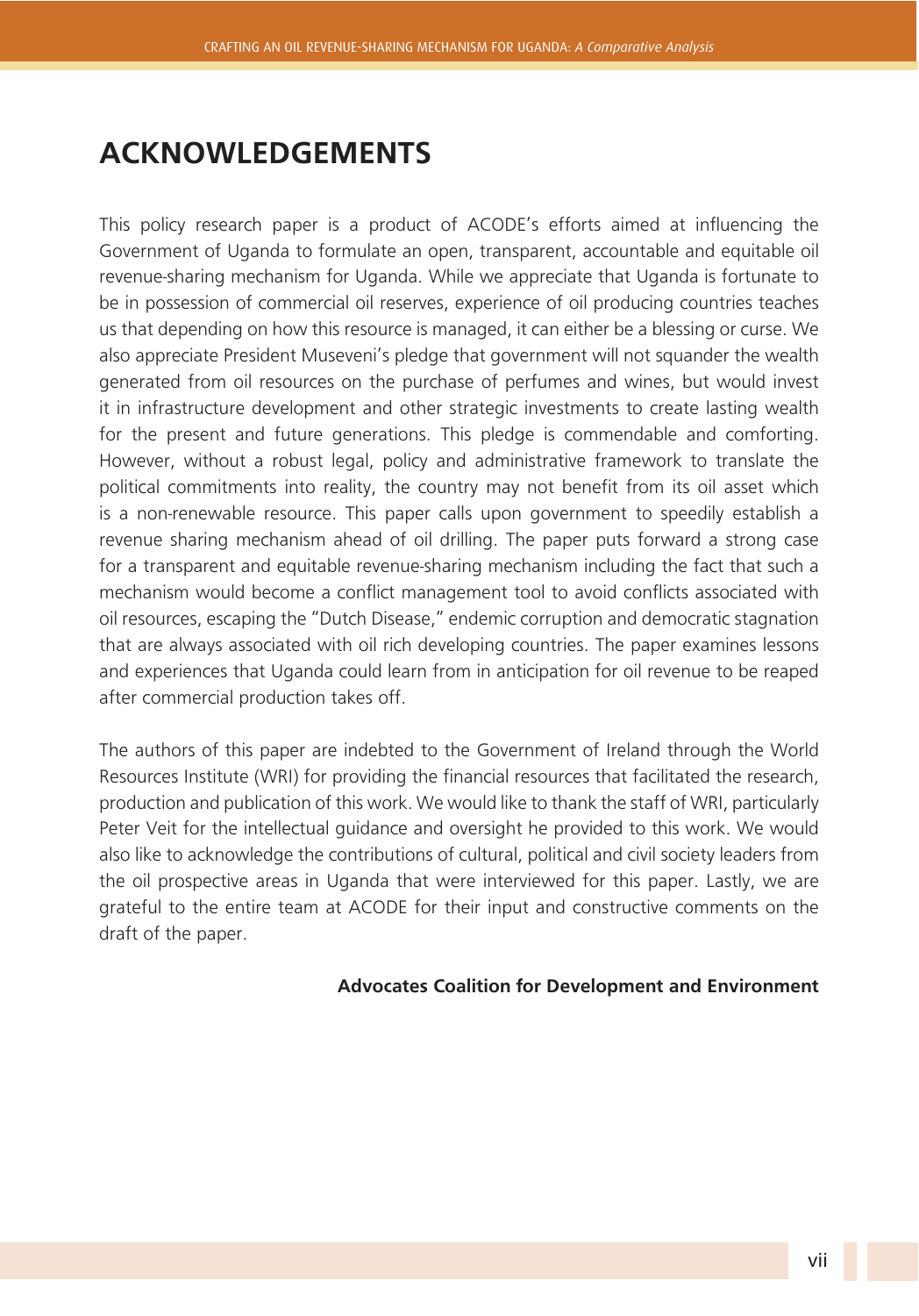# **INTRODUCTION**

**1**

*At the height of the oil boom in the 1970's, a Nigerian military head of state allegedly boasted that money was no longer the country's problem, but how to spend it. This statement, whose veracity is shrouded in the realm of conjecture, nonetheless aptly captures the euphoria and sense of boundless wealth and power that petrodollars bestowed upon the Nigerian ruling class that had won a gruelling 30-month civil war in 1970. The Nigerian civil war, which was ostensibly fought to preserve the unity of the nation-state, was also partly provoked by the struggle between the political elite of the secessionist Biafra (Eastern region) and the rest of Nigeria (Northern, Western and Midwestern regions), over the control of the oil resources of the Niger Delta.1*

The discovery of commercial oil deposits in Uganda makes the country strategically important not only in the Great Lakes Region but also in international affairs. As one of the leading oil producers, Uganda will be expected to join the Organization of the Petroleum Exporting Countries (OPEC) which would makes it a key player in international politics. OPEC members include; Algeria, Angola, Ecuador, Iran, Iraq, Kuwait, Libya, Nigeria, Qatar, Saudi Arabia, United Arab Emirates and Venezuela.<sup>2</sup> As Uganda prepares to start drilling and refining petroleum, one looming question is how the country will manage oil revenues and the challenges associated with oil-producing countries in a manner that promotes equity, sustainable development and political stability.

Several oil companies including Tallow Oil, Heritage Oil, and Hardman Resources Ltd are involved in oil prospecting in Uganda. The officials in the Ministry of Energy and Mineral Development have indicated that the three fields in western Uganda where oil has been discovered contain between 100 and 300 million barrels with 30 million barrels ready for extraction at just over 12,000 barrels a day would last for 20 years. According to Dozith Abainomugisha, a senior geologist in the Petroleum Exploration Department; out of the 34 wells that have been drilled only two of them were dry. He also revealed that the total oil reserve potential for Uganda might reach six billion barrels which would put Uganda in the category of Sudan (6.4 billion); above Gabon (2 billion); Chad (1.8 billion) and Equatorial Guinea  $(1.1 \text{ billion})^3$  . Commenting on oil discoveries, the Hardman's Chief Executive

<sup>1</sup> Obi, C. I. (2004) Nigeria: The Oil State and the Crisis of Nation-building in Africa, in, Nation-Building: A Key Concept for Peaceful Conflict Transformation, London, Pluto Press, p. 111.

<sup>2</sup> Wikipedia. Available on the Website at: http://en.wikipedia.org/wiki/OPEC. Accessed on 31/5/2010

<sup>3</sup> Kasita, I. & Els de Temmerman (2009) Ngaffa 11 Oil Exploration Site at the Shores of Lake Victoria in Hoima District, The New Vision Newspaper, 29 August. This is available on the Website: http://www.newvision. co.ug/D/8/12/692645. Accessed on 31/5/2010.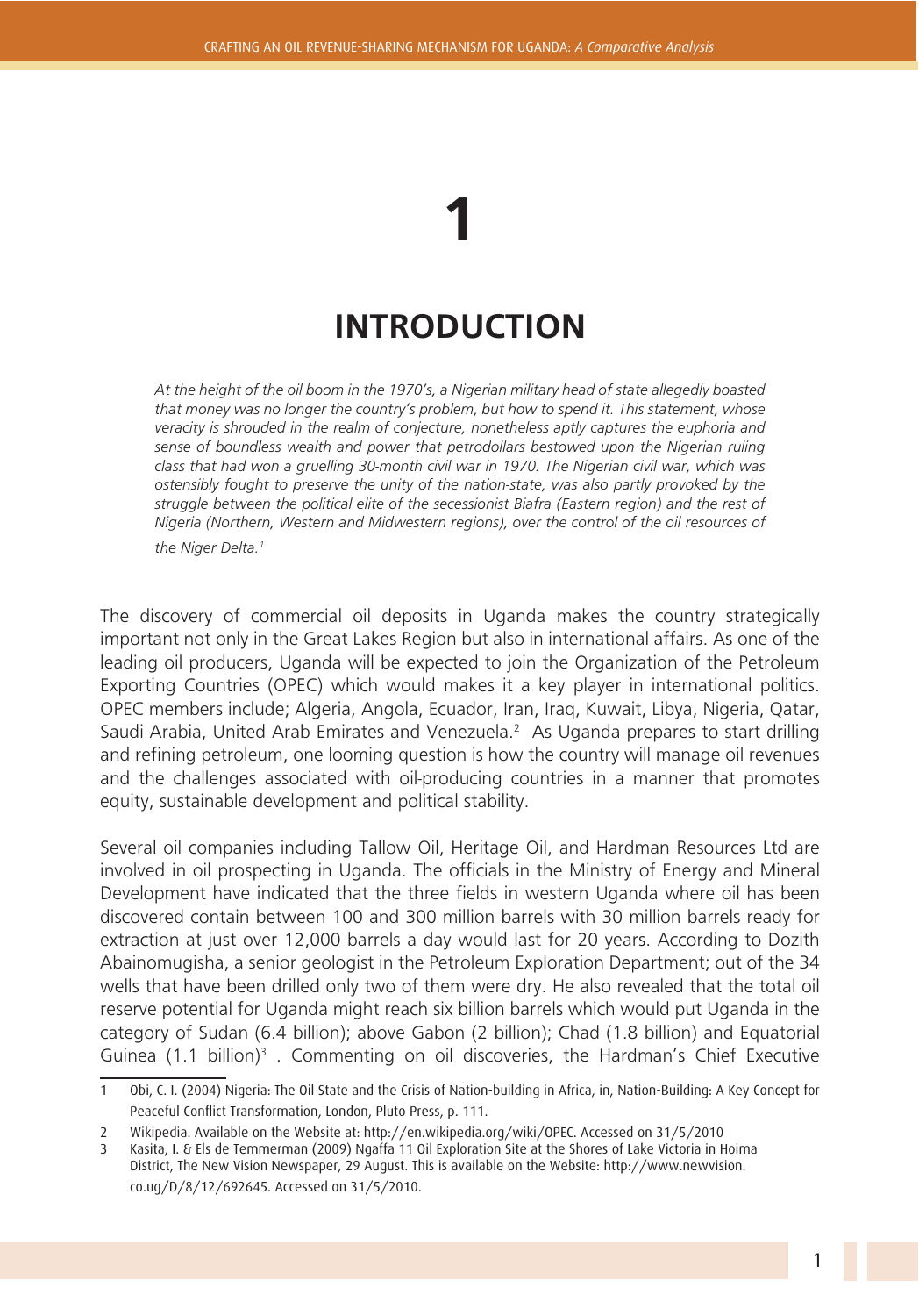Officer said the great news is the fact that flow tests from all the zones have exceeded the expectations of productivity $^4$  .

While the discovery of commercial quantities of oil has been received with great hope due to anticipated economic fortunes likely to be generated from oil exploitation, it has also caused anxiety about how the accruing revenues will be shared. Furthermore, there is fear that if the revenues from oil are not well governed through a transparent and accountable system that ensures equity in sharing; the resource could turn out to be Uganda's curse rather than a blessing.<sup>5</sup> Civil Society Organizations, oil-producing districts and traditional institutions in Uganda's oil-producing areas cite the experiences of oil-producing countries like Nigeria, Chad and Angola that have experienced violent conflicts over oil resources. Consequently, they have voiced concerns about Uganda's unpreparedness, the secrecy surrounding the exploration process and lack of enabling legal, policy and institutional framework in place as some of the critical issues that may plunge the country into problems when oil starts flowing in 2009. These concerns and fears that have been raised by the various stakeholders include: the possibility of oil induced violent conflicts as evidenced by the skirmishes between Uganda and DRC forces on Lake Albert over Rukwanzi Island, corruption, poverty and stifling of democratic development that is currently evolving in Uganda.

The paper is organized into five sections. Section one presents the objective and rational for the study. Section two presents the legal, policy and political basis for oil revenue sharing in Uganda. Section three examines the experiences of oil revenue management from other countries as well as experiences of sharing revenues from other national resources both within and outside Uganda. Section four presents proposals on oil sharing options procedures and requirements. This section also discusses why oil revenue sharing should be equitably shared in Uganda. Section five provides the overall conclusions on oil revenue sharing in Uganda and recommendation for the development of an Oil Revenue Sharing scheme for Uganda.

#### **1.1 The Objective of the Study**

The objective for carrying out this study was to generate alternative policy ideas to generate informed debate among government officials and other stakeholders in the oil sector and contribute to the development of appropriate revenue sharing mechanisms for Uganda. It is hoped that a sound, transparent and accountable oil governance regime would promote sustainable development in Uganda through equitable development, prudent revenue management, sound economic management and avoidance of economic distortions and conflicts associated to control and access to oil revenues.

#### **1.2 Justification for Carrying out the Study**

The discovery of commercially viable oil deposits in Uganda, estimated at six billion barrels by the end of December 2009, has generated intense interests and expectations from

<sup>4</sup> See, Elias Biryabarema, "Oil levels now hit 10,000 barrel mark", Daily Monitor, July 5, 2006.

<sup>5</sup> See, Grace Matsiko, "Oil rush: Airports, army barracks built", Daily Monitor, July 8, 2006.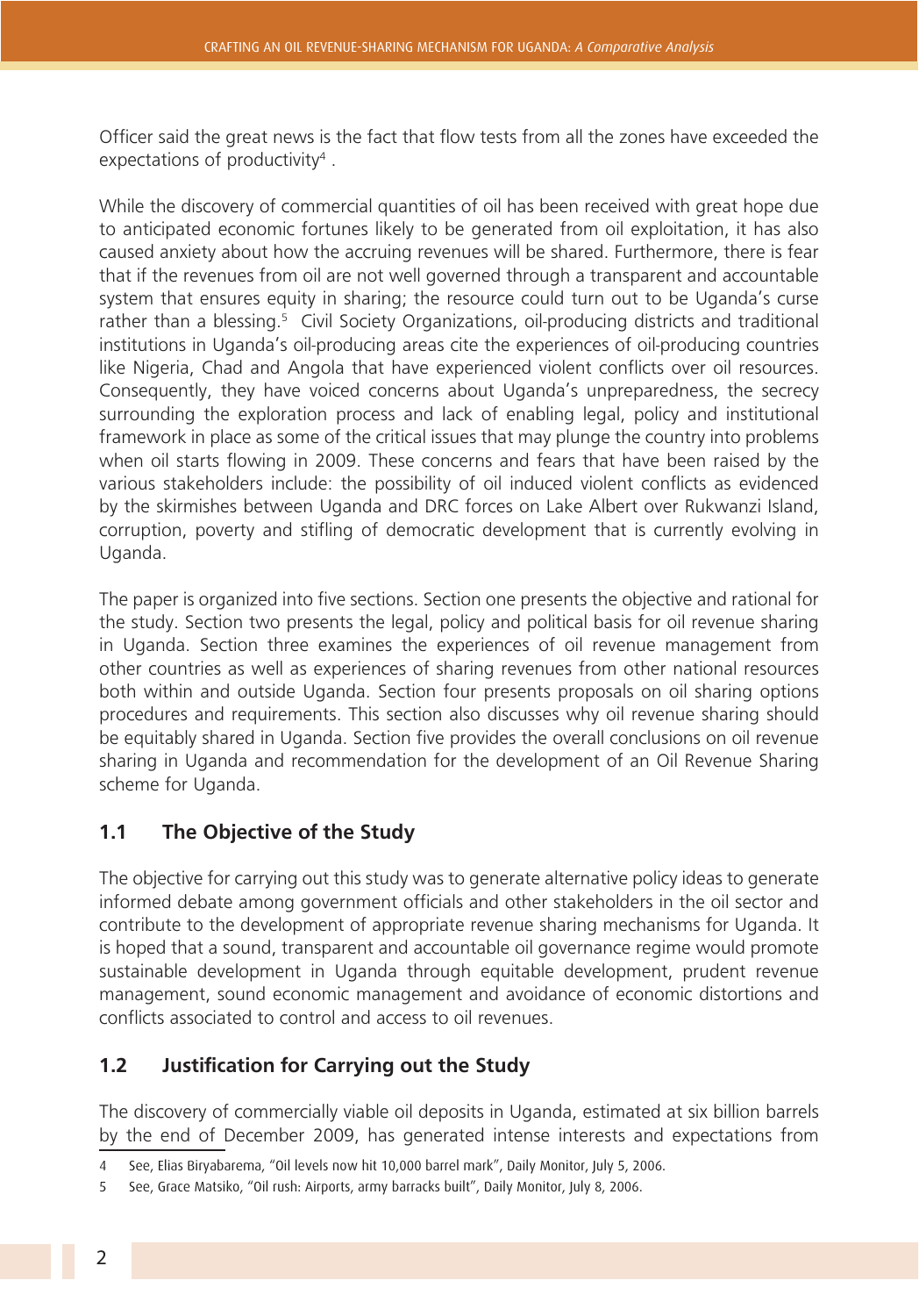government and stakeholders (local governments, central government, the Bunyoro – Kitara Kingdom, civil society organizations, the private sector and international development partners) of economic boom resulting from future revenue windfall from Oil and Gas. Indeed the National Oil and Gas Policy (2008) proposes measures, including revenue sharing to address this interest and expectations.

There is a general expectation that oil revenues will be invested in developing public infrastructure and programmes to eradicate poverty. However, to be able to address this expectation, there is urgent need for the country to develop and manage the oil sector in a prudent manner. In order to achieve this objective, it is imperative to have in place a relevant and effective policy and legal framework for regulating oil sector as well as institutional capacities for economic management. In addition, there is need for mechanisms and procedures for implementing provisions in the National Oil and Gas Policy (2008), including sharing of oil revenues.

Information on performance of oil producing and exporting African countries reveal a worrying picture of poverty and underdevelopment, generalized violence and insecurity and general misery amidst plenty of petrodollars. Examples of such a paradox is the Niger Delta in Nigeria and Chad where oil revenues have been mismanaged leading to these countries' failure to exploit the oil resources fortunes to meet the needs of their citizens and achieve sustainable development.

This research was carried out in response to the indications that the necessary legal and institutional frameworks for management of oil revenues in Uganda are behind schedule. According to information from Ministry of Energy and Minerals Development in 2009, oil production was expected to begin in 2010 and on this basis, the research was hinged on the realization that preparations for oil revenue sharing are either clandestinely going on or not being undertaken altogether.

More so, the research underpins the fact that oil in Uganda could turn out to become a curse rather a blessing, like it has become in Nigeria, Chad, Angola, among others oil countries in Africa because of slow and unsatisfactory pace of the country's preparedness to manage oil production processes. Whereas the Museveni Government has on several occasions attempted to respond to the fears among some sections of Ugandans that oil will not be a curse but a blessing; there is no basis to believe the government because of a general absence of serious efforts to prepare the country for the implications of the oil revenue windfall. President Museveni has for example observed that:

*There is a lot of nonsense that oil will be a curse. No way. The oil of Uganda cannot be a curse. Oil becomes a curse when you have got useless leaders and I can assure you that we don't approach that description even by a thousandth mile. The oil is a blessing for Uganda and money from it will be used for development.6*

<sup>6</sup> See, Uganda's President announces oil discovery after years of exploration, The Associated Press, October, 8, 2006.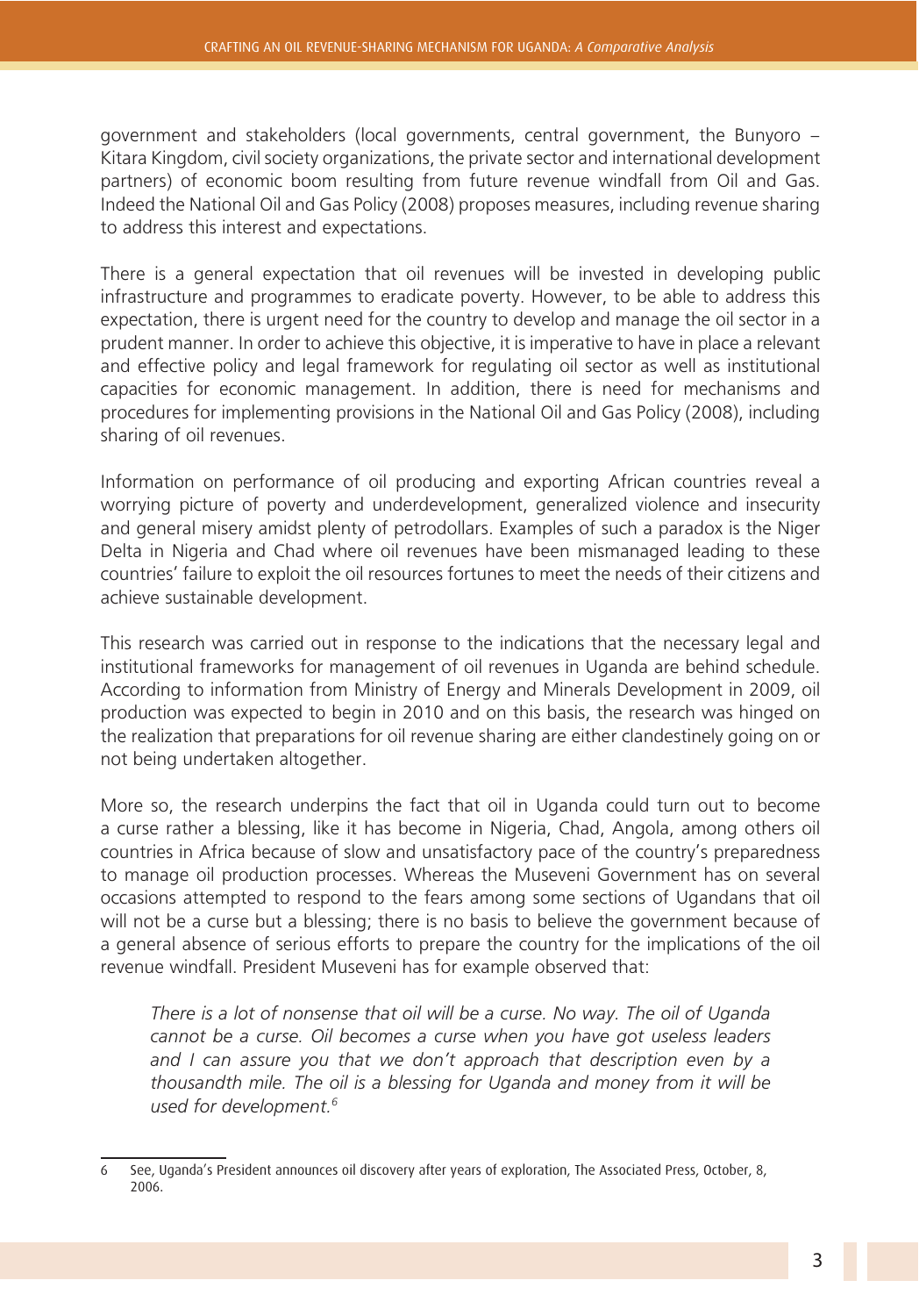While speaking at a national seminar on 'Managing Uganda's oil revenue' on 8th July 2008, President Museveni further noted that oil and gas revenues would be channelled to building the human resource capacity, developing physical infrastructure including roads, railways, and to industrialize the country. President Museveni further noted that,

*Oil revenues will not be used for consumption and importation of perfumes, wines, cars and paying salaries. We shall use it as an infinite resource to create infinite capacity for Ugandans. This is our core view in building long-term benefits from oil.7*

In spite of President Museveni's assurances, the oil exploration process has caused a lot of excitement especially among the wealthy Ugandans who rushed to buy large chunks of land in prospecting areas in Bunyoro sub-region causing ethnic tension and violence. For example the ongoing conflict in Bulisa district between the Bagungu cultivators and the Baraaro pastoralists revolves around contested ownership of land, control and access to resources close to oil exploration sites.<sup>8</sup> More so, before long after Uganda had announced discovery of oil, Uganda and Democratic Republic of Congo (DRC) forces clashed on Rukwanzi Island situated on Lake Albert with each country claiming ownership of the island. These are some of the incidents that lend credibility to public fears that unless there is effective management of oil production processes and oil revenues, Uganda's oil resource may bring more problems to the country instead of the anticipated sustainable development.

Furthermore, in spite of President Museveni's pledge to ensure that the country's resources will bring lasting wealth, Government has until now refused to make public the Production Sharing Agreements (PSA) arguing that these are business documents that may jeopardize the prospecting companies' interests if made public. In the course of conducting research, what could be accessed were simply models of the PSAs $^9$  which only display the framework without mentioning the actual and relevant sharing proportions Indeed, in December 2009, GreenWatch, a national advocacy NGO sued the government of Uganda over nondisclosure of the PSA. The refusal to make PSA public is suspected by the civil society and other stakeholders as a ploy under which public officers could conclude corrupt deals beyond the scrutiny of the public, including inadequate provisions for revenue sharing as required by Oil and Gas Policy.

Most observers believe that having in place credible oil revenue sharing schemes is a key tool for ensuring that oil revenues can indeed stimulate sustainable development. For instance Norway and Botswana have been able to utilize benefits from their natural resources to develop their countries. Norway for example has earned the highest place on the United Nations Development Program's list of the best performers with proceeds from oil resources.<sup>10</sup> What the Norway example demonstrates is that the underlying problems

<sup>7</sup> See, The New Vision, Museveni Reveals National Oil Plan, Wednesday, July 9, 2008.

<sup>8</sup> Interviews with Bagungu peasant farmers and Baraaro pastoralist farmers in 2008.

<sup>9</sup> Model Production Sharing Agreement for Petroleum Exploration, Development and Production in the Republic of Uganda By and Between the Government of the Republic of Uganda and Company X, 2006 (availed to researchers by the Ministry of Energy and Mineral Development on 24th July 2007).

<sup>10</sup> See, Newsedge (2010). Oil in a Week Norway's Model in Government Cooperation with Oil Companies. Available online at: http://www.poten.com/NewsDetails.aspx?id=10519177. Accessed on 1/8/2010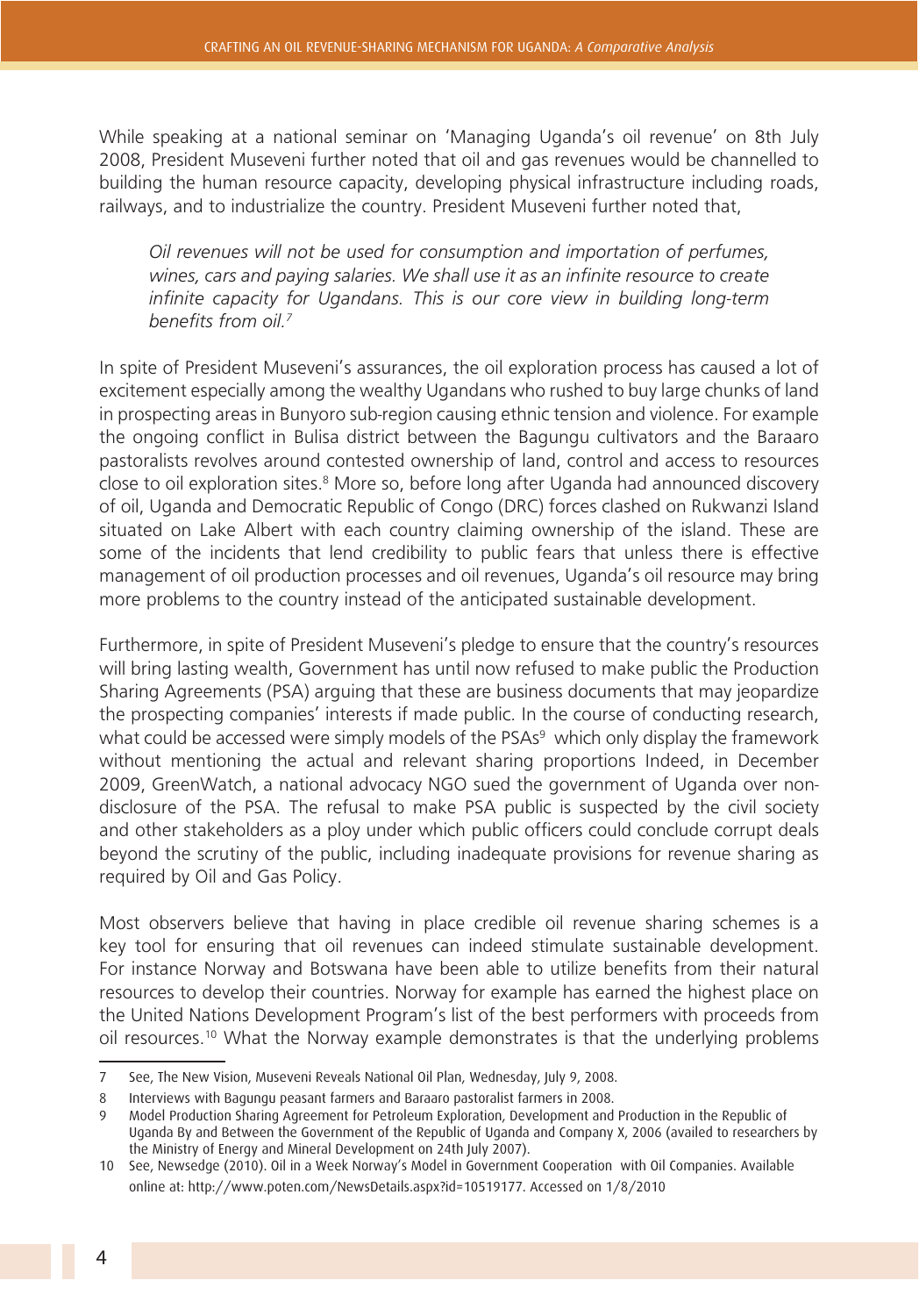around petroleum are not inherent in the resource itself. What matters is to determine whether the poor will benefit over the long run from oil resources and how revenues are raised, what percentage remains inside the producing country, and how these revenues are utilized. Whether countries succeed in sowing their petroleum- which means turning their oil revenues into long-term benefits for their people ultimately depends on the quality of public policy, legal framework and public accountability. Simply stated, given the right policy and legal frameworks and public accountability petroleum revenues can be "black gold" rather than the excremental of the devil. The good examples of Norway and Botswana should give Uganda opportunity to develop robust systems for revenue sharing before oil production begins in 2010. Consequently, this paper attempts to generate ideas and proposals on oil revenue sharing for Uganda. It is anticipated that the contribution made by this study will result into development of a credible revenue sharing scheme that meets expectations for equitable sustainable development arising out of oil revenues.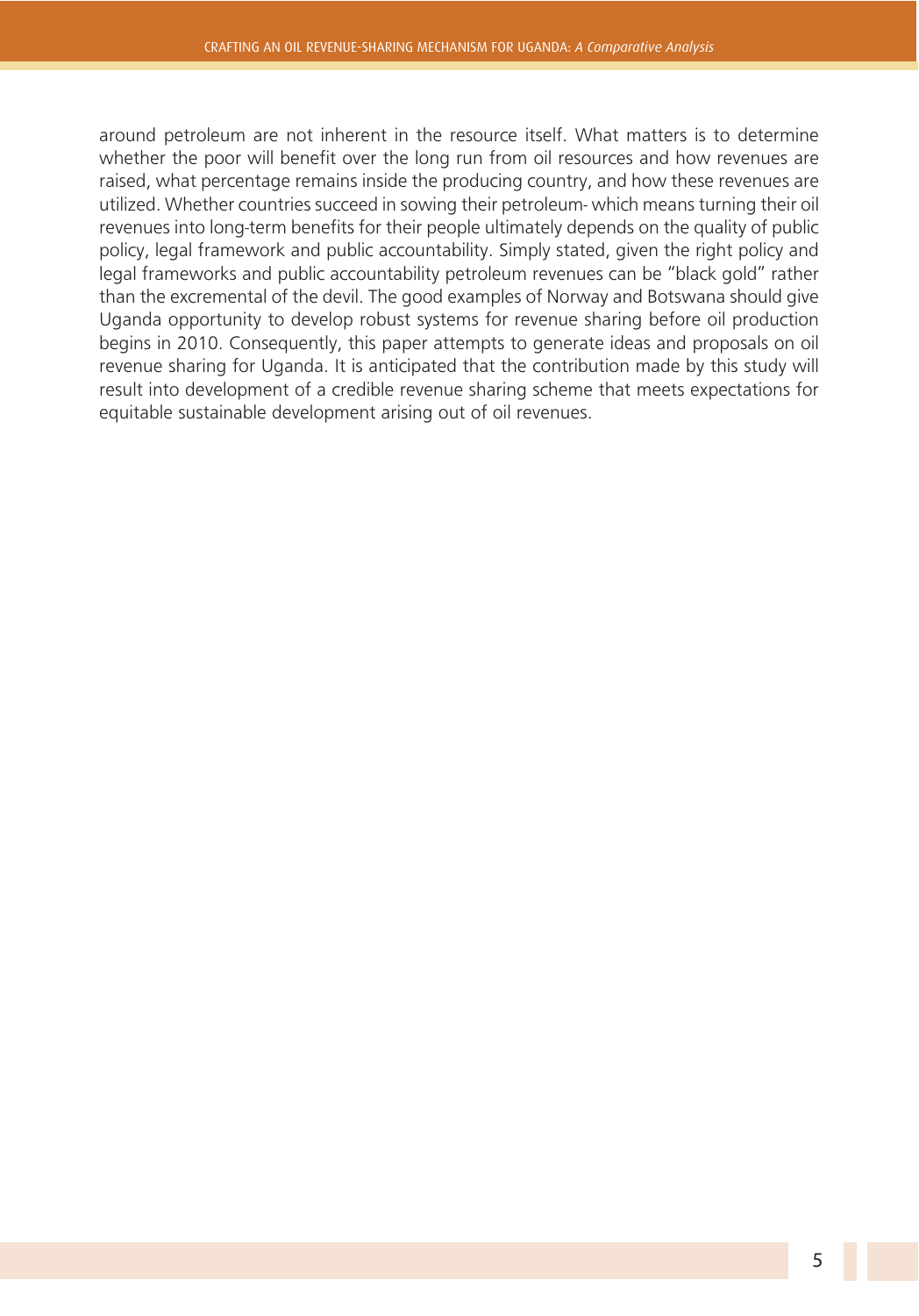# **2**

## **THE BASIS FOR OIL REVENUE-SHARING IN UGANDA**

The process of developing mechanisms for sharing oil revenues in Uganda must be anchored on the Uganda's legal, policy and political factors. It should also take into account the oil resources endowment, location of oil deposits, the oil exploration stages and anticipated oil production system. The following section presents a situational analysis of these key factors.

#### **2.1 Background to Oil Exploration in Uganda**

Oil in Uganda was discovered in 1930's around Butiaba escarpment. For some unknown reason, these discoveries were never pursued until the 1980s' (NAPE, 2009). However, since late 1980, seismic studies have been carried out revealing presence of oil in several locations. Through the ongoing exploration activities, it has been established that Uganda has commercially exploitable reserves of oil and gas in the Albertine Graben of the Albertine Rift. The Albertine Rift forms the northern part of the Western Rift Valley, stretching from the Uganda – Sudan border southwards to the north of Lake Edward extending to the Democratic Republic of Congo in the west, covering an area of 20,000 sq. km (Figure 1). More information on the history of oil and petroleum exploration in Uganda is described elsewhere<sup>11</sup>

Bainomugisha Arthur, Kivengere Hope, & Benson Tusasirwe. (2006). Escaping the Oil Curse and Making Poverty History: A Review of the Oil and Gas Policy and Legal Framework for Uganda: ACODE Policy Research Series no. 20, 2006, Kampala.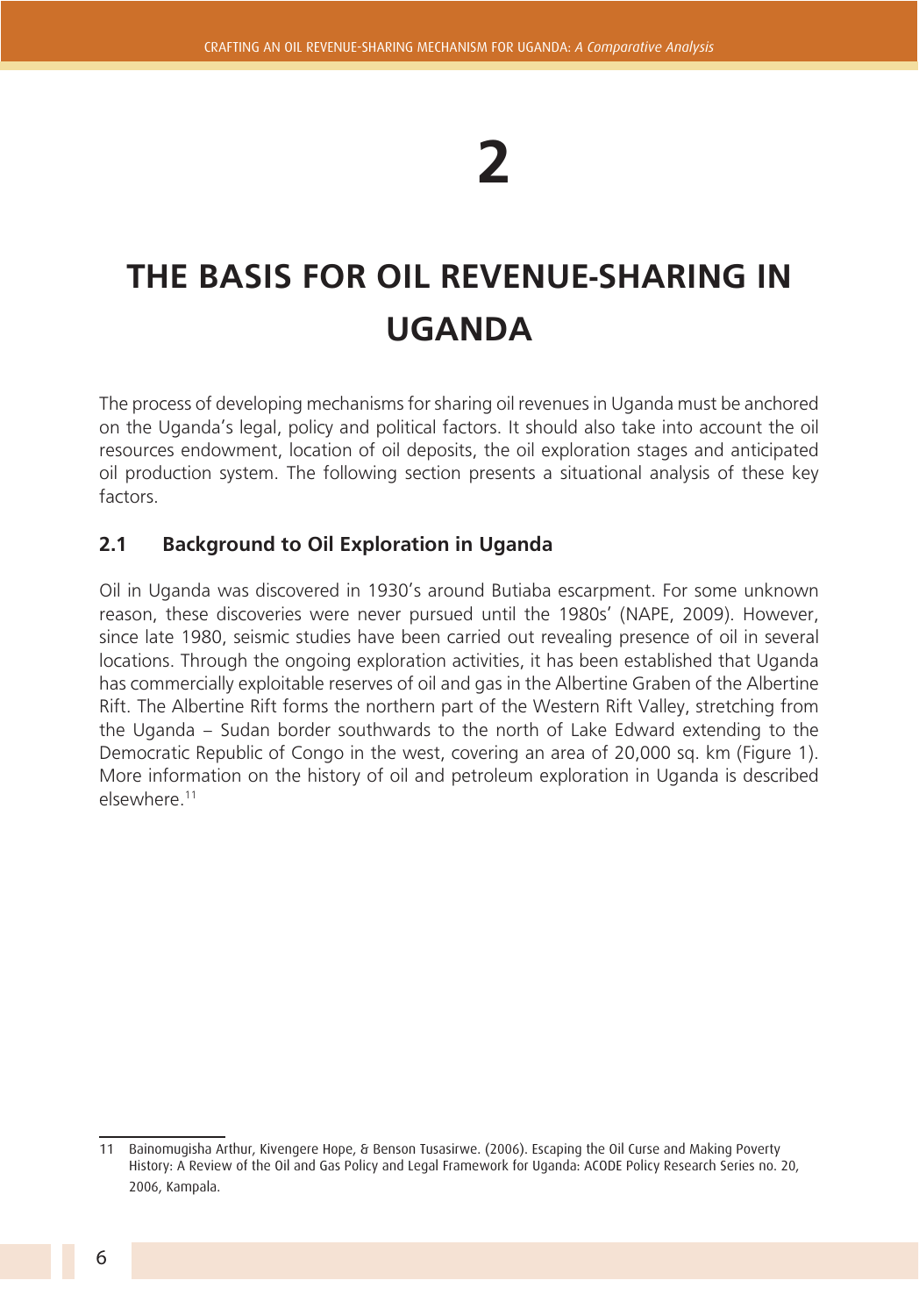

**Figure 1: Location of oil deposits and exploration activities in western Uganda.**

*Source: Dominion Petroleum PLC*

Since early 2000, Government of Uganda (GoU) entered Production Sharing Agreements (PSA's) with Dominion Uganda Ltd, Tullow Oil Plc, Heritage Oil and Gas Ltd and Neptune Petroleum (Uganda Limited) to carry out oil exploration in Uganda. According to the Ministry of Energy and Minerals Development (MEMD) Policy Statement 2008/9, there are 34 oil wells of which 32 wells encountered oil at subsurface with estimated volume of 2 billion barrels. By the end of 2008, only Tullow had declared oil reserves in Buhuka and Kaiso-Tonya area for Kingfisher, Nzizi, Waraga and Mputa oil fields and had by early 2008, designed an Early Production System (EPS) consisting of min-refinery and 50 Megawatts power plant. However, this EPS was suspended in mid 2008 in favour of an oil refinery in Uganda. By the time of issuing this report, ongoing preparations are geared towards construction of the oil refinery in Uganda.

As the oil industry moves towards production stage, the country is undergoing preparation for management of oil production processes and accruing revenues. It is expected that ongoing preparations to manage the oil industry among other things will entail building national capacity to develop and implement good policies and legislation, negotiate equitable agreements, engage public and beneficiary stakeholders, manage disputes, establish and operate fair and equitable modalities for sharing oil revenues. Unfortunately, the ongoing preparations and capacity building efforts reveal serious shortcomings which put the country at risk of being unprepared by the time of oil production.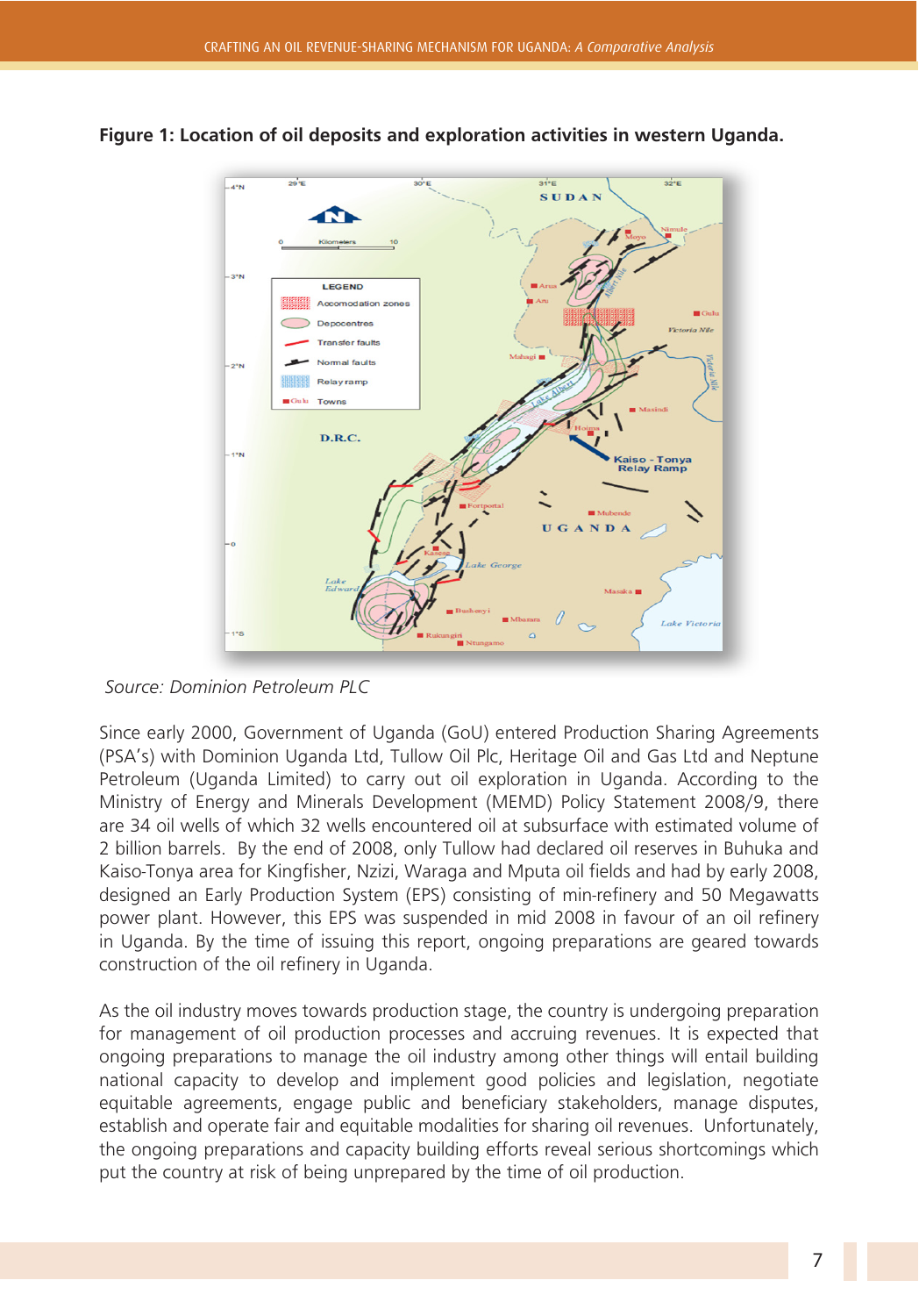With respect to governance, a National Oil and Gas Policy was approved in February 2008.12 The policy recommends putting in place a legal framework for the regulating the oil sector. In September 2009, Cabinet approved principles for enactment of Petroleum Law for Uganda.<sup>13</sup> The law has since been enacted giving more powers to the Minister of Energy and Mineral Development to make key decisions on revenue management. It is the thinking of this paper that oil revenue governance should be discussed in detail in a very transparent and participatory manner so that stakeholders know exactly what their share is and how it was arrived at. This would do away with suspicions and speculations that are normally associated with the oil revenue sharing and governance regimes generally. To this end, beyond the enactment of the act, government should allow further consultations championed by civil society to breakdown in detail the revenue sharing mechanism.

In early 2000, Government established the Petroleum (Exploration and Production Department (PEPD) in Ministry of Energy and Minerals Development to manage Oil sector in Uganda. Government Plans to establish a Directorate of Petroleum (DP), Petroleum Authority of Uganda (PAU) and National Oil Company (NOC) in future.<sup>14</sup> Government is also proposing to set up a Petroleum Fund as one of the mechanisms for managing oil revenue in a prudent manner.<sup>15</sup> While government plans and promises for managing and utilizing oil revenue seem impressive, they are not matched by full information disclosure of PSAs which up to now remain a secret. More so, government has not engaged public and stakeholders to develop oil revenues sharing schemes, yet it is a known fact that these schemes take a long time to be developed. Without agreed upon revenue-sharing mechanisms, it is unlikely that revenue-sharing will be handled effectively.

#### **2.2 Implications of Oil on Social and Political Landscape in the Albertine Region**

Oil production is likely to generate direct social benefits to the citizens such as local employment and infrastructure development to benefit approximately 6 million people. Likewise, it will generate costs in form of limited access to livelihood values and resources within the oil production areas, culture mix-up, changes in social fabric and loss of existence values to the oil resource in favour of central government and oil companies (NAPE, 2009). The need to balance these social costs and benefits calls for revenue sharing in order to maximize the benefits or avert the likely social costs.

Also, it is imperative to note that the negative socio-economic and political consquences that have been witnessed in most of Africa's oil-producing countries could be experienced in Uganda if an appropriate revenue and benefit sharing mechanism is not put in place and applied. Revenue gains from oil production are known to be a mixed blessing to a number of oil-producing countries hence the analogy of the "Dutch Disease or Resource Curse".16

<sup>12</sup> Government of Uganda (2008); The National Oil and Gas Policy for Uganda

<sup>13</sup> NAPE (2009); A critical analysis of Oil development process in Uganda.

<sup>14</sup> NAPE (2009); A critical analysis of Oil development process in Uganda

<sup>15</sup> Government of Uganda (2008); The National Oil and Gas Policy for Uganda

<sup>16</sup> Corden W Max. (1984). the booming sector and Dutch disease economies: a survey and consolidation: Oxford Economic papers, 36, 6, PP 359-80.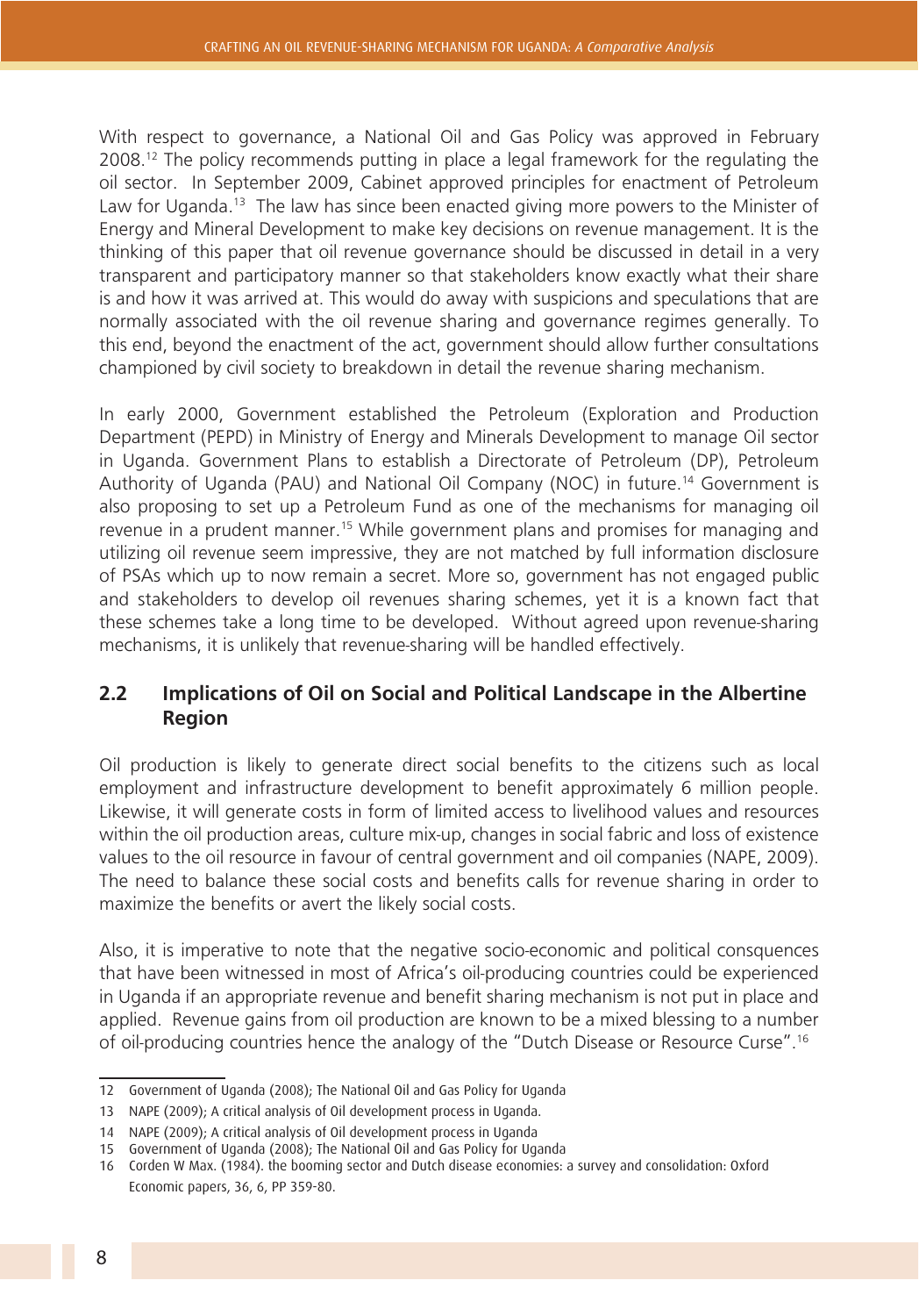It is worth noting that although the Dutch Disease can be avoided, if necessary legal and policy framework is put into place to promote transparent and equity in revenue sharing.

#### **2.3 Oil and Macro-economic Management**

The confirmed amounts of oil deposits in Uganda when fully exploited will generate substantial revenues. It is not possible to establish how much will accrue to the country because the details in the PSAs have not yet been disclosed.17 However, the oil industry in Uganda is expected to inject a lot of revenues into the national economy and therefore the need to ensure that macro-economic policies and planning are strong to sustain the economy to avoid distortions attributed to oil as has been the case in other Africa oil producing countries. Uganda needs to put into place appropriate macro-economic policies for managing and integrating oil revenues into national economy and for assessment of the likely economic implications and mitigation measures. In addition, there is need for strong provisions in the Production Sharing Agreements that ensure fair play and sound commitments on the part of government and oil companies. Lastly, there is need for sound policy guidelines on oil revenue management including, an oil revenue sharing formula.

#### **2.4 Emerging Issues in Relation to Revenue - Sharing**

Based on the available information in respect to political, policy, management, public expectations and international cooperation issues that have emerged, it is important that they are elaborated upon. The subsequent section discusses the emerging issues.

#### **2.4.1 Expectations of Economic Boom**

Oil production is expected to generate increased revenue earning to Uganda. Most crucially oil resources are likely to play a leading role in influencing the national economy and fiscal policies and plans. Until oil revenues start to flow, the likely scope of influence cannot be accurately estimated. However what is certain is that oil revenues will influence development planning and financing at national and local governments levels. The oil revenues are also expected to influence collection and management of revenues from "other" national resources such as wildlife, forestry, water and minerals, among others. Ultimately, there is strong likelihood that oil revenues will influence government spending priorities and patterns.

#### **2.4.2 Policy and Legal Requirements for Revenue - Sharing**

The debate on oil revenue sharing draws its legitimacy from the following law and policies: (i) the Petroleum (Exploration and Production) Act 1985,<sup>18</sup> ii) the Uganda Constitution (amended 2005),<sup>19</sup> and (iii) the National Oil and Gas Policy for Uganda (2008).<sup>20</sup>

<sup>17</sup> Platform London (2009); Uganda's contracts – a bad deal made worse; Preliminary analysis of Uganda's Production Sharing Agreements by PLATFORM

<sup>18</sup> Petroleum (Exploration and Production) Act (1985). Cap 150

<sup>19</sup> Constitution of Republic of Uganda (Amended 2005)

<sup>20</sup> National Oil and Gas Policy for Uganda (2008)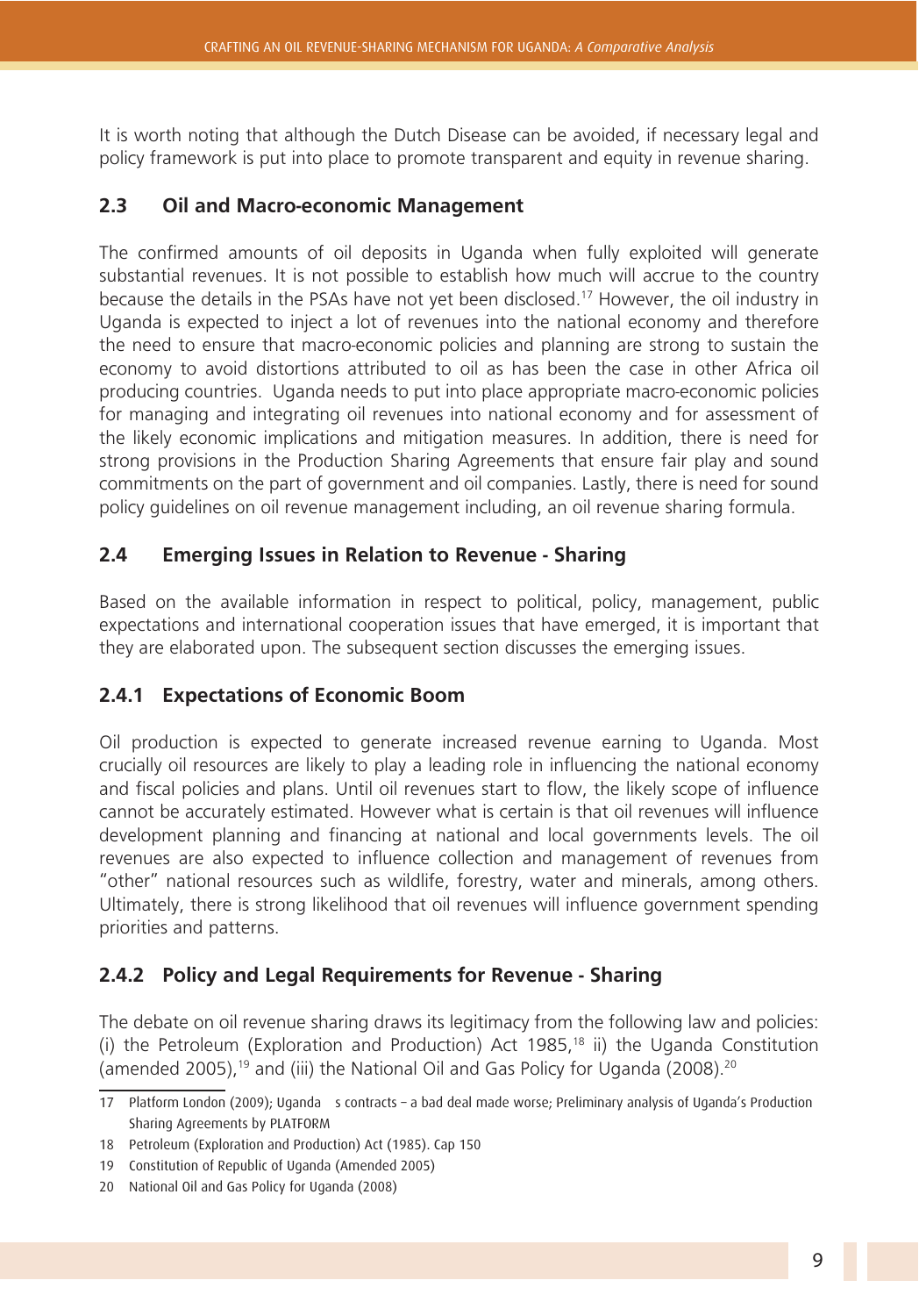#### **2.4.2.1 The Petroleum (Exploration and Production) Act (1985)**

With respect to oil revenue sharing, the Petroleum (Exploration and Production) Act (1985) (PEPA) does not provide for formula how revenues accruing from Uganda's oil resources are going to be shared out amongst the various stakeholders. Instead, it provides that money from licensing and royalties, is payable directly to Government.<sup>21</sup>

It is worth noting that the PEPA is weak in the following ways:

- a) The PEPA does not have provisions for regulating natural gas exploitation. This omission puts the exploitation of this valuable resource entirely outside the law;
- b) Information sharing is perhaps overzealously restricted to Government.<sup>22</sup> The efficient and honest utilization of oil and gas resources would be best ensured if information on the resources and revenues was shared with the public most especially the civil society organization.
- c) There are no measures (such as Fiscal Stabilizing Fund) to guard against oil supply or price shocks that would severely destabilize the economy;
- d) There are not enough solid plans to oversee mid-stream and down-stream oil activities such as refining and sales, beyond that needed to supply Uganda.
- e) Weak obligations to promote responsible regulation of this sector.

#### **2.4.2.2 The Constitution of the Republic of Uganda (Amended in 2005)**

The Constitution of Uganda (amended 2005) establishes the basic right of citizens to own land, which cannot be taken from them unless they have been, compensated.<sup>23</sup> At the same time, the Constitution provides that "the entire property in, and the control of, all.  $\therefore$  petroleum" are vested in Government on behalf of the Republic of Uganda,  $^{24}$  and that Parliament has the right and responsibility to make laws regarding the exploitation of this valuable resource and sharing of royalties arising from its exploitation,<sup>25</sup> provided that it is done "taking into account" individual landowners', and 'local governments' and 'government's' interests.26

Among the objectives of the Constitution (Amendment) Act 2005, is a provision to control minerals and petroleum in the country. Under the National objective and State policy of protection of natural resources (Section XIII), it is provided that the State shall protect important natural resources, including land, water, wetlands, minerals, oil, forests, wildlife

<sup>21</sup> Section 46-50 of the PEPA. Cap 150

<sup>22</sup> Section 59.1 of PEPA. Cap 150

<sup>23</sup> Article 26.2 of the Constitution of Republic of Uganda

<sup>24</sup> Article 244.1 of the Constitution of Republic of Uganda

<sup>25</sup> Article 244.2 of the Constitution of Republic of Uganda

<sup>26</sup> Article 244.3 of the Constitution of Republic of Uganda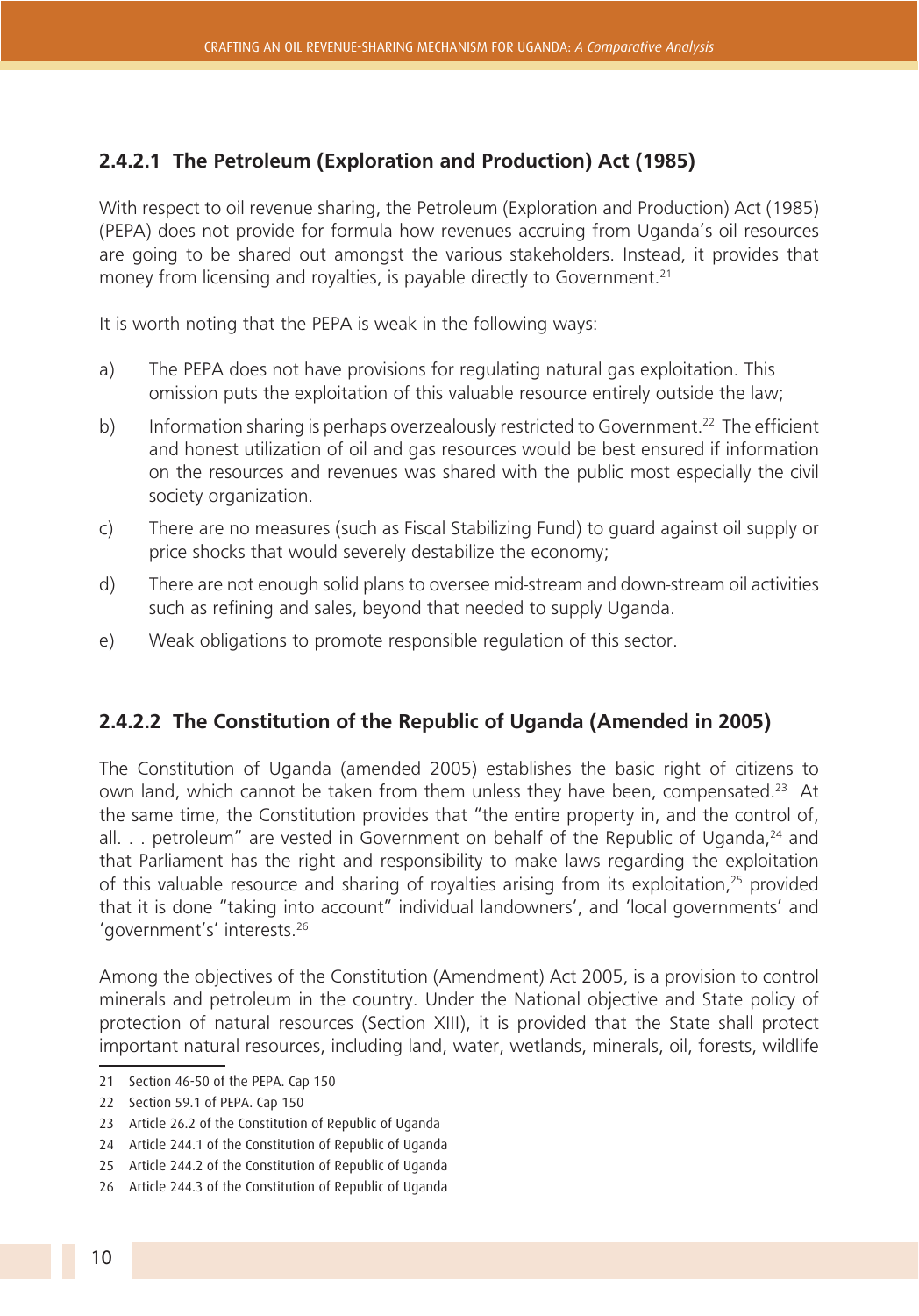fauna and flora on behalf of the people of Uganda. By implication, revenue from of oil production is for the benefit of all Ugandans, in a balanced and equitable development. Under Section XII,<sup>27</sup> the State is supposed " $\ldots$  to adopt an integrated and coordinated planning approach . . . take necessary measures to bring about balanced development of the different areas of Uganda and between the rural and the urban areas . . . take special measures in favour of development of the least developed areas". The aforementioned provisions of the Constitution do explicitly provide nation wide sharing of revenues for all national resources specified in Section III.

#### **2.4.2.3 National Oil and Gas Policy (2008)**

The policy for sharing oil revenues in Uganda is enshrined in the National Oil and Gas Policy (2008) for Uganda. The foundations for oil revenue sharing is entrenched in the following policy guiding principles: (i) using the finite resources to create lasting benefits to society, (ii) efficient resource management, (iii) competitiveness and productivity, (iv)protecting the environment and conservation of biodiversity, (v) capacity and institutional building and (vi) transparency and accountability.

Specifically, the National Oil and Gas Policy<sup>28</sup> addresses the issues of oil revenue sharing by noting that "the interests of local communities ... ... shall be taken into account by . . . sharing of royalties." However, it only does so in line with the rules that are yet to be established by Parliament as required by the Constitution. Therefore, these policy intentions remain ineffective until the Parliament puts in place the required rules.

#### **2.4.3 Legal Basis for Sharing Oil Revenue**

The claims for sharing oil revenues have been analysed from the legal point of view in order to assess their legitimacy. The Petroleum (Exploration and Production) Act 1985 provides for ownership rights over property and land, but not petroleum that may be found under such property or land. Under Section 39.1 the owner or lawful occupier of any land with petroleum reserves the rights to use the surface only to the extent that it does not interfere with exploration and production activities. The developer, meanwhile, can erect the necessary structures either with the landowner's permission, or, "if the consent is unreasonably withheld," with permission from Government (Section 39.2). There are no absolute restrictions on oil production except a request that the licensed rights be used "reasonably" and with minimized harm to the surface land (Section 39.3). However, according to Section 40.1, the license holder may be required to either purchase the land at an agreed upon cost (or one set by arbitration) (Section 40.1), or to pay "fair and reasonable compensation" for any damage to the land. The final result of this law is that the landowner's land rights are essentially protected by both the graciousness of the license holder, and the fairness of Government. So long as either of these protections remains active, the landowner is fairly protected – but without either, he/she can be stripped of his property rights. This law on ownership rights does not extend to include petroleum and

<sup>27</sup> Subsection [sub-sections i, ii & iii] of Section XII of the Constitution of republic of Uganda

<sup>28</sup> Section 5.1.6 of the National Oil and Gas Policy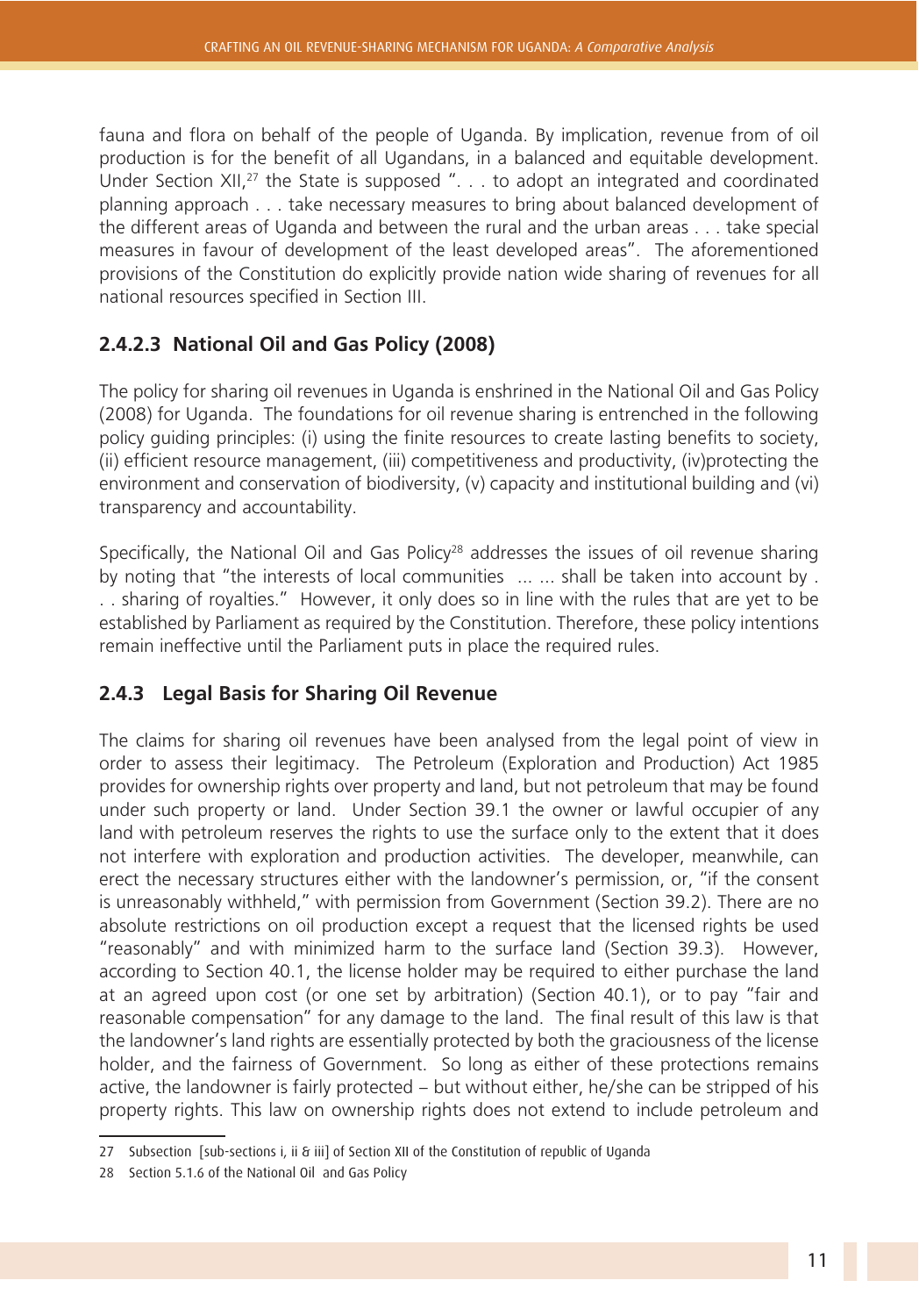therefore, other than for compensation or purchase of ownership rights, the land owners have no legitimacy for seeking to share oil revenues.

#### **2.4.4 The Basis for Revenue - Sharing Claims by Cultural Institutions and Local Governments**

Views from people associated with the Bunyoro – Kitara Kingdom (cultural institution), local government and political leadership within the districts across the Albertine rift reflect a high level of attachment to the oil resource.<sup>29</sup> The pre - independence relationship between the then Bunyoro – Kitara Kingdom and the British colonial government is deemed by people of Bunyoro to have been politically unjust to the kingdom. It is against this background, that views expressed on revenue sharing reflect the historical grievances and agitation for fair share of the oil revenues with Central government. Equally, local governments under whose jurisdiction oil exploration is occurring have pecuniary interest in sharing the oil revenue. In fact, they anticipate that the regional tier system of district governments in the region could provide them an opportunity to organize as a "bloc" to gain from the windfalls from commercial oil production.

According to Article 246 (3) (a) of the Constitution, the institution of a traditional leader or a cultural leader is enjoined to hold assets or properties in trust for itself and the people concerned. This provision does not give the kingdom rights to the oil revenues as Art. 244.1 of the Constitution bestows ownership and control of natural resources to the State. On this basis, there is no legal basis for oil revenue sharing by districts.

#### **2.4.5 Likely Conflicts over Revenue - Sharing**

Conflicts in many developing countries have been associated with the fortune of substantial natural resource endowments. In Africa, the discovery of oil has led to conflicts, poverty, and secessionist tendencies.<sup>30</sup> Most of the conflicts are known to result from struggles by different actors attempting to gain control of the accruing revenues.<sup>31</sup> Natural resource wealth may also breed conflict since it promotes bad governance especially where it is captured by political elites to perpetuate themselves into power. Though such wealth may not be the original cause of conflicts, oil wealth may combine with other grievances to prolong and protract civil wars and human suffering.<sup>32</sup>

Given the sensitivity of oil revenues and their positive coloration with conflicts, it is important to identify potential sources of conflicts.

<sup>29</sup> Views were collected from among others Hon. Beatrice Byenkya, James Rwebembera, Jalia Bintu, Beatrice Mpairwe, Stephen Birahwa and Mable Bakaine; the Principal Private Secretary to the Omukama of Bunyoro; District Chairperson, Hoima District, and the Mayor - Hoima Town Council during a Workshop on: Strengthening Government Opposition Relations and Environmental Governance in Uganda, held at Kolping Hotel, Hoima, August 7-8, 2008.

<sup>30</sup> See, Prof. E.M.R. Kiremire, "Where Uganda stands as an African oil country" Daily Monitor, Wednesday, August 15, 2007, Pg 12

<sup>31</sup> See, Paul Collier, & Anke Hoeffler. (2005). Resource Rents, Governance, and Conflict Journal of Conflict Resolution, 49(4), 625-633

<sup>32</sup> See, Humphreys & Macartan (2005). Natural Resources, Conflict and Conflict resolution: Uncovering the Mechanisms; Journal of Conflict Resolution, Issue 4, Vol. 49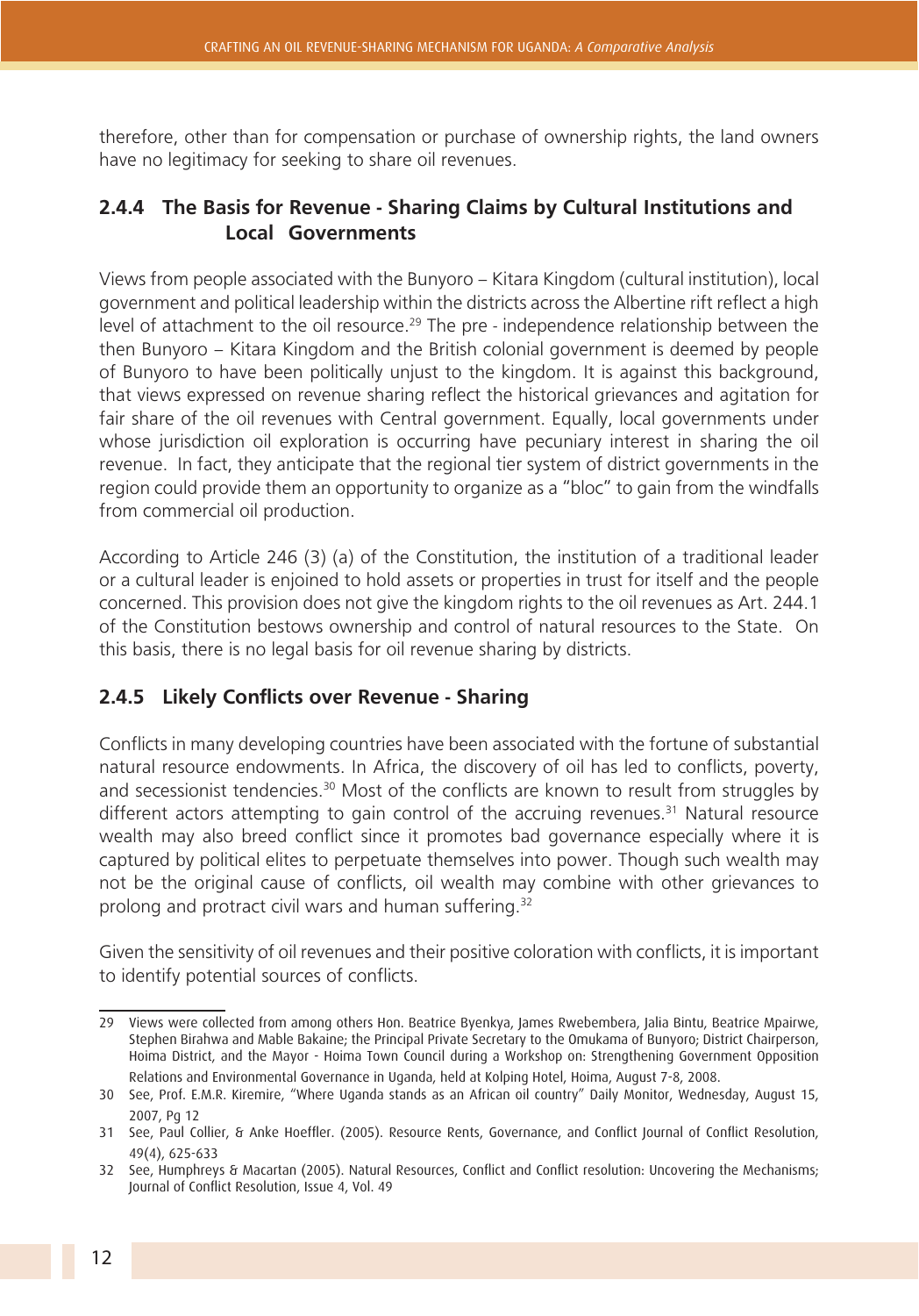#### **2.4.5.1 National Level Conflicts**

The likely causes of the conflicts at national level are likely to arise out of the desire to manage or fulfill public expectations for economic and social transformation. As indicated in section 2.3, the levels of expectations for economic and social benefits are rather high and failure to meet these expectations might be source of conflicts. On the political front, the ongoing debates between the Central Government and the Bunyoro – Kitara Kingdom on one hand and oil districts on the other, regarding the issue of revenue sharing and payment of royalties to the Kingdom pose a likely source of political conflict between central government and these entities. Another likely source of conflicts is if the current ruling party in Uganda positions itself to exploit oil resources and use revenues to suppress political dissent. Experience from other African oil producing shows that the ruling political elites have used oil revenue to suppress political opposition and entrench themselves into power.

#### **2.4.5.2 Local Government Level Conflicts**

The mandate of Local Governments over national resources such Oil is spelt out in relevant policies and legislation (Section 2.4.2). However, because of the uniqueness of oil resource, it would seem that there are interests to either misinterpret the legal mandates or ignore them altogether in order to pursue selfish demands for greater control over oil resources by Local authorities. This is a likely source of legal and policy conflict that could degenerate into violent conflict.

In addition, two of the oil districts fall under Bunyoro – Kitara Kingdom. Whereas the laws regulating functioning of kingdoms are clearly spelt out, there are demands and positions expressed by the Bunyoro – Kitara kingdom which have potential for causing conflicts if they are not satisfactory met or if the kingdom does not rescind them. These demands and positions include the following, tenure of land/natural resources (including Oil), enhanced participation in decision making regarding oil investments and revenue management, payment of oil loyalties to the kingdom and employment of local people.

#### **2.4.5.3 Community Level Conflicts**

The likely conflicts will revolve around the tenure of land and resources which will be affected by oil activities, benefit or revenue sharing and participation in oil industry e.g., employment, among others. Much as these are likely to be conflicts emanating from communities, the community is highly susceptible to manipulation by external forces which could lead to conflict.

#### **2.4.5.4 Policy and Legal Related Conflicts**

At Legal and Policy front, the National Oil and Gas Policy (2008) and upcoming Petroleum Law ought to be in harmony with sectoral policies of benefit sharing currently applied under the Wildlife and Forestry policies in order to avert what could turn out to be policy related conflicts. Already, the process of exploration in Murchison Falls National Park is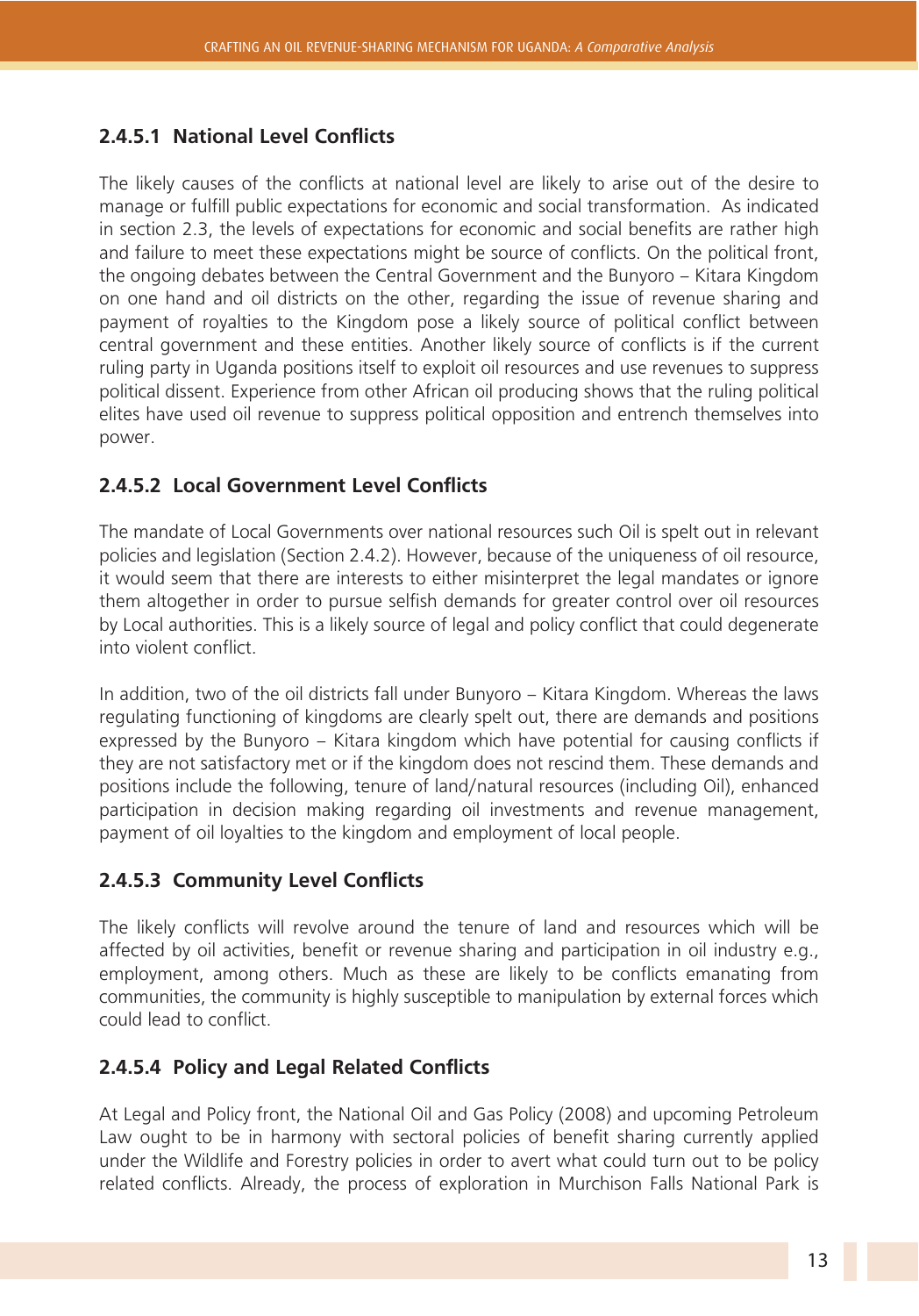inconsistent with the Wildlife Policy which does not permit extractive use of resources within the national park. Unless the Wildlife Policy is amended, the conflict is real.

In addition, the National Oil and Gas Policy (2008) and upcoming petroleum law ought to be in harmony with the International Law (regarding international water, internationally recognized resources such as Murchison Bay Ramsar Site, biodiversity conservation, human rights), among others. These are important instruments that the Government of Uganda should avoid infringing upon in order to avoid conflict at this level.

Lastly, policy level conflicts are likely to arise if the expected policy reforms are not carried out as per laid down procedures, especially, the aspect of public participation. The Government formulated an "Oil and Gas Policy" which was not subjected to wide public participation as is normally required in policy formulation. $33$  The process of making the policy was limited to selected stakeholders, especially to the communities where oil pros-pecting is going on. This process is seen to be inconsistent with the established procedures for policy formulation in Uganda.

By and large oil in Uganda, like in several other countries in Africa, is likely to attract different forms of conflicts. This requires investment in building capacity for conflicts management which encompasses ensuring that there is openness and accountability in government dealings and establishment of a permanent dispute resolution mechanism to handle conflicts when they arise. A Conflict Management Strategy is strongly recommended and efforts to develop this strategy should be encouraged at the earliest opportunity.

#### **2.4.6 Politics and oil Revenue - Sharing**

While natural resource revenues are potentially detrimental if not properly managed, they are potentially beneficial to society. Revenues can be used to reduce poverty and to initiate sustainable economies as the case has been for Norway and Botswana. The failure to put in place and maintain effective, transparent and vibrant oil governance systems has had horrific effects in almost all oil-producing developing countries notably; Nigeria, Gabon, Angola, Indonesia, Sudan and Chad are examples of oil producing countries that are experiencing oil related problems. To a larger extent, political power in oil states is highly personalised which produces a political system that is characterised by authoritarianism, distrust, instability and the use of coercive state power to keep any competition or opposition in check. While this is obvious in the oil states of North Africa, the Middle East and the Gulf, the situation in Sub-Saharan Africa particularly in Nigeria and Sudan is more complex and appalling.

In Uganda, the National Oil and Gas Policy (2008) specifies roles and responsibilities of different administrative institutions. The Ministry of Minerals and Energy Development is responsible for oil and gas exploration in the country. The main roles of the ministry are policy making and implementation, regulation of the sub-sector and managing the commercial business prospects. The policy provides for establishment of a National Petroleum Authority of Uganda (NPAU) to regulate the different actors in the sub-sector. The Authority is supposed to among other things, play the role of monitoring and regulating

<sup>33</sup> The New Vision, Hoima Wants Migereko To Explain Oil Revenue Sharing, Sunday, 13th May, 2007.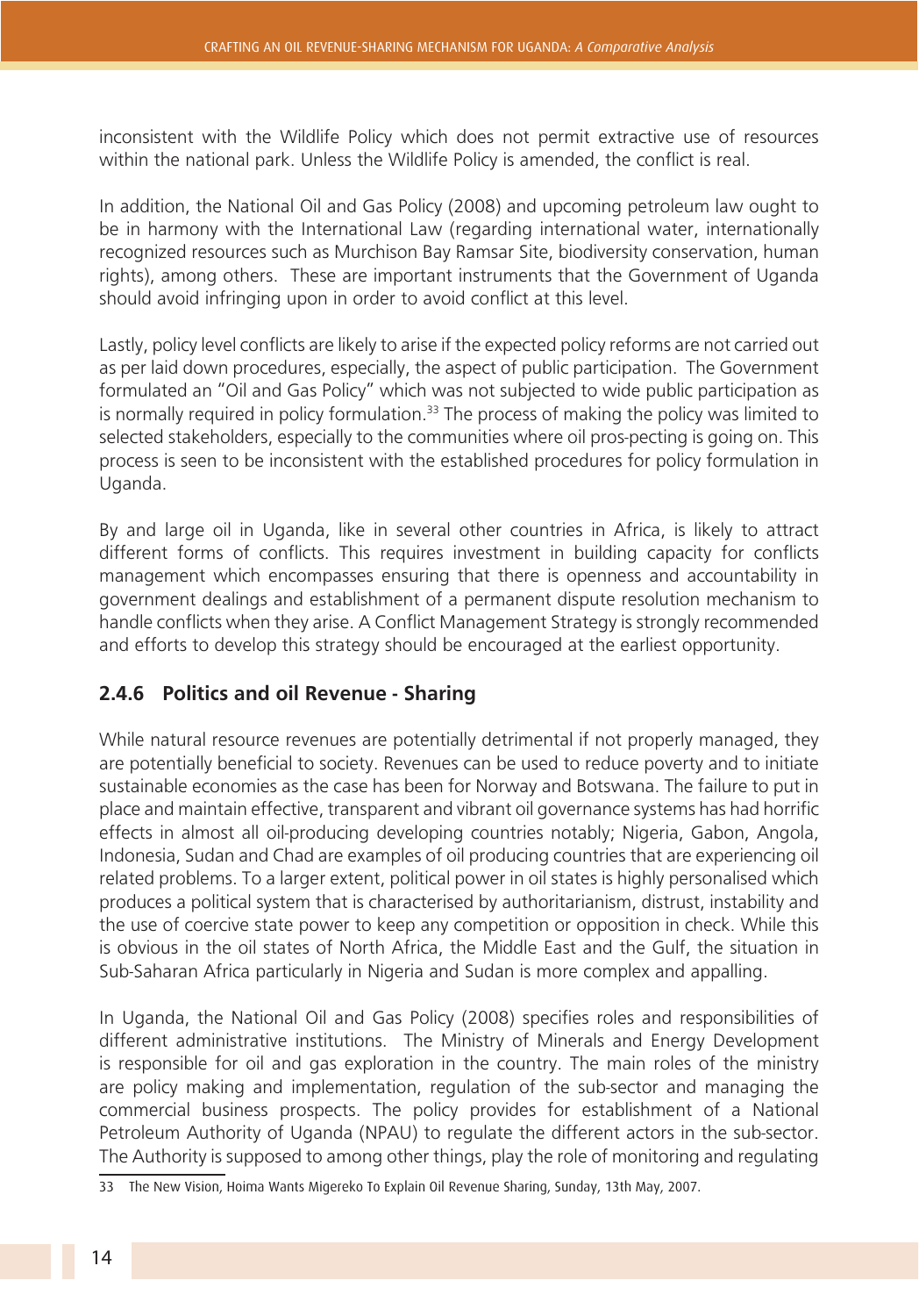petroleum operations including reserve estimation and measurement of the produced oil and gas, monitoring expenditure on licences, proposing and implementing regulations, assessing plans for field development, managing petroleum data, contributing to national (budgetary) planning and control and ensuring health, safety and environmental standards in oil and gas operations. The membership of NPAU is however not clear. It is important that different stakeholders, notably civil society get representation on NPAU.

According to the NOGP, the state will establish Uganda National Oil Company (NATOIL) to handle the commercial interests associated with oil and gas production. NATOIL is supposed to participate in licensing and marketing of the country's oil and gas and managing the oil/gas revenue share accruing to the state. Much as actual commercial oil production is yet to start, NATOIL should be initiated early enough to prepare for capacity building. Capacity must be built in preparation for the following upcoming roles; (i) managing the business aspects of oil production, and (ii) developing an in-depth expertise in the oil and gas industry.

#### **2.4.7 Lessons from other National Resources Revenues**

The sharing of oil revenues bears serious implications to ongoing revenue sharing programmes in the wildlife and mining sectors in Uganda in the following ways.

#### **a) Wildlife**

The Revenue Sharing Programme (RSP)<sup>34</sup> for income accruals from wildlife conservation (revenue from gate fees) with the neighbouring local communities was adopted as a government policy in 1994 and was subsequently supported by provisions in the Uganda Wildlife Act (cap. 200). The policy guidelines stipulate that up to 20% of all the gate collections should be remitted to the RSP through the district authorities.<sup>35</sup> This scheme is operational within Murchison Falls National Parks and surrounding Wildlife Reserves. It is imperative that the development of the oil revenue sharing scheme takes into account this scheme under wildlife since some of the oil production takes place within Murchison Falls National Park.

#### **b) Mining**

According to Article 244 (2) (b) of the Constitution of Uganda and Section 98 (2) of the Mining Act, 2003, and the Mineral Policy for Uganda, 2000,<sup>36</sup> royalties from exploitation of minerals are shared by the Government, Local Governments and owners or lawful occupiers of land subject to mineral rights as specified in the Second Schedule to the Act. According to the Second Schedule percentages designated for Government, Local Governments and

<sup>34</sup> See the First National Report on the Conservation of Biodiversity in Uganda, available at http://www.cbd.int/doc/ world/ug/ug-nr-01-en.pdf (Accessed 27.7.2008); See also Godber Tumushabe and Eunice Musiime, Living on the Margins of Life: The Plight of the Batwa Communities of South Western Uganda, ACODE Policy Research Series, No. 17, 2006, Pp.18, 20-23.

<sup>35</sup> See Section 69 (4).

<sup>36</sup> Visit: http://www.energyandminerals.go.ug/minpo100.pdf. The strategy of the policy is to ensure that the country's mineral wealth supports sustainable national growth and development.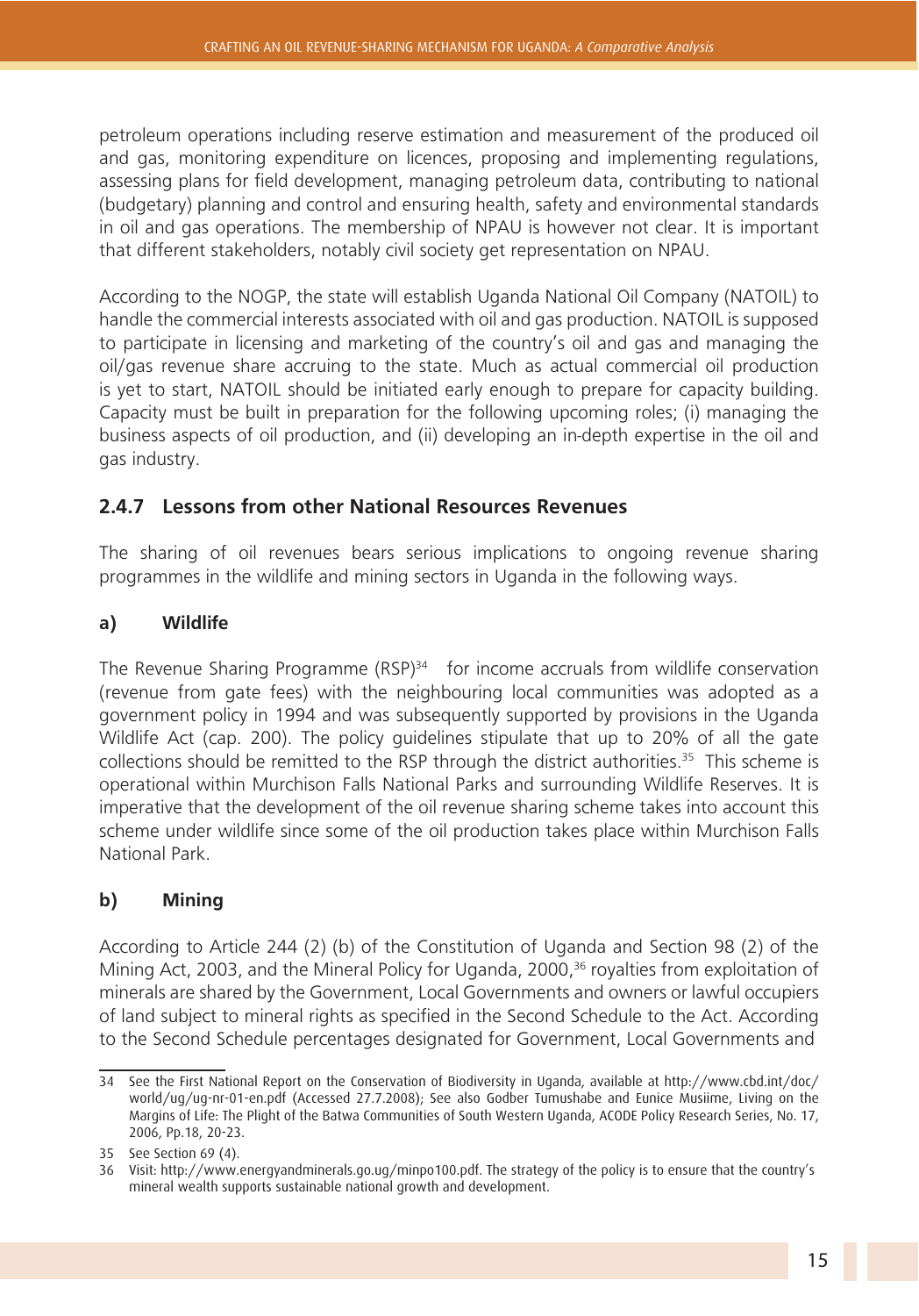Owners or lawful occupiers of land are 80%, 17% and 3% respectively.

In Kasese District, for example, royalties accrue from a number of mining operations carried out by among others: Hima Cement Limited, Muhokya Lime Works, and Kasese Cobalt Company Limited. The Local Government acknowledges having received a share of royalties for each of the past two financial years i.e. 2006/2007 and 2007/2008. There is no sharing of royalties with lower local governments.<sup>37</sup> This is attributed in part, to lack of transparency on the part of the district. It is noted that the district leadership led by the Chairperson and the Chief Administrative Officer make spending decisions.<sup>38</sup> This shortcoming is compounded by the fact that the Mining Act is silent on the issue.

Although, oil resources are not covered by the Mining Act, the example of Kasese district and mining royalties sets a good precedent for oil revenue sharing. It will require convincing reasons why the oil districts should not be treated in a manner similar to that of Kasese district.

#### **2.5 Priority Issues for Consideration under Proposed Oil Revenue - Sharing**

From the above analysis, the following are the priority issues of concern when developing an Oil Revenue Sharing Mechanism for Uganda.

- a) Putting in place an enabling policy and legal framework that addresses potential causes of conflicts;
- b) Developing conflict management strategies and building capacity to manage conflicts;
- c) Popularising legitimacy for oil revenue sharing claims;
- d) Developing the oil revenue sharing formula or options for revenue sharing;
- e) Facilitating the process for negotiating revenue sharing;
- f) Capacity building for negotiating and implementing revenue sharing;
- g) Access or provision of information in government hands, especially the PSAs; and
- h) Developing oil revenue management system, including essential fiscal policies,

planning tools and institutional capacities.

These priority actions require a government led collaborative effort. However, this paper seeks to make a contribution at this stage by way of providing the analysis and proposals on potential revenue sharing options and their development process.

<sup>37</sup> Interview with Mr. Sylvester Kabale, Senior Finance Officer, Kasese District (23.6.08)

<sup>38</sup> Interview with Mr. Augustine Kooli, Wetlands Officer (and acting District Environment Officer), Kasese District (23.6.08)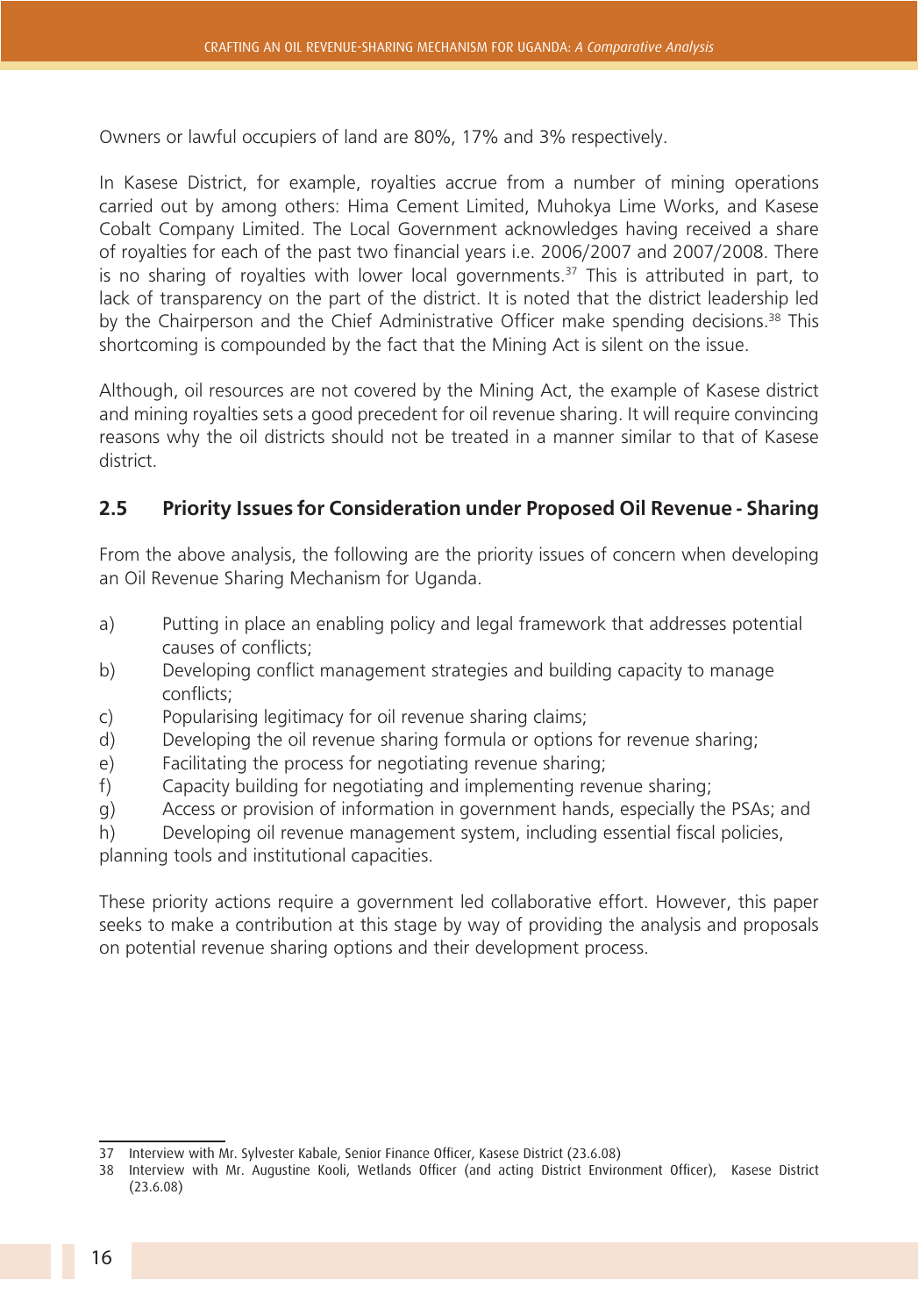# **3**

## **EXPERIENCES OF OIL REVENUE MANAGEMENT**

The research analyses the various oil revenue schemes and practices from several countries and presents the examples in subsequent sections. The aim for this analysis is to distil lessons that inform Uganda's efforts to develop her own oil revenue sharing arrangements. The analysed experiences are unique to their countries. However, these experiences offer useful hints that could inform the development of Uganda's revenue sharing mechanism.

#### **3.1 International Policy on Oil Resources**

Governments worldwide have increasingly asserted their desire for ownership and control over natural resource developments in their countries, especially, Oil resources. Such ownership and control is seen as an integral part of the New International Economic Order (NIEO), a system whose outlines at least have been sketched in numerous international fora.39 This has led developing countries to attempt to nationalize oil resources as shown in the *Anglo-Iranian Oil Company Case (United Kingdom v. Iran)*. 40 The right of all states to permanent sovereignty over their natural resources, including the right to nationalize or otherwise expropriate those resources was asserted in that landmark case.

Contemporary international law reflects international consensus that States have, in accordance with the Charter of the United Nations and the principles of international law, the sovereign right to exploit their own resources pursuant to their own environmental policies and the responsibility to ensure that activities, within their jurisdiction or control, do not cause damage to the environment of other states or of areas beyond the limits of national jurisdiction. This principle of international customary law also restates the time honoured principles of state responsibility for damage, including environmental damage to other States and State sovereignty. The existing rules of international law favour the sovereignty of States over their natural resources.<sup>41</sup> Thus, the issue of ownership of natural resources has been addressed by international law. This right has been asserted by many

<sup>39</sup> See General Assembly Resolutions 3201 (S-VI) and 3202 (S-VI) of 1st May 1974 and 3362 (S-VII) of 16th September 1975 contain the basic summary of the goals of NIEO. See generally Mohammed Bedjaoui (1979), Towards a New International Economic Order: New Challenges to International Law: Paris, UNESCO.

<sup>40 [1952]</sup> I.C.J. Rep. 4

<sup>41</sup> See generally Robert Wabunoha: "Introduction to the Convention on Biological Diversity: the Question of National Sovereignty and the Key Concepts and Requirements of Article 15" a paper presented at the proceedings of the National Workshop on Access to Genetic resources and Benefit Sharing in Uganda; February 16-17, 1998, Fairway Hotel, Kampala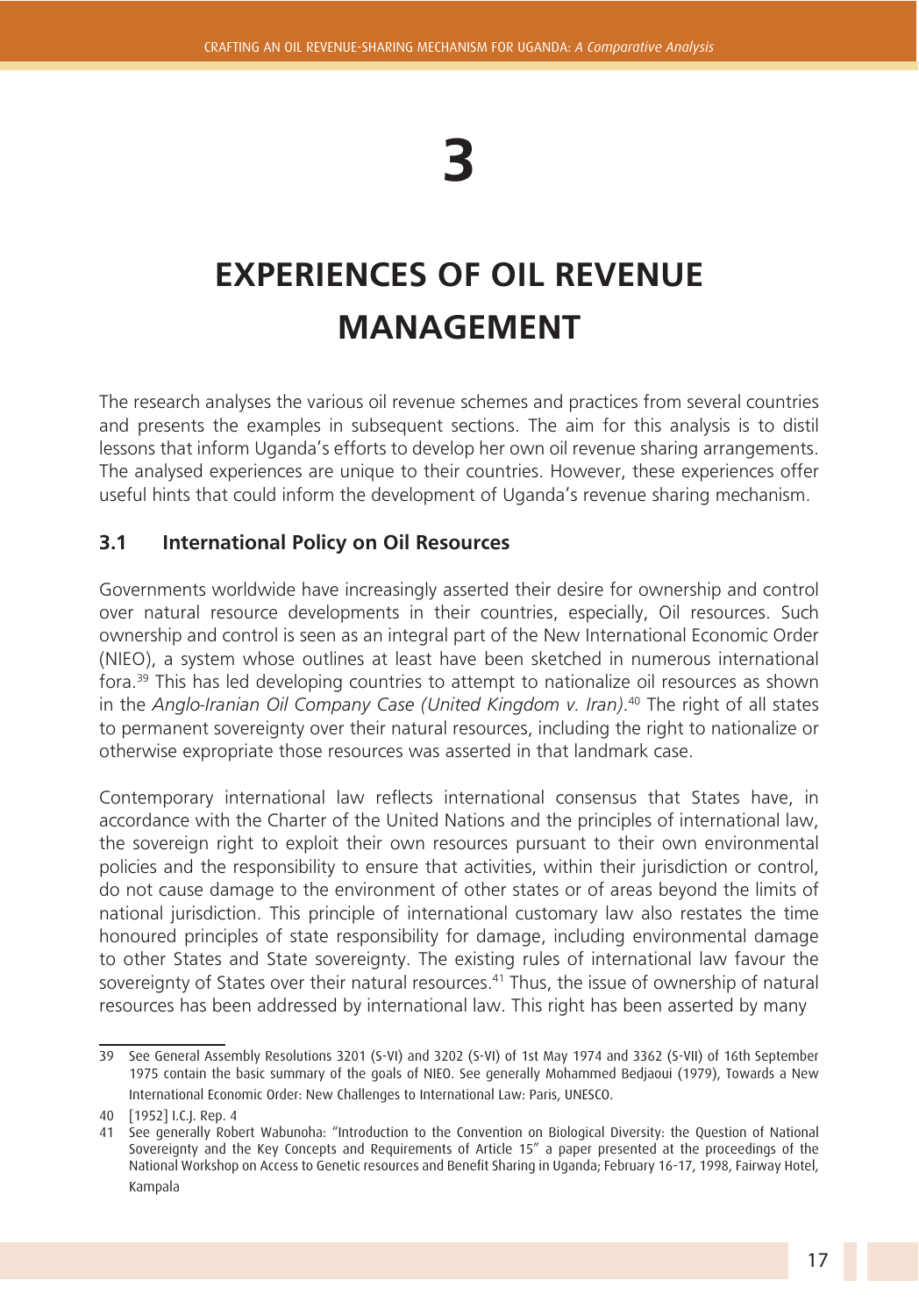international instruments namely; the United Nations General Assembly's Resolution on the Permanent Sovereignty over Natural Resources passed on 14 December 1962, the 1972 Stockholm Declaration,<sup>42</sup> the 1992 Convention on Biological Diversity (CBD),<sup>43</sup> the United Nations Covenants of Human Rights (International Covenant on Economic, Social and Cultural Rights (lCESCR) and International Covenant on Civil and Political Rights (lCCPR) adopted by the General Assembly in 1966<sup>44</sup> and the African [Banjul] Charter on Human and Peoples' Rights.45

#### **3.2 Defining Ownership of Oil Resources**

The provision for ownership provided for under the International law has been various applied by countries when defining ownership of oil resources. Oil revenue sharing can be best pursued when the ownership of the resource and accruing revenues is properly defined and agreed upon. Presently, oil resources are owned in different ways across several countries. Oil-producing countries utilize various arrangements for determining ownership of oil and the attendant rights to extract and develop these resources. The common arrangements for determining oil ownership fall under four categories: national, regional, shared and private ownership.46

#### **3.2.1 National Ownership of Oil Resources**

Under this arrangement, ownership and control of oil resources is vested in the national government. This type of ownership is constitutionally provided for in Russia, Norway, Venezuela, and Indonesia and in most of Middle Eastern and African oil-producing countries.47 Oil-producing countries using this category of ownership are known to have highly centralized governments as exemplified by most of the monarchical Gulf States, Egypt and Iran. Others like Indonesia, Russia and Venezuela are republican governments that are often democratically weak; non-democratic countries like Chad; de facto military dictatorships like Libya or marked by civil unrest like Angola. National ownership may reduce the potential for sectarian or ethnic conflict.<sup>48</sup> However, sovereign ownership may also potentially create friction between central and regional governments over revenue, geographic boundaries and/or regional wealth disparities.

#### **3.2.2 Regional Ownership of Oil Resources**

This arrangement arises in states practicing federal or decentralized form of governments (e.g., U.S.A/Alaska and United Arab Emirates) whereby ownership and control of oil

44 See Article 1(2) of both instruments.

<sup>42</sup> See Principle 2

<sup>43</sup> See Articles 3 and 15

<sup>45</sup> See Article 21

<sup>46</sup> Yoonie Kim, Alexandros Aldous, Jason Crosby, Kate Ellis, Ethan Ostroff, & Valbona Sherifi. (September, 2004). A Primer On The Equitable Distribution Of Oil For Iraq: Legal Memorandum: Public International Law & Policy Group. www. publicinternationallaw.org.

<sup>47</sup> Ibid

<sup>48</sup> Roy Bahl, & Bayar Tumennasan, May 1-3, 2002, Natural resource wealth is not evenly distributed within countries, and those regions that house this natural resource are likely to clamour for a more larger and dedicated share of the returns. Debate over the sharing of natural resource wealth can seriously harm national unity.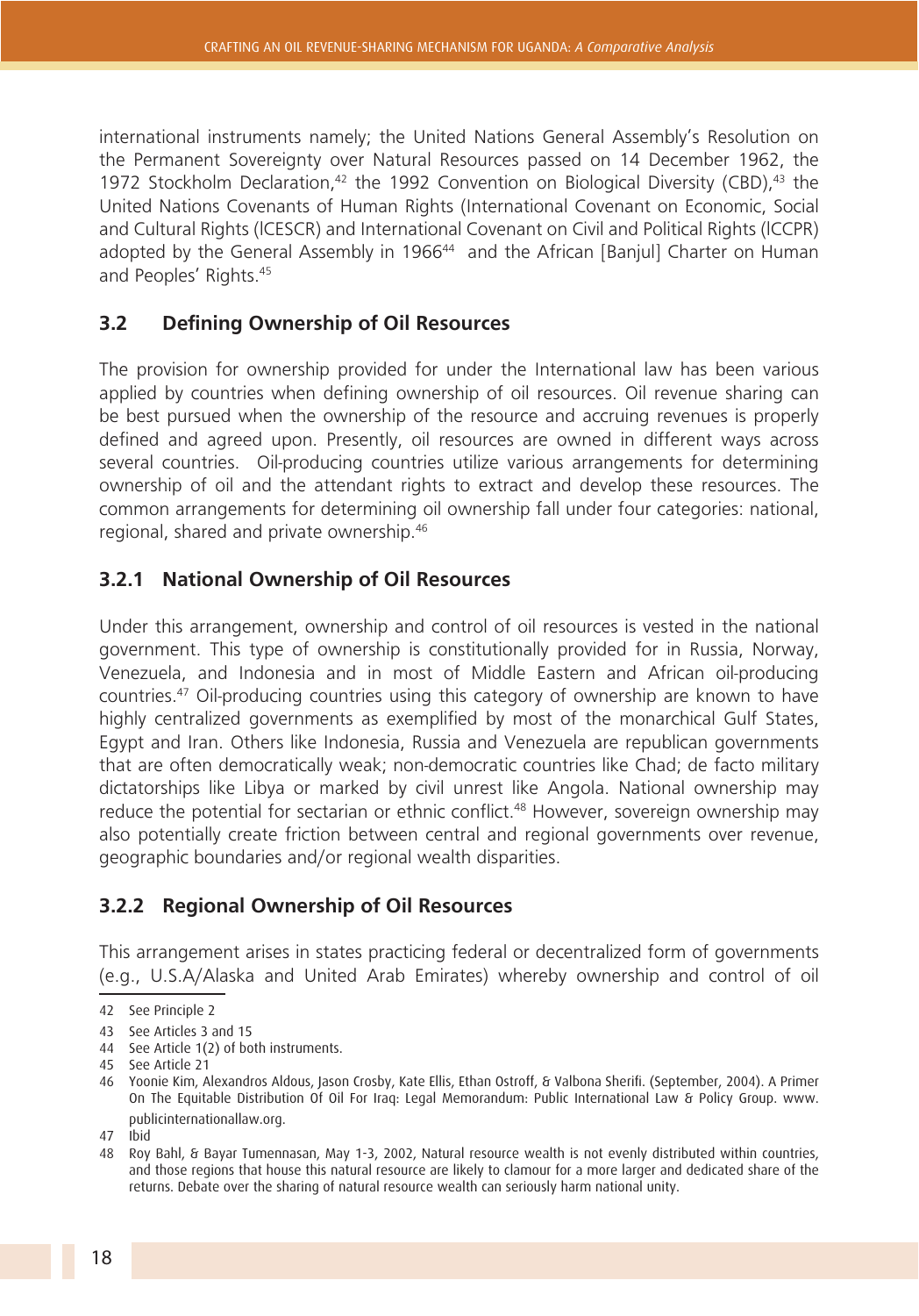resources is vested in the government of the region where the resources are located. This is because it fulfils the goal of enabling regional entities to retain a high level of autonomy from the central government. However, regional ownership may increase the risk of conflict between oil-rich and non-oil producing regions of a country.

#### **3.2.3 Shared Ownership**

The shared ownership category is when ownership and control of oil resources is vested in the national and regional governments as exemplified by Canada. Each province owns and administers natural resources within its borders while the federal government owns and exploits oil resources on federal lands. This approach permits resource-rich regions to maintain direct control over their resources. Local administrators of the resources are directly accountable to the citizens of the region rather than the federal government. Shared ownership provides a compromise between those who desire regional ownership and those who desire national ownership. One drawback may be the difficulty in deciding how to divide ownership between the entities to the satisfaction of all.

#### **3.2.4 Private Ownership**

In most countries, governments have nationalized subsurface hydrocarbons, and there is no private or 'freehold' ownership of oil and gas. Only in the United States is most subsurface oil and gas owned by individual 'freehold owners' or 'freeholders'. Canada is unique in a way that the vast majority of known oil and gas reserves are owned by the provinces. However, there is still some private ownership. In Alberta for instance, the oil and gas approximately 10% of the Province is privately-owned. However, most of these freehold mineral interests are held by Encana Corporation ("Encana") which succeeded the Canadian Pacific Railway Company (CPR) and individuals who inherited or purchased farm lands from Alberta's original settlers own the oil and gas beneath approximately 4% of Alberta.49

#### **3.3 Examples of Oil Revenue - Sharing Mechanisms**

Due to the capital intensive nature of the oil industry and the domination of production and consumption of oil by vertically integrated oil multinationals in developed countries, oil-rich developing countries have often been reduced to rent collectors and distributors. In such a scenario, those who directly control the state control the oil and political power is always concentrated in their hands. The lucrative profits associated with oil create a feeling among individuals and the public of 'getting out of poverty quickly and easily'. Those who gain access to the petrodollars tend to do anything within their means to maintain the control of oil resources and revenue. It is such tendencies that have eventually escalated into civil strife in the oil states of Angola, Sierra Leone and Sudan. The oil craziness generates conflict between oil producing states and regions if accruing revenues are not equitably distributed. Furthermore, wealth associated with oil is known to breed bad governance and corruption

<sup>49</sup> See Freehold Owners Association, "The plight of freehold ownership in Canada", Visit: http://www.fhoa.ca/history. htm, see also Freehold Owners Association "privately held subsurface hydrocarbons", visit: http://www.fhoa.ca/ oilgas.htm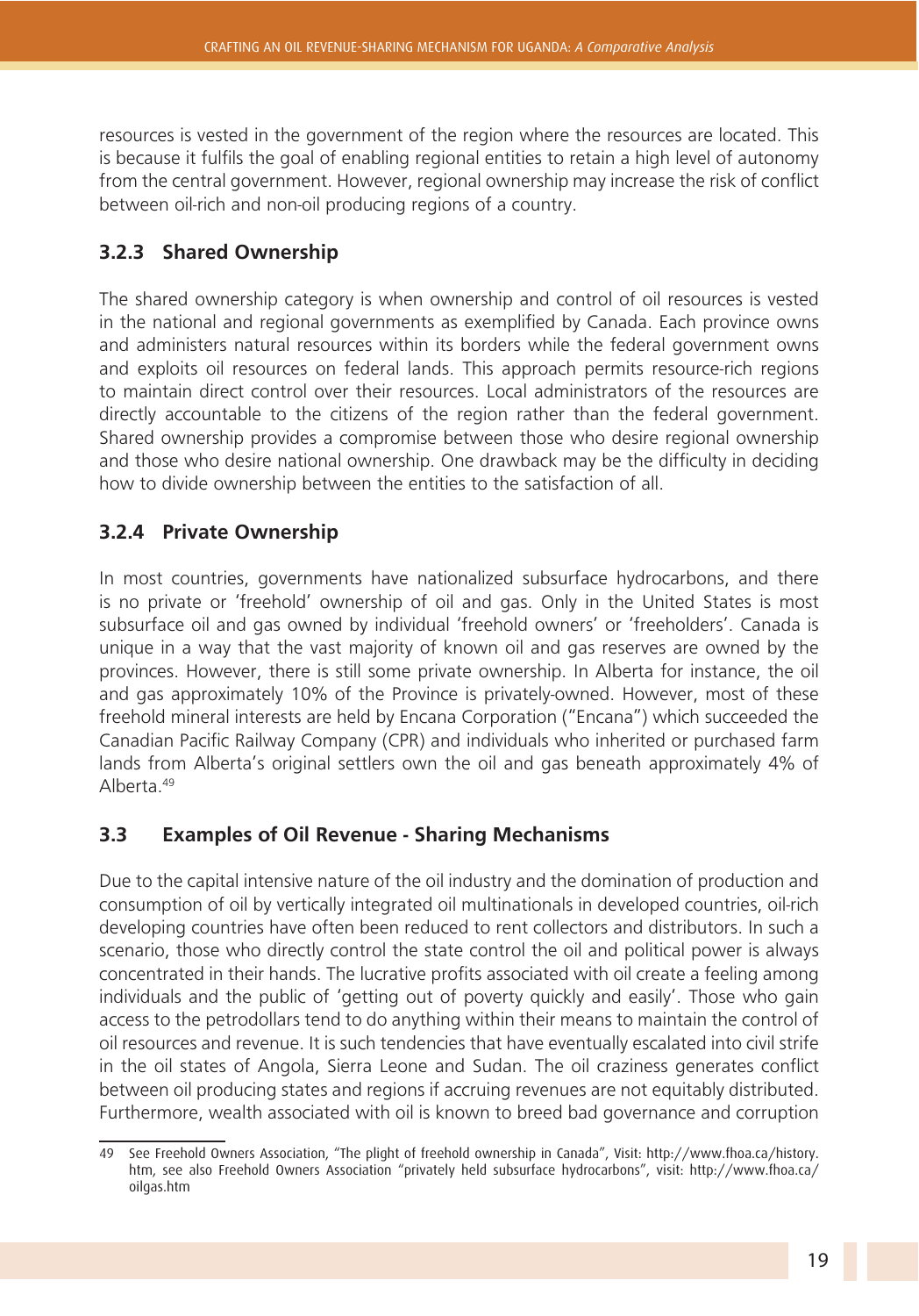in most oil-rich developing countries. Unfortunately, bad governance and corruption cause inequality, poverty and political exclusion which contribute to conflict, particularly along ethnic or regional identities.

Other than ownership, the other question facing any oil-producing country is how to use oil wealth. One of the issues likely to arise in Uganda after embarking on commercial production of oil will be allocation of accruing revenues. Several key distributional principles to consider in designing an oil-revenue allocation system are derivation, population, basic needs, and unique historical circumstances. Other important considerations are national and local economic stability, funding for infrastructure, modernization, healthcare, education and security.

The following section presents some of the common forms of oil revenue sharing mechanisms worldwide.

#### **3.3.1 Full Centralisation of Oil Revenues**

Under full centralization mechanism, the proceeds from the extraction and production of oil resources are included in the general revenue of the central government. The full centralization model is common in many unitary states since the central government can easily absorb oil-revenue fluctuations because of more diverse tax bases uncorrelated with oil. Coupled with the ability to borrow, central governments can potentially reduce inter-regional disparities because of its better position to establish horizontal equalization mechanisms. This model has been applied in countries such as Algeria, Azerbaijan, Indonesia (until 2000), Iran, Iraq, Kuwait, Libya, Norway, Oman, Qatar, Saudi Arabia, and Yemen.<sup>50</sup> In these countries, efforts have been made to address the oil revenue windfall problem. They have established stabilization funds with a view to smoothen revenues and expenditures over time.51 The following examples of Norway and Chad show how this mechanism has been applied.

#### **3.3.1.1 The Norwegian Petroleum Fund**

The Norwegian experience with oil production is held as a "best practice" in natural resource revenue management.52 It is hailed as a good example of well-governed central budgeting and saving for the future with a high yielding investment strategy. The infusion of oil revenues in the country has helped to fund the expansion of Norway's welfare system. Directly, the revenues have sustained Norway's strong growth in public sector employment and social security while indirectly, they have helped to avoid accumulation of public debts

and the attendant large interest payment obligations that burdens most other nations.

<sup>50</sup> See Ehtisham Ahmad and Eric Mottu (2002): "Oil revenue assignments: country experiences and issues" IMF Working Paper No. 02/203, Pg 7

<sup>51</sup> Azerbaijan has established the State Oil Fund of Azerbaijan (SOFAR); Kazakhstan the Kazakhstan National Oil Fund, Norway the Pension Fund (formerly the Petroleum fund) and Kuwait the Reserve Fund

<sup>52</sup> See, Bantekas Ilias. (2005). Natural Resource Revenue Sharing Schemes (Trust Funds) in International Law. Netherlands International Law Review, LII, 31-56; Jonas Hjort. (2006). Citizen funds and Dutch Disease in developing countries. Resources Policy, 31, 183–191.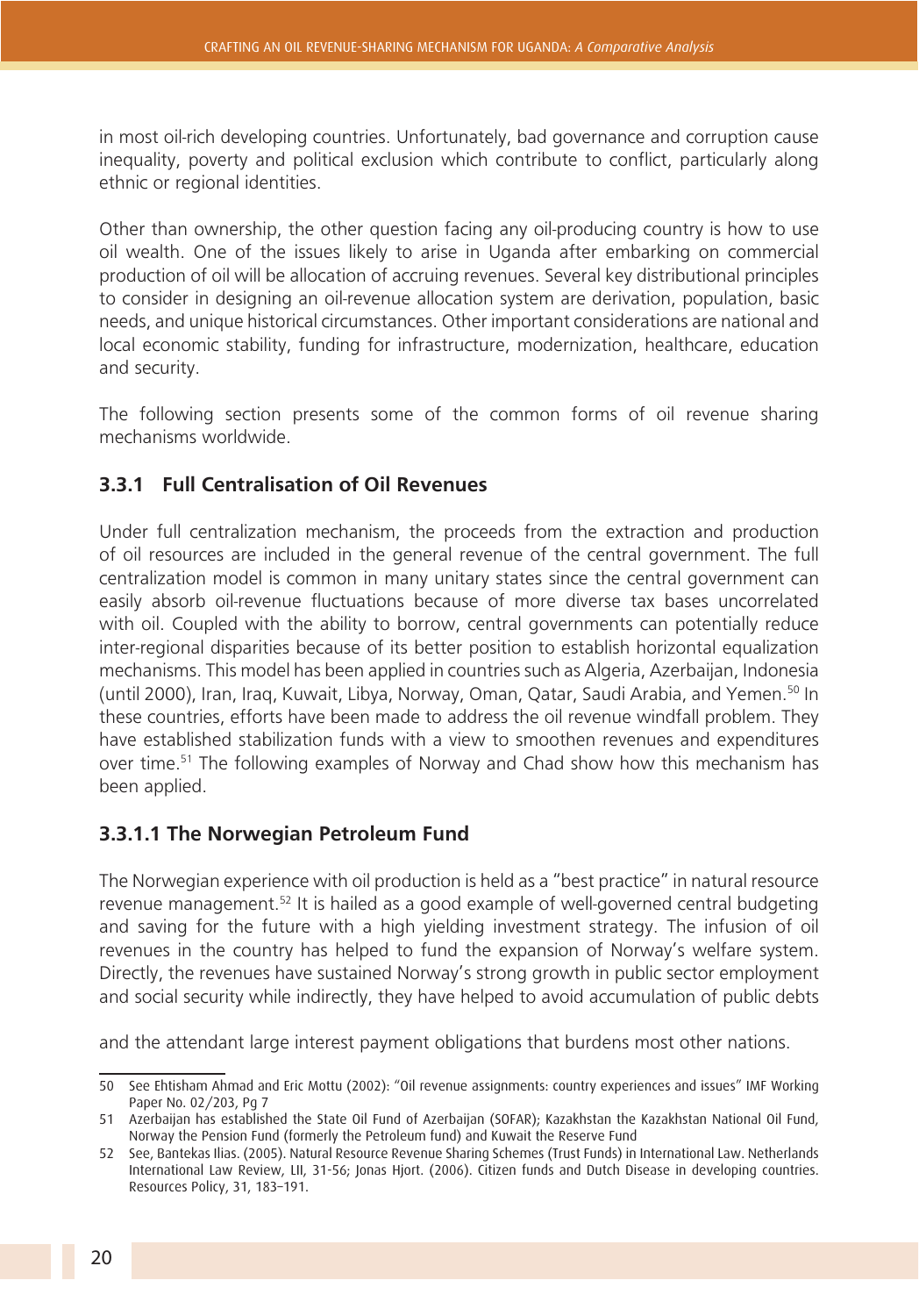The Norwegian Parliament "the Storting" founded the multistakeholder fund, 'The Petroleum Fund' in 1990. Oil revenues are accumulated there through a system of royalties, taxes, and state-owned production and they flow into the central government budget. All fiscal decisions are made through the central budgeting process and any budget surplus flows into the fund. The goal of the Petroleum Fund is to provide a reserve for continued expenditures over the long term given the prediction that the North Sea oil deposits will be depleted within the next four decades or so. All resources coming into the oil fund are reported to parliament which must authorize any transfers from the fund to the budget. All spending is done from the regular budget.

The responsibility of managing the Petroleum Fund which technically lies with the Ministry of Finance was delegated to the central bank, 'Norges Bank' for day-to-day matters. The Ministry only issues guidelines for investment of the fund's capital. As a small and open economy, Norway has chosen to invest the funds' assets exclusively in foreign bonds and equity. This strategy reflects the main goal of income generation and risk diversification. Recently, guidelines for ethical investing have also been developed. Reporting is transparent, publicity available and oversight is strong.

Beneficiaries of Norway's resource revenue management are the Norwegian society as a whole, through a sustainable expansion of the government budget. In recent years, petroleum-related revenues have covered one quarter of the budget, allowing current residents to benefit from great public services relative to their tax burden. Good management of these public investments has also helped foster strong economic growth.

The petroleum fund is structured to benefit future citizens whereby; three quarters of current revenues is saved and invested to provide for continued government revenues after resource rents diminish. None of the funds are earmarked for particular projects or benefit sharing. The Norwegian case is a good example of how strong and well governed institutions can manage natural resource assets for the greater good, without need for specific earmarking. Transparency and accountability are fundamental to the Norwegian success.

#### **3.3.1.2 The Chad Petroleum Revenue Management Programme**

Chad ranks as one of the poorest and least developed countries in the world. The Chad-Cameroon Pipeline project offered Chad a promise for funding critical efforts to reduce poverty. The Chad-Cameroon Petroleum Development Pipeline Project may be one of the few examples of conditionality in a natural resource development project. The World Bank Group partially financed the project and, in collaboration with the Chad government, structured unprecedented safeguards. IMF and World Bank have placed oversight conditions on resource revenue flows in exchange for their assistance in funding the government's portion of the project, which seeks to develop oil fields of Kome, Miandoum and Bolobo in southern Chad for export via a new pipeline to Cameroon's Atlantic coast.<sup>53</sup>

<sup>53</sup> Visit: www .essochad.com. The money covered by the monitoring arrangements includes both the Chadian government's share of oil production and taxes paid by foreign oil companies on their shares. However, bonuses paid by the international companies were not originally included. This exception caused some difficulties for the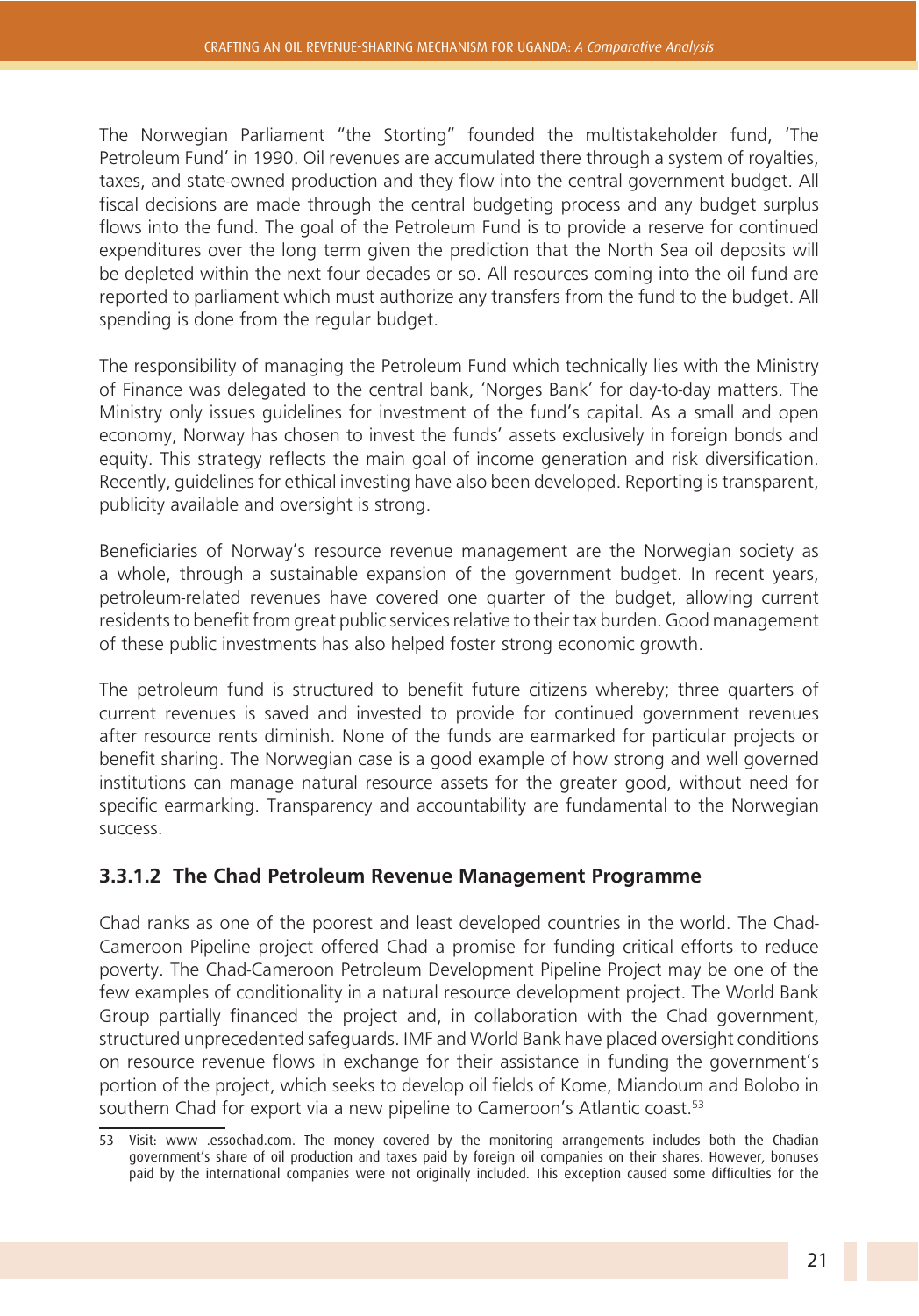The Petroleum Revenue Management Program (PRMP) or The Law on the Management of Oil Revenue, developed with World Bank assistance and passed by the Chadian Parliament in 1998, provides for oversight of the collection and use of oil revenues. The structure of the PRMP, in its policy and management strategies, reflects some of the more recent thoughts on how to design a program for managing and distributing resource revenues in a developing country.

By law, the government must allocate oil revenues according to specific shares. An offshore audited escrow account holds royalties and dividends and disburses them to agreed upon special accounts:<sup>54</sup>

The Future Generations Fund receives 10% of the revenues to invest for the future. Special Petroleum Revenue Accounts, which are Treasury accounts held in one or two private commercial banks in Chad, receive the other 90% for poverty alleviation. Of this amount.

- a) 80% goes to priority sectors;- incremental projects targeting poverty reduction and development, including health, education, rural development, vital infrastructure, and environmental projects;
- b) 15% is directed to the general budget for the first five years for pressing operational needs, after which it is intended to contribute to the priority sectors; and
- c) Special attention was given to the concerns of local populations in the Doba producing region. A visible or largely symbolic 5% of the revenues were earmarked to help residents increase local capacity, enhance regional economic development; and encourage local participation in the development process.<sup>55</sup>

Several issues influence these allocations. First, the development priorities dominate, reflecting the dire poverty in Chad. An important question is whether Chad can effectively absorb and put to productive use such a large share of the oil revenues. Second, the share to government is significant but limited, apparently in an attempt to balance general government needs with governance challenges. Thirdly, only a small share is dedicated to communities affected by the petroleum activities because the resource is considered primarily a national asset rather than local property.

The offshore accounts are subject to audit controls that have been codified into law. The agreement is monitored by a control group that includes representatives of a Chadian NGO, a trade union, members of Parliament and the Supreme Court, as well as civil servants from relevant government departments.

project's image when it was revealed that the government used some \$4.5m of its \$25m signing bonus to purchase weapons. This accelerated the establishment of the oversight committee which originally had not been expected to be in operation until 2004 when the first royalties and taxes were expected to begin accruing to the government. See Philip Swanson, Mai Oldgard, and Leiv Lunde, "Who gets the money? Reporting resource revenues" in Ian Bannon & Paul Collier (Eds) (2003): Natural Resources and Conflict: Options and Actions, Washington, D.C, The World Bank, Pg 89.

<sup>54</sup> See Articles 3, 7,8 and 9 of the Revenue Management Plan, Law No. 001/PR/99

<sup>55</sup> The principles and mechanisms for allocation of 5% of revenues to the oil-producing region are undefined. This is particularly problematic since one of the main causes of Chad's civil strife is rooted in the rivalry between the Muslim North and the predominantly Christian South, where the oil originates.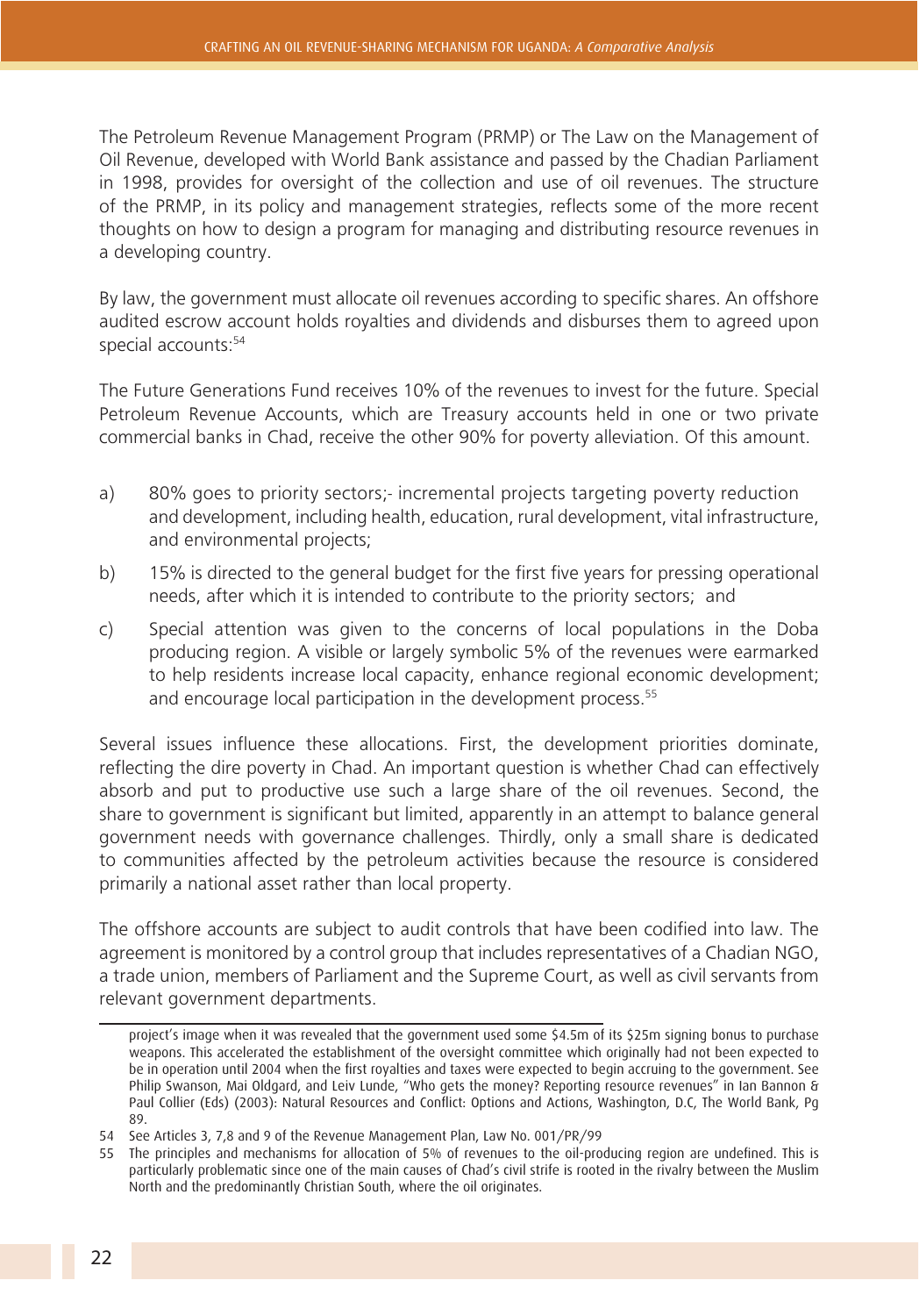#### **3.3.2. Full Decentralisation of Oil Revenues**

This is an approach where there is regional control and taxation of oil resources. The regions control and decide on the revenue-sharing arrangements. The main advantage of this approach is that if there is distrust of the centre, the regional government will be reluctant to release sufficient revenue to the central government. Similarly, the central government will be reluctant to provide grants for regional expenditure. This model has been applied in United Arab Emirates only.

Each of the emirates has full ownership and control over its oil resources. Revenue from these resources accrues to the emirate governments in the form of royalties, company profit transfers, and income tax receipts. The emirates then implement an upward revenue sharing arrangement by making cash or in kind contributions to finance the federal government. Cash contributions are negotiated annually between each emirate and the federal government. Thus, there is considerable smoothening between high-price and lowprice years, providing the federal government with a relatively stable source of revenue despite oil price fluctuations.

#### **3.3.3 Definite oil Revenue - Sharing**

In some countries the derivation principle is applied i.e. each sub-national government's share is related to the revenues originating from its territory. Others apply other criteria such a as population, needs, or tax capacity. Arrangements that are rather decentralizing provide relatively large amounts of revenues to sub-national jurisdictions while those that are rather centralizing provide small amounts.

#### **3.3.4 Limited Revenue Sharing**

This approach is practiced in Mexico where oil revenues represent a significant proportion of revenue for the public Sector and sub-national governments. While oil revenues accrue to the central government, a small part is shared with sub-national governments based on a transparent formula. Lower local governments receive 20% of so-called ordinary oil extraction rights which is incorporated into a general fund that is distributed to states based on a fixed formula taking into account their characteristics. They also get 3.17% of the additional oil extraction rights which is earmarked for municipalities that are located in oil-producing regions or where oil is shipped abroad, to compensate for environmental damage.

#### **3.3.5 Extensive Revenue Sharing**

This approach is practiced in Nigeria. Generally, 73% of government revenue in Nigeria is oil-based. As is often the case in African countries, most fiscal revenue in Nigeria is collected by or on behalf of the national government. Revenue sharing and management has sparked off constitutional, political and legal controversies and sometimes violent clashes in the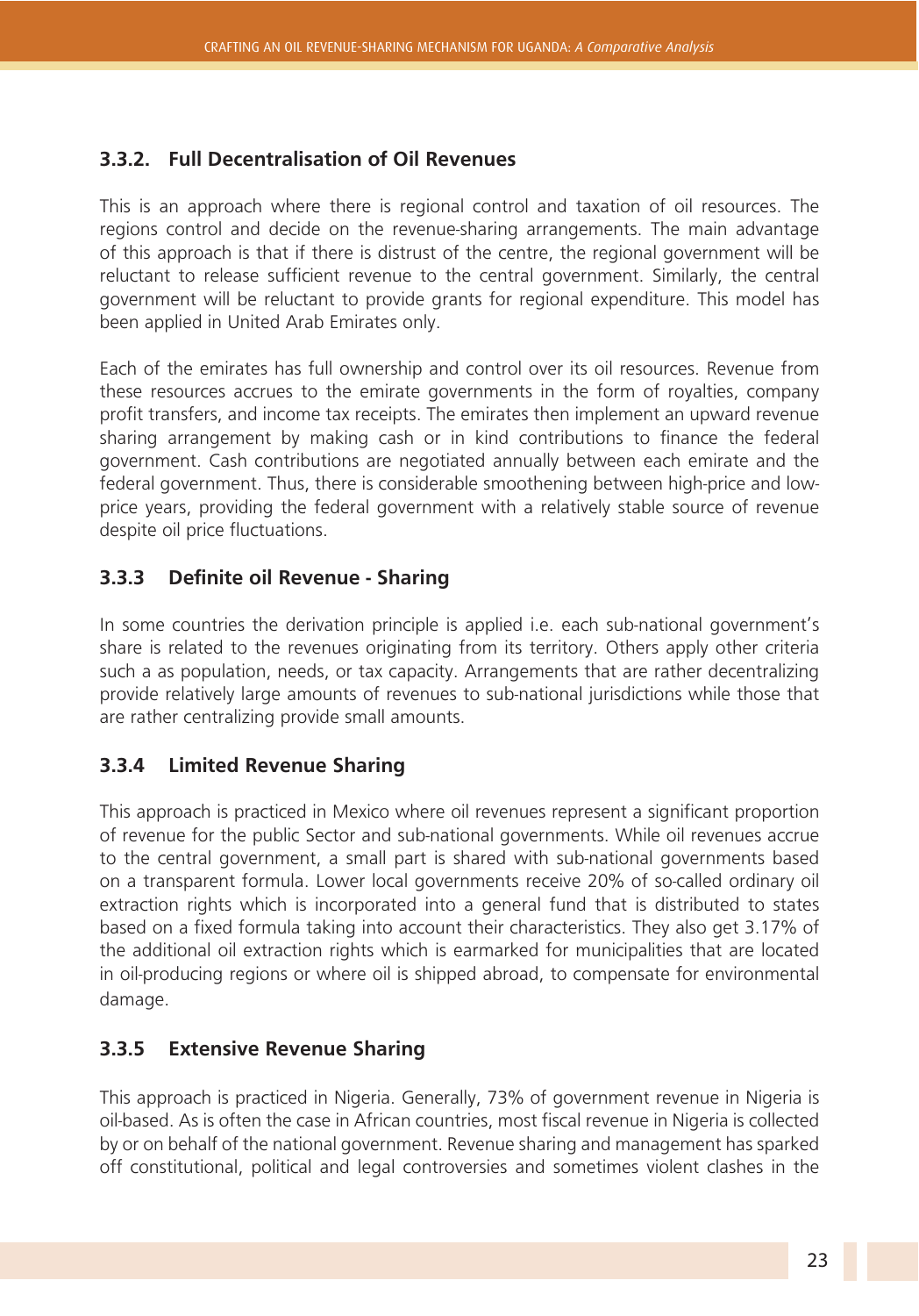country. Oil producing states in the Niger Delta region have continued to protest about the inadequacy of shares allocated to them from oil produced from the region. They have pressed for more control of the oil resources in their area as well as the application of the derivation principle as a formula for sharing revenues since it favours their interests.<sup>56</sup>

Three layers of government, namely the federal, the state and local governments make up the system of government in Nigeria. Allocation of revenue between the Fed¬eral and State governments as well as the local government councils is provided for in the Nigerian constitution. The constitution vests control and collection of oil revenue in the federal government. A common pool of financial resources, called the Federation Account, is created under section 162 (1) of the 1999 Constitution into which is paid all monies to be distributed among Federal, State and Local Government Councils in each state on such terms and in such manner as prescribed by Parliament. Any approved formula is required to reflect the principle of derivation as being not less than 13% of the revenue accruing to the Federation Account directly from any natural resources.<sup>57</sup>

From the Federation Account, deductions called 'first charges'<sup>58</sup> are made, including 13% dedicated to sharing on the derivation basis. What remains is then distributed among various levels of government in accordance with a single formula.

- a) The Federal Government receives 48.5%.
- b) 24% is remitted to the State Government Joint Account to be shared among states on the basis of equality (40%), population (30%) and social development (10%), land mass and terrain (10%), and internal revenue effort (10%);
- c) 20% goes to the Local Government Joint Account and is shared based on the above criteria; and
- d) 7.5% accrues to special funds: Fiscal Capital Territory 1.0%, Ecological Fund 2%, Oil Mineral Producing Area Development Commission (OMPADEC) 3%, Derivation 1%, and Stabilization 0.5%.

More revenues are channelled to states through the federal grants' system which are of a general character aimed at augmenting resources of those states that find themselves in financial difficulties due to natural disasters or simply to correct the disparity in services to

the people of different states. The weight that should be given to the location of a resource has been a source of much controversy in the context of the allocation of petroleum revenue.

States in the Niger Delta often complain that they have not received a fair share of petroleum revenue even though they bear most of the adverse environmental and social consequences of the operations. One of their complaints is that the federal government often interprets

<sup>56</sup> See generally Hon. John Udeh, "Paper on petroleum revenue management: the Nigerian perspective" presented at a workshop on petroleum revenue management, Washington, DC, October 23-24, 2002.

<sup>57</sup> See Section 162 (2) of the 1999 Constitution of the Federal Republic of Nigeria

<sup>58</sup> First Charges comprise mainly of the government's share of the production cost of oil ('cash calls') and priority projects of the national oil company, external debt service, and 13% allocated to oil producing states. In Ehtisham Ahmad, & Eric Mottu. (November, 2002). Oil-Revenue Assignments: Country Experiences and Issues: IMF Working Paper. WP/02/203. Interna¬tional Monetary Fund. Page 17.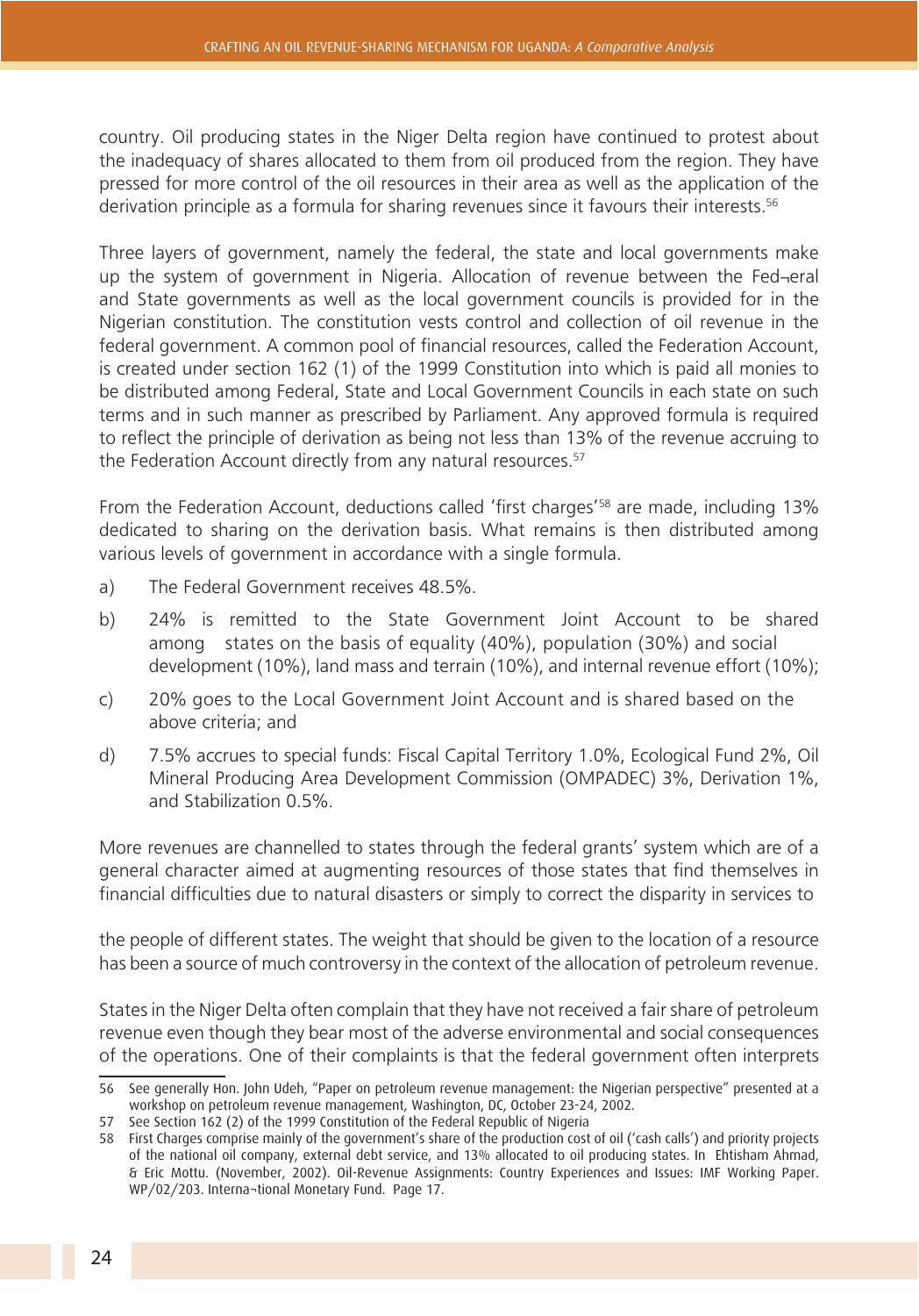the constitutional provision, which requires the allocation of at least 13% of petroleum revenue to the state from which it is derived, in a manner that gives insufficient weight to the derivation component of the current formula. The issue has turned on whether petroleum produced offshore can be said to be derived from the state whose land abuts the production area. The federal government has taken the position that the offshore areas of Nigeria are not part of any state. This position was upheld by the Su-preme Court of Nigeria.59 However, legislation was subsequently passed (Abolition of Dichotomy in the Application of Principle of Derivation) Act, 2004 to make the onshore/offshore distinction immaterial for the purposes of revenue allocation.<sup>60</sup>

A Revenue Mobilization Allocation and Fiscal Commission were set up to monitor the accruals to and disbursement of revenues from the Federal Account, as well as review from time to time the revenue allocation formula and principles in operation to ensure conformity with changing realities. It also advises the federal and state governments on fiscal efficiency and methods by which revenues can be increased.

#### **3.3.6 Special/Negotiated and Ad hoc Revenue - Sharing Arrangements**

This approach is practiced in Indonesia. In Indonesia oil resources used to be owned by the unitary state. Oil revenues were fully centralized and were thus not subject to any revenue sharing arrangement with provincial and district-level governments until 2000. Implementation of decentralization laws in the country from 2001 transferred substantial expenditure obligations to the provinces and districts. Beginning 2001, a revenue sharing arrangement was instituted for on-shore oil and gas revenue whereby 15% of oil revenue and 30% of gas revenue were to be transferred to the originating provinces, districts and adjacent districts. It is estimated that regional disparities will result since sources of oil and gas are concentrated in a small number of provinces and districts.<sup>61</sup> Thus the need for an equalization transfer system still remains.

The negotiated revenue sharing arrangement has been applied in Indonesia, where two provinces, Aceh and West Papua, have negotiated a special revenue sharing agreement with the central government which recognizes their relevant differences. Under this arrangement, regions or districts negotiate with the central government in accordance with the principle of fairness and equity, and on mutually agreed terms for a share of the oil revenues. Where necessary stakeholders on an ad hoc basis can meet and solve

outstanding and emergent issues. Agreements reached recognize relevant differences of the stakeholders. While this along with the fact that the negotiation is bilateral and may be easier to bring to closure may be cited as merits, this arrangement also has a number of drawbacks. First, special negotiations never end. The agreements may lapse and need to be renegotiated after some time. There may also be a tendency to renegotiate on a regular basis. Thus, it is not easy to gain certainty in the sharing of revenues by either the central

<sup>59</sup> See the case of Attorney-General of the Federation versus Attorney-General of Abia State (No.2), Nigeria Supreme Court (2002) 6 Nigerian Weekly Law Reports page 542.

<sup>60</sup> See Economic Commission for Africa "Improving Public Participation in the Sustainable Development of Mineral Resources in Africa" Addis Ababa, Ethiopia, 2004, PP. 21-25

<sup>61</sup> See Ehtisham Ahmad and Eric Mottu Op. Cit. Pg 13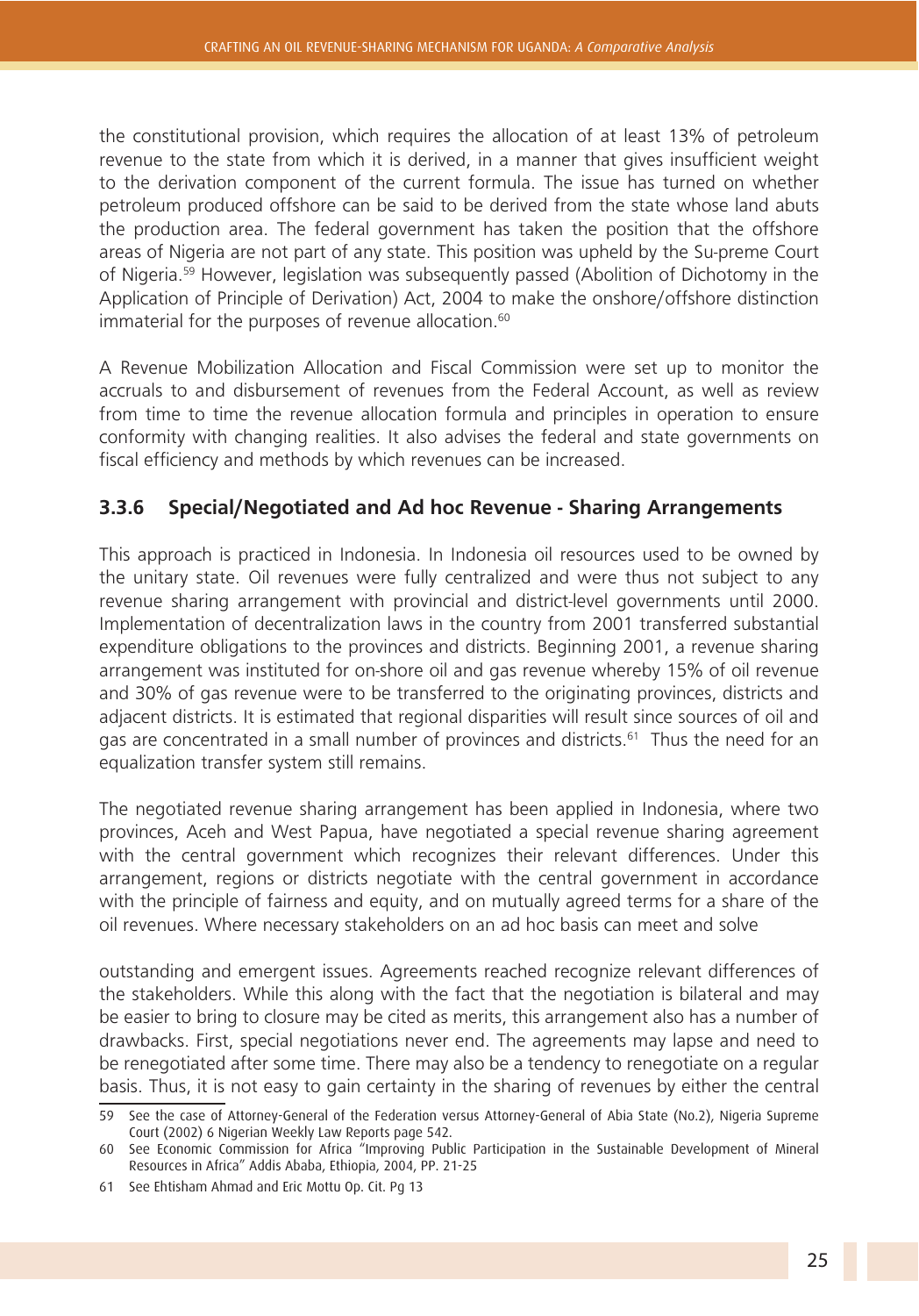government or the recipient local government.

Second, special negotiations open the door for imitations. Other local governments may seek also to be accommodated in a similar way and soon all of them become special in terms of their expected revenues. Third, where there is no uniform policy for all local governments, every new agreement creates a new precedent for subsequent negotiations whereby the next local government will ask for as much as the one before.

#### **3.3.7 Sharing on Basis of Taxation**

This formula has largely been applied in North American States of USA and Canada where tax bases are assigned instead of sharing oil revenue collected centrally. Tax bases can exclusively be assigned to one level of government (separation of taxes) or shared between levels (overlapping tax bases). Thus, overlapping tax bases refer to nationwide tax bases, but total tax rates are under the control of sub-national government control. In this case, the same tax base, for example personal income would be used by both central and subnational governments as the base of their own taxation, which may have different tax rates and schedules.

#### **3.3.8 Delegated or Assigned Formula**

In the United States, resource revenue bases are assigned to the states, which are sovereign and own the resources, except on federally owned land, but with an arrangement to share the income tax base. Thus the state of Alaska levies a property tax, a severance tax, royalties, a production tax surcharge for hazardous spill, and a corporate income tax on oil production-related activities. The state is fully, accountable for the fiscal policy choices related to oil revenues and their possible uses for spending or savings.

#### **3.3.9 Direct Distributions to Citizens**

#### **3.3.9.1The Case of Alaska**

Following a constitutional amendment that mandated earmarking of revenue, the state has created the Alaska Permanent Fund (APF), among other funds, to save part of the oil revenues for future generations. The APF comprises of the principal and earning reserves. Revenue from the fund is distributed for two purposes: (1) annual dividend payment and (2) "inflation proofing." The principal of the fund remains to benefit future generations, while cash dividends on the principal are paid out annually to all Alaskan residents.

Alaska uses the APF strictly for savings and income, while some current revenues are used for economic development goals. Alaska residents benefit directly from the fund, since the primary use of the income is to pay dividends to every citizen in the state. The dividend in 2004 was \$920. $<sup>62</sup>$  As a share of total oil revenues, however, less than one eighth is</sup> dedicated toward benefit sharing in the stricter sense. Since much of the APF is dedicated

to

<sup>62</sup> http://www.apfc.org/alaska/dividendprgrm.cfm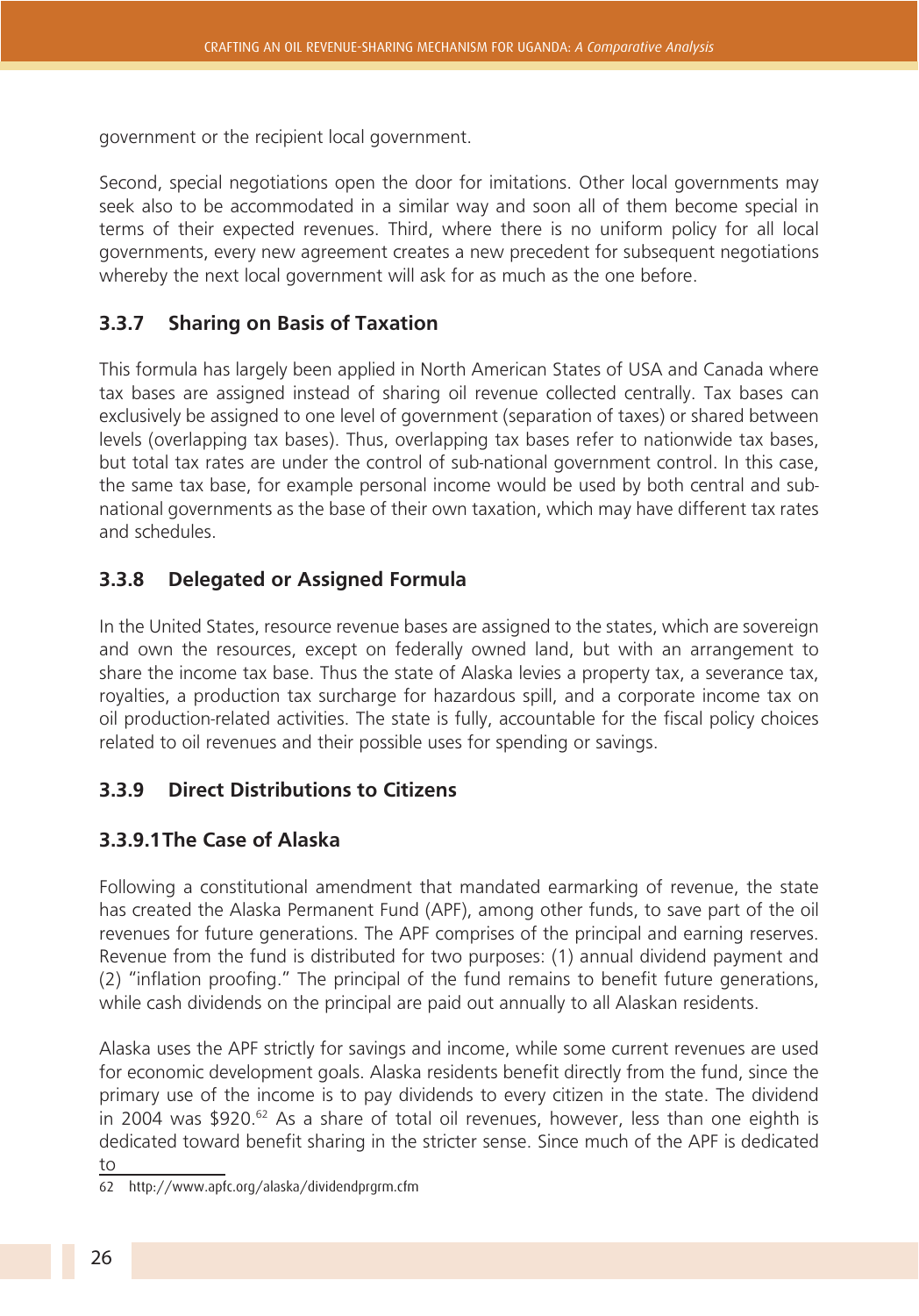citizen dividends, government revenues remain subject to oil price volatility and production variability. The APF is managed by the APF Corporation and oversight is provided by a Board of Trustees, the Alaskan state legislature and the public.<sup>63</sup>

Under this arrangement, monetary benefits realized from the exploitation of hydrocarbons are distributed directly to the citizens. This is a very uncommon system. It has been used in Alaska where the Permanent Fund receives 25% of oil revenues, and pays out dividends that are evenly distributed in cash to all Alaska residents. The beneficial economic and distributive effect of direct distributions is that it may put purchasing power directly in the hands of the poorest of the poor.

The main objections to this arrangement are political. These relate with how to overcome opposition from existing vested interests. Those against it argue that people cannot be trusted with money and will squander it, creating detrimental macro-economic distortions. In light of cases of misappropriation of public funds in many developing countries, one may pose the question: who is better at managing and spending money; the people or a weak corrupt state?

Even where there have been large needs for infrastructure developments and social spending, some governments have considered distributing part of the resource revenues directly to citizens, as a way of achieving equitable distribution of benefits and obtaining popular policy support. However, doing so requires a means of identifying all citizens and an economy-wide mechanism for distributing cash benefits (such as banks).

There are good reasons both for and against direct distributions. Nevertheless, the distribution of windfall revenues to citizens, may not meet social objectives as it rests on the assumption that individual private citizens can save money or make investment decisions better than corrupt government bureaucrats.<sup>64</sup> This may not necessarily be the case.

#### **3.3.9.2 The Case of Libya**

Libya has the third highest GDP per capita in Africa. This is largely due to her large petroleum reserves and a small population.<sup>65</sup> The ruling class in Libya maintains a monopoly on the

distribution of oil revenues. Oil revenue has been used to bankroll spectacular developments. Huge sums of money are spent on eccentric schemes like the construction of a \$25 billion "Great Man-made River Project" across the Sahara. Billions of petrodollars have gone to finance the causes of liberation and Islam throughout the world. The government has distributed oil revenues to influence tribal leaders and placate those who question political

<sup>63</sup> Carolyn Fischer. (May, 2007). International Experience with Benefit-Sharing Instruments for Extractive Resources: Resources for the Future, 1616 P Street NW, Washington, DC 20036. Available at: http://www.rff.org/Publications/ Pages/PublicationDetails.aspx?PublicationID=9576

<sup>64</sup> See Collier, P. and Gunning, J. W., 1996, "Policy towards commodity Shocks in Developing Countries," IMF, Working Paper, WP/96/84, Washington D.C.; and Sala-i-Martin, X. and Subramanian, A., 2003, "Addressing the Natural Resource Curse: An Illustration from Nigeria," IMF Working Paper, WP/03/139.

<sup>65</sup> See Annual Statistical Bulletin, (2004), "World proven crude oil reserves by country, 1980–2004", O.P.E.C., Accessed July 20 2006 ; World Economic Outlook Database, (April, 2006), "Report for Selected Countries and Subjects", International Monetary Fund, Accessed July 15 2006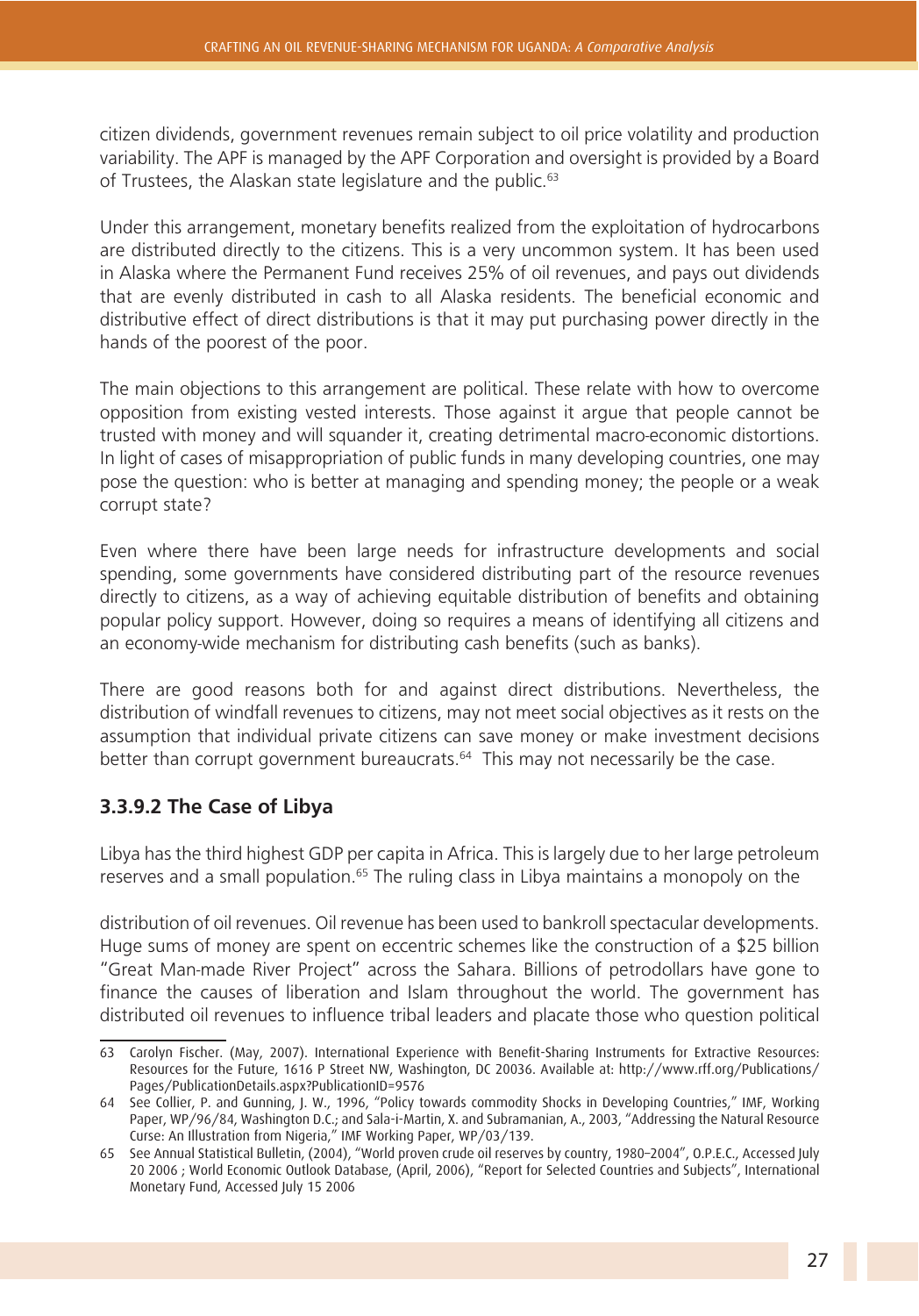concepts of the ruling class.<sup>66</sup>

Libya embraced a direct distribution policy of oil revenues to its citizens. The National Oil Company is in-charge of the oil policy, and reports directly to the General People's Committee. According to Reuters, the Libyan leader is quoted to have said that "all citizens have the right to benefit from the oil funds. They should take the money and do whatever they want with it . . . citizens will get part of the oil revenue directly. They do not need intermediaries."67

#### **3.4 Examples of Sharing Non-Oil Revenues**

The following section presents two scenarios of revenue-sharing mechanisms within and outside Uganda relating to wildlife and mining sub-sectors, respectively.

#### **3.4.1 Non-oil Revenue-Sharing Experience in Uganda**

#### **3.4.1.1 The Revenue Sharing Program in the Wildlife Sector**

The Revenue Sharing Program (RSP)<sup>68</sup> for income accruals from wildlife utilization (revenue from tourism, concessions and franchise fees) with the neighbouring local communities was adopted in the 1994 Wildlife Policy and was subsequently legally backed by provisions in the Uganda Wildlife Act.<sup>69</sup> Originally, 12% of all the revenue from Parks (including gorilla tracking fees) was set aside for the RSP of which 8% was shared with the local communities, 2% with the district authorities and 2% went to the National RSP Consolidated Fund for other parks. In 1996, new policy guidelines were passed by parliament stipulating that 20% of all the gate collections should be remitted to the RSP through the district authorities.<sup>70</sup>

#### **3.4.1.2 The Revenue Sharing Program in the Mining Sub-sector**

Uganda has embraced<sup>71</sup> revenue sharing in the mining sector. Minerals belong to the

State and mining companies are required to pay royalties. According to Article 244 (2) (b) of the Constitution of the Republic of Uganda and Section 98 (2) of the Mining Act, 2003, and the Mineral Policy for Uganda, 2000,<sup>72</sup> royalties from exploitation of minerals are paid

<sup>66</sup> See Craig R. Black "Deterring Libya: The Strategic Culture of Muammar Qaddafi" available at http://www.au.af.mil/au/ awc/awcgate/cpc-pubs/black.pdf (Accessed 27.7.2007)

<sup>67</sup> See "Kadhafi: Ministries Abolished, Oil Revenues to be Distributed to Libyans" Knight Ridder/Tribune Business News, Monday, March 03, 2008: \_\_\_ "Libya abolishes government (again)", The Estimate, Vol. XII No.5, March 10, 2000. Available at: http://www.theestimate.com/public/03102000a.html. (Accessed 30.7.2008.)

<sup>68</sup> See the First National Report on the Conservation of Biodiversity in Uganda, available at http://www.cbd.int/doc/ world/ug/ug-nr-01-en.pdf (Accessed 27.7.2008); See also Godber Tumushabe and Eunice Musiime, Living on the Margins of Life: The Plight of the Batwa Communities of South Western Uganda, ACODE Policy Research Series, No. 17, 2006, Pp.18, 20-23.

<sup>69</sup> See Section 69 (4).

<sup>70</sup> See Section 69 (4).

<sup>71</sup> Section 100 of the Mining Act 2003 (minerals obtained in the course of prospecting & exploration shall be subject to payment of royalties based on prevailing market price and at such rates as shall be prescribed.

<sup>72</sup> Visit: http://www.energyandminerals.go.ug/minpo100.pdf. The strategy of the policy is to ensure that the country's mineral wealth supports sustainable national growth and development.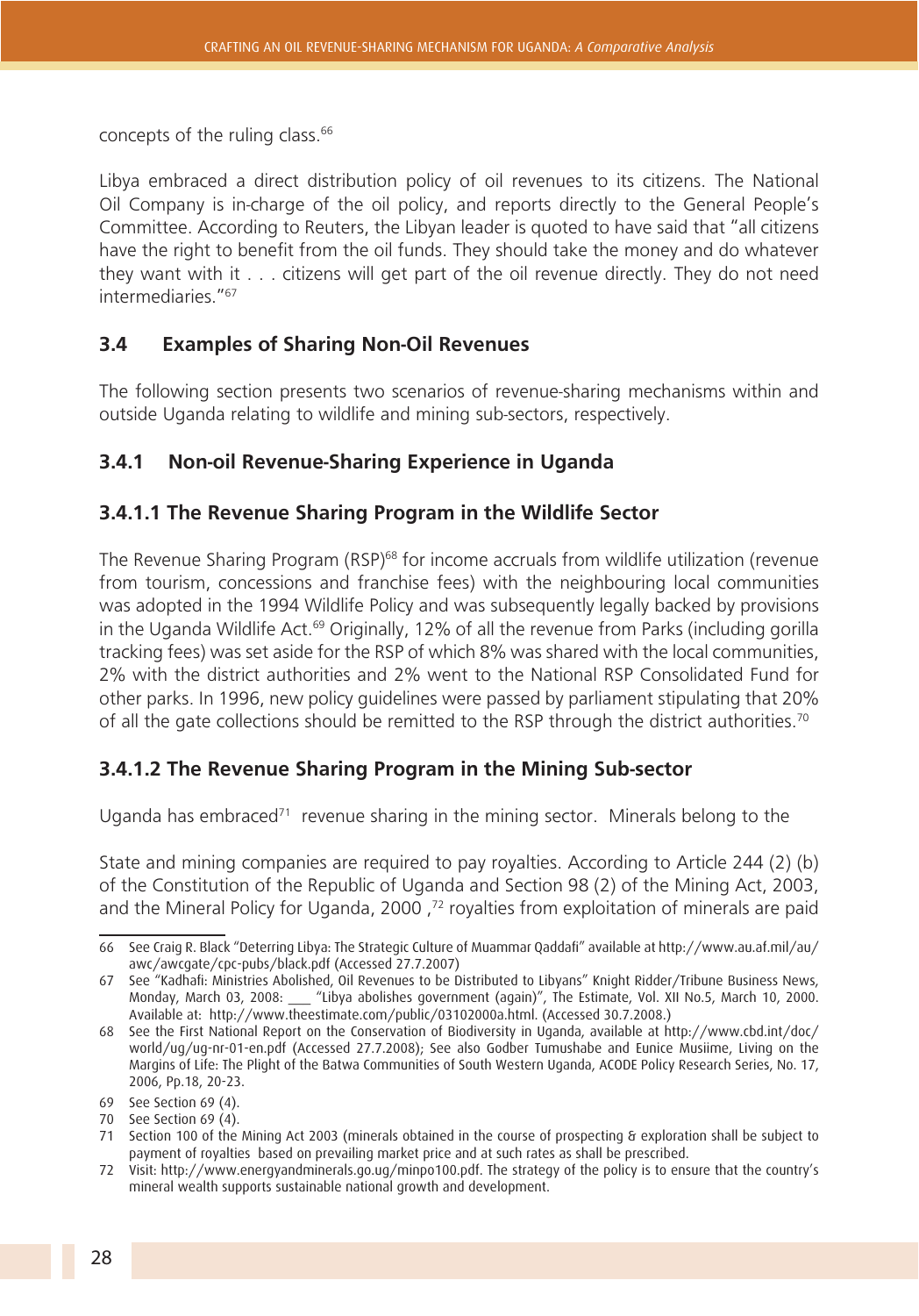directly to Central Government and then shared by the Government, Local Governments and owners or lawful occupiers of land subject to mineral rights as specified in the Second Schedule to the Mining Act, in ratios of 80%, 17% and 3% respectively.

In Kasese District, for example, royalties accrue from a number of mining operations carried out by among others: Hima Cement Limited, Muhokya Lime Works, and Kasese Cobalt Company Limited. The Local Government acknowledges having received a share of royalties for each of the past two financial years i.e. 2006/2007 and 2007/2008, albeit delays in disbursements from Central government.

#### **3.4.2 Non-oil Revenue-Sharing Experience from outside Uganda**

#### **3.4.2.1 The case of National Development Plan in Botswana**

The sharing of diamond-revenues in Botswana is held as an example of a "best practice" in a developing country.<sup>73</sup> Botswana is known to have been able to avoid the resource curse by pursuing far-sighted fiscal policies. Though not endowed with oil, the discovery and subsequent production of diamond in 1960's has dominated the mining sector.

The primary mechanism of Botswana's revenue management is not explicit saving funds or an allocation scheme, but rather a solid approach to budgeting using a viable National Development Plan (NDP). The rationale behind instituting this planning process was to stabilize government spending so that it would not add to volatility in the economy and to prioritise spending. In part, the process was carried over from donor requirements of earlier years when much of budget financing was by donor agencies.

In partnership with the World Bank, Botswana developed an investment strategy in 1980's. The World Bank engaged commercial fund managers with performance benchmarks and an expertise was built within the central bank which began to manage the reserves internally. The planning process serves not only to impose fiscal discipline but also to articulate clear policy goals. Its four main objectives are; (i) to accumulate international reserves and earmark budget surplus for stability spending in leaner years, (ii) to manage foreign exchange reserves, liquidity in the economy, and the exchange rate to avoid real appreciation, (iii) to expand essential public services and infrastructure, including electricity, water, roads, government buildings, police, courts, broad based primary health care and education and (iv) to provide credit to state owned enterprise, enabling them to make commercial loans.

To generate government income from mining operations, Botswana has kept its royalty rate at an internationally modest level so as not to discourage production, and mandates that it receives free of charge.<sup>74</sup> This enables the govern-ment to reap significant profits

<sup>73</sup> See, Sarraf Maria, & Moortaza Jiwanji. (2001). "Beating the Resource Curse: The Case of Botswana". Environment Department Working Paper 83. Environmental Economics Series: Washington, DC: World Bank Group.

<sup>74</sup> See, Carolyn Fischer. (May, 2007), Op Cit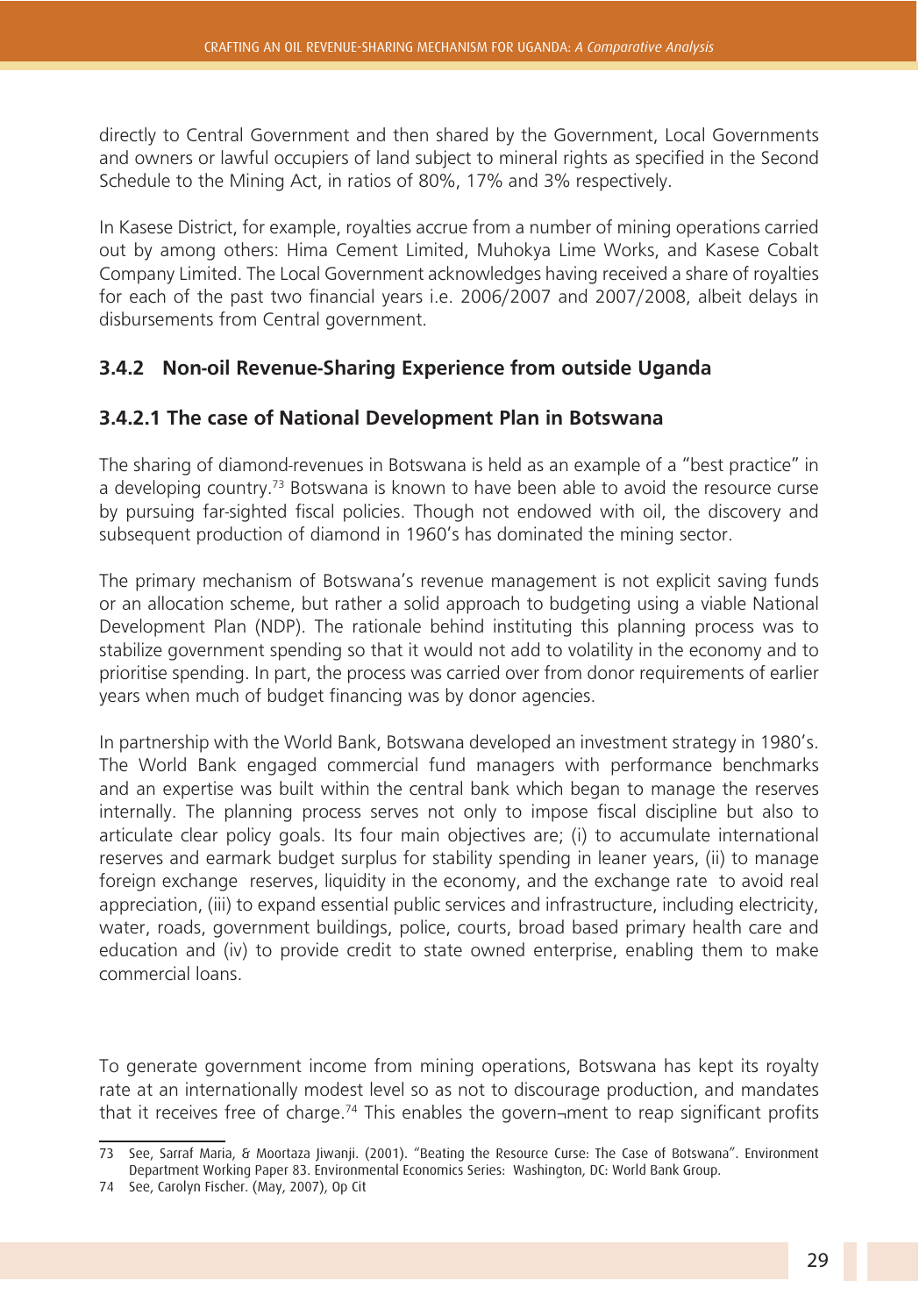without relying on an income tax system. Rents are further enhanced by exercising market power in conjunction with Central Selling Organisation for diamonds. In addition, the accumulated foreign exchange reserves generate significant investment income. Botswana has also incorporated environmental protection into its mining policy. As part of concession agreements, mining companies were made responsible for implementing specified environmental protective measures. Mining revenues in Botswana have been leveraged for broad-based growth through expanded government services. Consequently, benefits have not been earmarked to specific recipients, but rather accrue to citizens more generally, as determined by the central budgeting process.

#### **3.4.2.2The case of the Mineral Development Fund in Ghana**

In Ghana, the Mineral Development Fund (MDF), which has been in existence since 1993, provides the mechanism through which portions of royalties paid to the central government are distributed to mining communities. Under the MDF, 9% of royalties paid by a mining project goes to the local community to be shared between the District Assembly (the local political administrative unit) and the local traditional authorities. The MDF also provides for monies to be made available, on application, for use in addressing some specific problems, which may be shown to result from mining activities. In addition, under a general national revenue-sharing scheme (the District assemblies Common Fund), all District Assemblies in the country (including those in mining communities) get a share (determined by a complex formula) out of five per cent (5%) of all revenues collected by the central government. Thus further monies from mining go back to the mining communities.<sup>75</sup>

#### **3.5 Conclusions on Experiences and Lessons for Uganda**

As Uganda prepares to join the club of Oil Producing and Exporting Countries (OPEC), she faces challenges concerned mainly with oil revenue management and sharing. Whatever approach Uganda takes in designing a formula for allocation of her oil revenue, the following key considerations should be taken into account: (i) a coherent energy policy; (ii) distributional principles; (iii) compensation to producing areas for costs of production; (iv) national and regional/local economic stability; and (v) expenditure responsibility.

In a developing country like Uganda, government may find the temptation to spend the 'oil-windfall' irresistible, especially during the periods of high prices because of low income levels and substantial development needs.

As Uganda prepares to embark on commercial production of oil, it is important to appreciate that;

a) Broadening revenue base for the country: the need to develop a significant non- o i l revenue base to minimize the variations in total revenues: – the income from oil may not be substantial enough to shoulder the economy by itself. The challenge is to dare other sectors of the economy to get in a full production mode. A lot needs to be

<sup>75</sup> See Economic Commission for Africa Op. Cit. 2004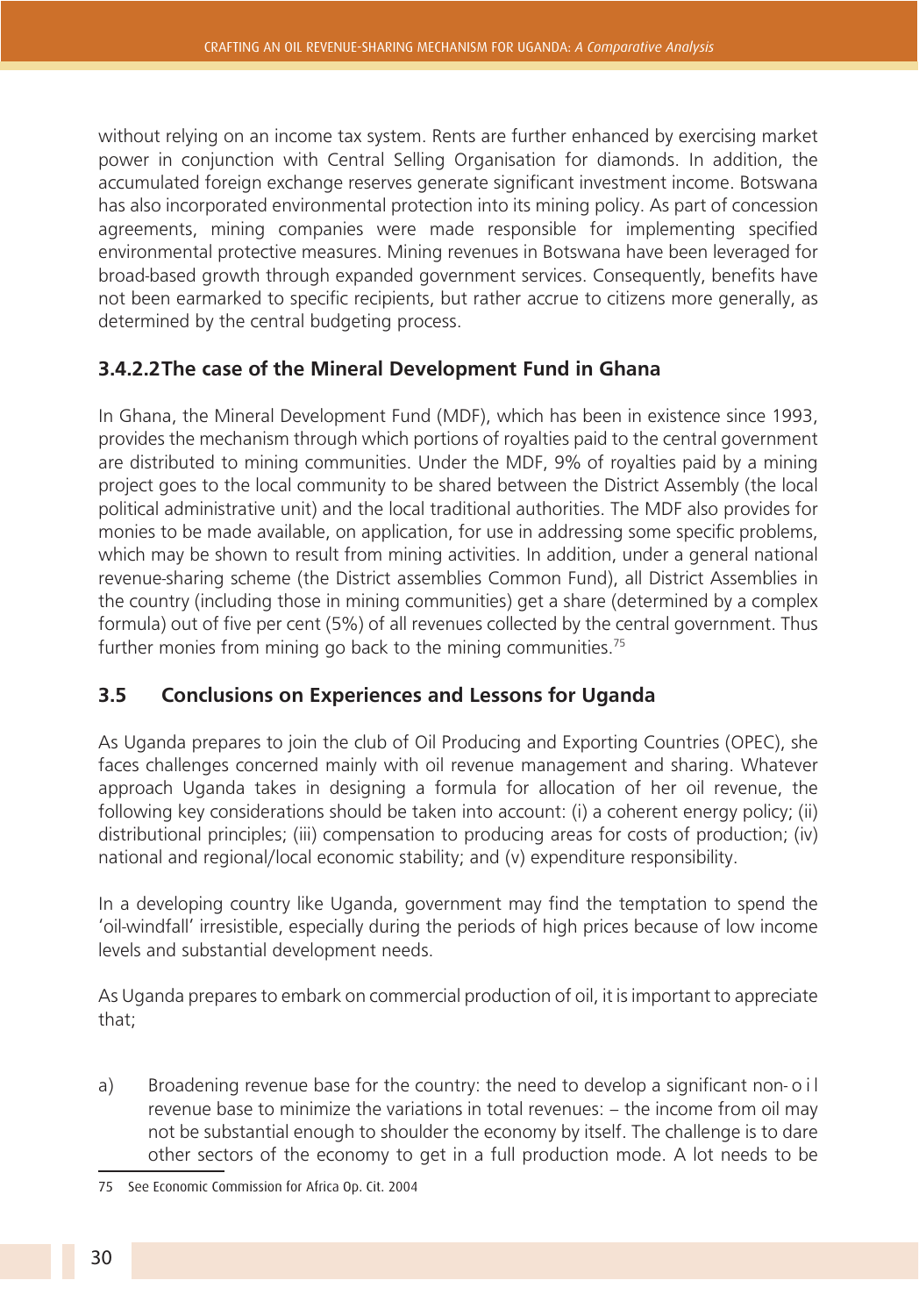done to sustain those sectors buoyant.

- b) Managing price volatility: there are problems of price volatility with oil-revenues; Some countries have sought to deal with these through establishment of a stabilisation funds to smoothen revenues and expenditures overtime. One disadvantage with this system is the possibility of establishing a parallel budget system, often with less oversight than the regular budget. This is common in developing countries. Norway's responses to the potential difficulty are noteworthy; (i) all resources coming to the oil fund are reported to parliament, (ii) parliament must authorize any transfers from the fund to the budget, (iii) all spending is done from the regular budget
- c) Saving for the future: the finite (exhaustible) duration of oil extraction has to be addressed by setting up a savings fund: - the 'future generations' fund'. Spending on such funds should be expressly curtailed. If the government wants to spend a penny from the fund, it must be allowed by parliament.
- d) Developing sharing formula and mechanisms: mechanisms for allocating Oil revenues should be developed at the earliest opportunity, in any case before the Oil production begins. Since oil resources in Uganda are nationally owned, a revenue-sharing agreement ensuring equitable benefit to the oil and non oil-producing regions should be negotiated.
- e) Consulting with local stakeholders: It is imperative to note that serious conflicts can arise when local stakeholders; — notwithstanding whether they have legal tenure over the land or not — are adversely affected by oil production activities. A clear process has to be put in place for consulting stakeholders, incorporating their views into decisions about oil exploitation and production, and negotiating some form of compensating them. The development forums of Papua New Guinea are one good example.
- f) Assessing institutional capacity: The success of oil wealth management depends o n good governance. A critical issue is about institutions that are best placed to provide services, be they central government or district based. Options for improving capacity at all levels should be explored and capacity gaps addressed.
- g) Offering benefits in a productive form: to be of benefit in a developing society like Uganda, oil revenues should be allocated to providing critical public infrastructure and productive services like; transport, water and sanitation, health, education, etc, determined through a well-structured process. Cash transfers are likely to be spent on non-productive consumption although they may alleviate current poverty if distributed broadly. In such a case, investing in improving capacity of governance and saving oil wealth until it can be put to better use; — either through a future generations fund or even by leaving it in the ground may be the best course of action.
- h) Formalizing management structures and priorities: drawing from the example of Botswana, a process for identifying priorities and planning expenditures can also be implemented within a governing institution. A formal structure with a clear mandate should be put in place to prioritize and plan spending, be it through a trust fund board or government institution or both.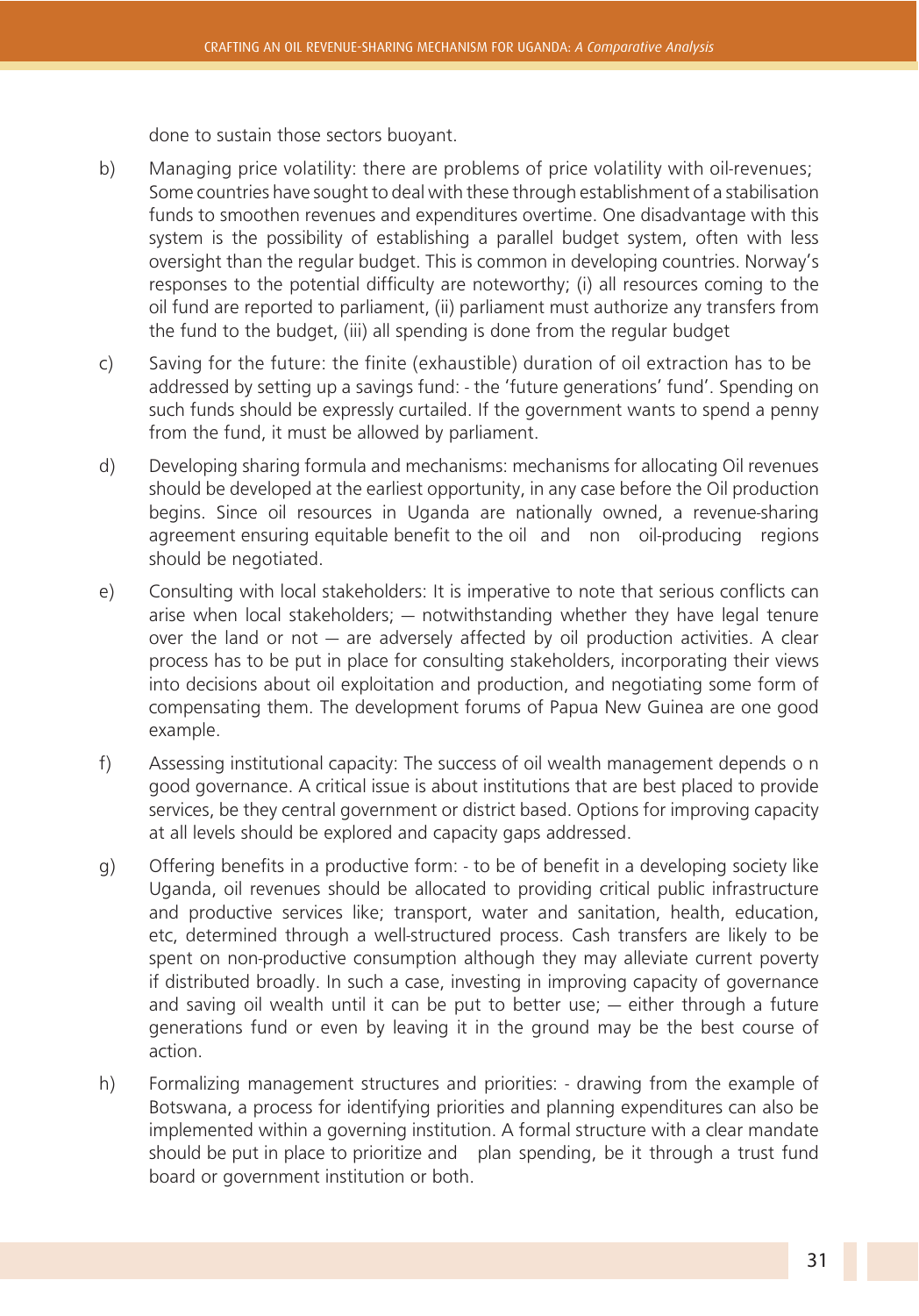- i) Considering the scope of the revenue stream: the larger the revenue from oil production to an economy, the more important it is to follow proper macro-economic policies and micro level allocation issues. The extraction horizon is equally important. If oil revenues are expected to flow consistently over a long period, it may be less necessary to save for the future but more prudent to think of stabilization. However, if revenues from the sector are likely to boom and taper off within a shorter time horizon; - particularly before broader economic development is achieved — it is important to save more substantial amounts to ensure future financing for continued public expenditure.
- j) Assessing environmental impacts: the potential environmental impacts of oil extraction projects in Uganda should be assessed for several reasons; (i) to decide whether the benefits of oil production exceed its costs, (ii) to identify the needs of local stakeholders who will be affected and determine their compensation, and (iii) to design regulatory strategies for mitigation and enforcement. Those strategies can also incorporate revenue-raising market mechanisms like environmental taxes to ensure that the costs of environmental damage are internalized. A liability fund, which earmarks those revenues, can ensure that funds are available to cover any excess cleanup costs or health costs that might fall to the government. These mechanisms should be of particular importance where valuable biodiversity and renewable resources are located in oil-producing areas, which is the case in Uganda.
- k) Nurturing and nourishing a fiscal consolidation plan: This involves forecasting and planning for the future when the oil resources are depleted. It involves planning for a time without earnings from oil which requires diversifying the economy by investing in other long term assets and building the capacity that enables proper adjustment to the depletion of such a resource. To avoid the many pitfalls that have fuelled the 'Dutch Disease' syndrome in many developing countries, certain principles for oil revenue management have been suggested.76 These include;

I. Pursuance of high rates of return from natural resource endowments.

- II. Investment in human capital and critical public infrastructure.
- III. Accumulation of surpluses and avoiding large-scale debts as well as control of exchange rate appreciation when applicable.
- IV. Creation of a stabilization fund to cope with commodity-price volatility.
- V. Promotion of transparency and good fiscal practices.
- VI. Ensuring fair distribution of wealth to affected communities.
- VII. Avoiding corruption and preventing misuse of funds.

<sup>76</sup> Sarraf Maria, & Moortaza Jiwanji. (2001). Op cit.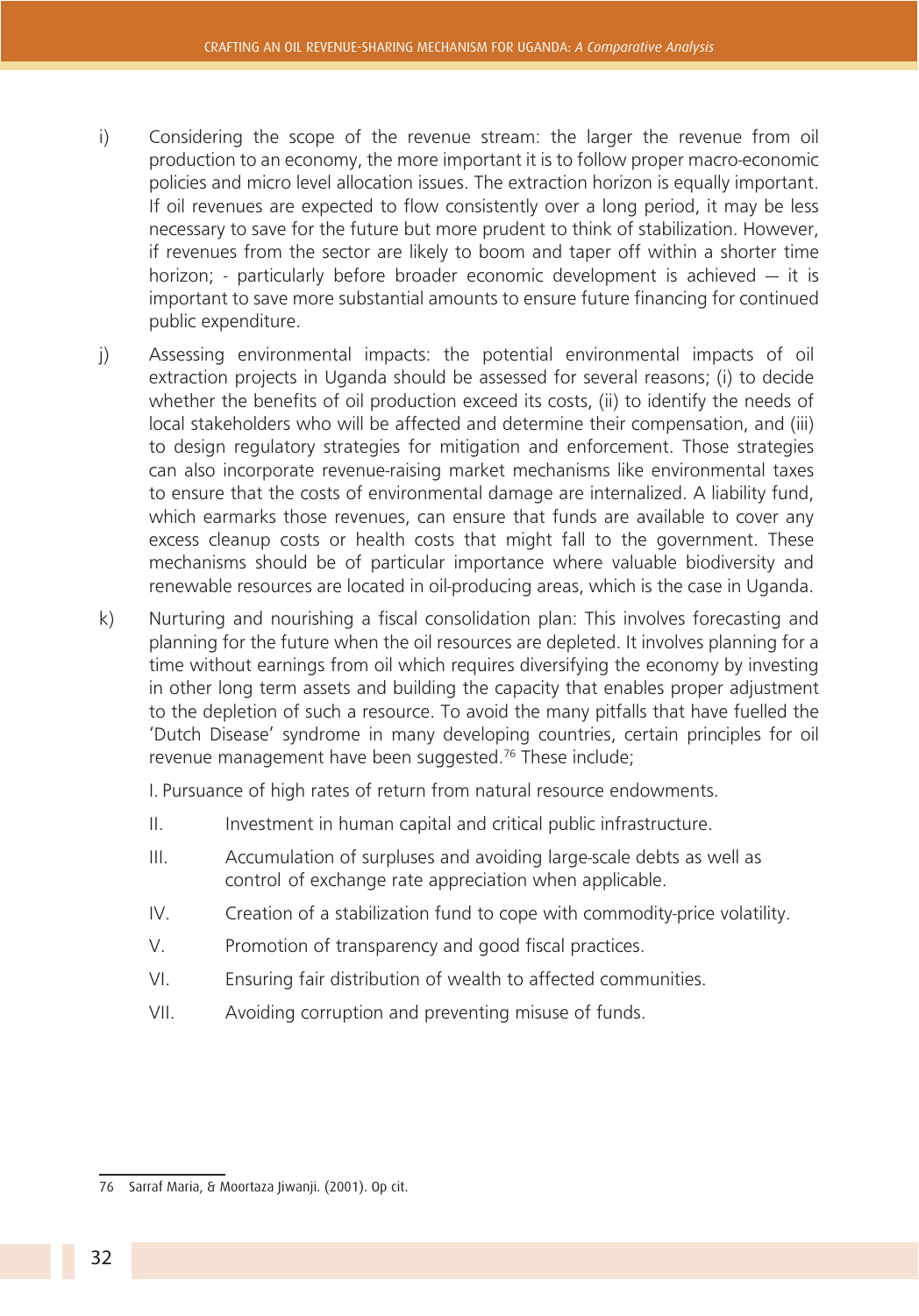# **4**

## **PROPOSALS FOR OIL REVENUE SHARING FOR UGANDA**

The following section provides proposals for revenue sharing. These proposals are based on the legal provisions for revenue sharing (Section 4.4) and the fact that substantial revenues will be accruing to government in form of royalties, taxes, and proceeds from profits.

#### **4.1 Definition of Revenue - Sharing for Uganda**

This study proposes the following definition: *investment of incomes accruing from oil revenue based on negotiated proportions between government and legitimate beneficiary entities*. All forms of Oil revenues to government shall constitute the "Revenue" to be shared between government and beneficiaries.

#### **4.2 The Principles for Oil Revenue - Sharing in Uganda**

The key principle for an oil revenue sharing mechanism is proper definition of the system for the allocation of investments by oil companies and government from oil/gas-related incomes which accrue in form of taxes, fees, royalties, profits and other transfers to host governments. In the case of Uganda, this principle ought to define equity, heritage issues, ethical consideration and sustainable development. It should also define aspects of economic rent, cost re-imbursement and international obligations as elaborated in the following sections.

A transparent revenue sharing mechanism for Uganda would enable government to achieve socio-economic transformation of the country in strategic sectors such as health, education and infrastructure. On the other hand, failure on the part of government to establish a robust transparent revenue sharing mechanism could result into the Dutch Disease- stagnation in technological innovation, decline in agricultural and industrial sector, run away corruption and democratic failure, violent conflicts and underdevelopment. Fortunately for Uganda, oil has not yet started flowing and therefore, there is time to establish a revenue sharing mechanism that can usher in lasting wealth and prosperity.

#### **4.2.1 Securing Equitable Development**

Natural resource development projects are usually situated in poorer regions. Exploiting untapped resources present an opportunity for the regions to experience development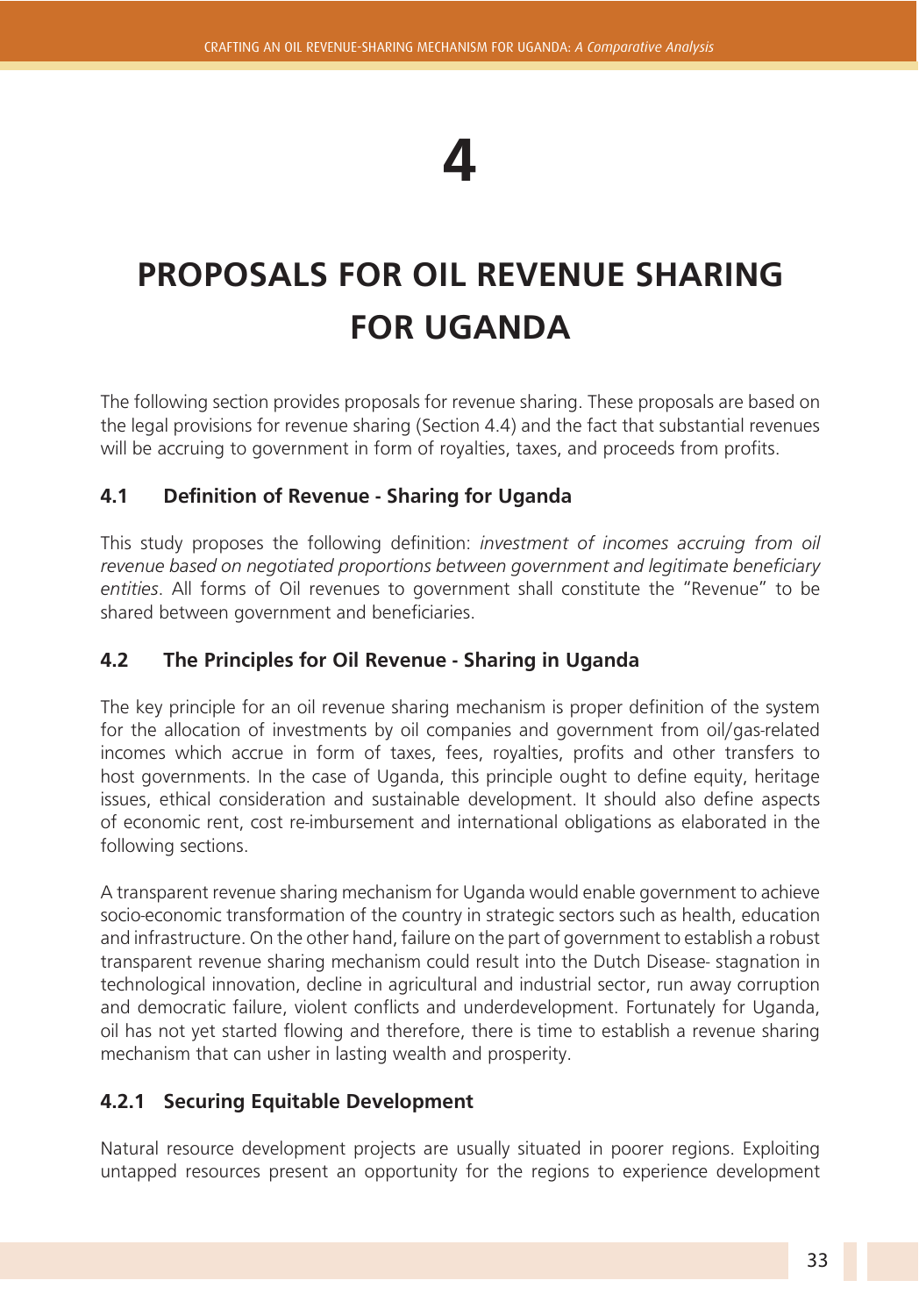through opportunities created by the projects such as road infrastructure built to facilitate production. Development of road infrastructure would improve agricultural production by facilitating access to markets. Such an approach also addresses the risk of leakage of redistributed benefits away from project-affected communities. This risk is high in poorer regions lacking in infrastructure, industry, public and commercial services as well as local institutional capacity.

#### **4.2.2 Addressing Heritage Attachment**

The heritage argument holds that an oil producing region and her people have a heritage in the form of the natural resources.<sup>77</sup> It is important to appreciate that there are genuine arguments for giving local governments a share of oil revenue. Other than oil being a natural resource endowment of a region where it is found, it is unfortunately exhaustible. Whilst entitlements from the exhaustible resource such as oil may appear bountiful and exorbitant to casual observers, it should be seen by residents of the oil region, as payment for selling their heritage.78

#### **4.2.3 Addressing Ethical Considerations**

Ethical considerations justify that part of the revenues be channelled to project-affected populations. The communities in the oil producing regions are always at the receiving end of the negative effects of oil exploitation notably environmental degradation through pollution of water and air.<sup>79</sup> Thus it would appear to be a basic principle of social justice that development projects should not come at the expense of the poor and that people directly affected by a project should benefit most. Available literature on oil resources especially among the oil producing and exporting countries like the Oriente in Ecuador and Niger Delta in Nigeria indicates that the affected communities have risen in arms against the resource development. Organizations such as the Movement for the Survival of Ogoni People (MOSOP) and Movement for the Emancipation of the Niger Delta (MEND) have been formed in Nigeria whose members are said to be involved in violent activities with disastrous results.<sup>80</sup>

#### **4.2.4 Application of the "Theory of Economic Rent"**

"Economic rent" (sometimes referred to as Economic bounty) is the maximum economic surplus that can be extracted from oil resources while the oil industry continues to operate efficiently.<sup>81</sup> Natural resource developers do not "earn" rent as they do with normal profits

<sup>77</sup> In the case of Abdikadir Sheikh Hassan & 4 Ors vs: Kenya Wildlife Service HCCC No 2059 of 1996 the court in finding that the applicants were entitled to maintain the suit found that the respondent was trying to deplete through translocation the applicant's heritage of fruits of the land of which they were entitled to through the County Council Trust.

<sup>78</sup> McLure put it nicely thus: "Sub-national governments have argued strongly that they may have the right to tax natural resources located within their boundaries, to convert resource wealth (their 'heritage') into financial capital – to turn "oil in the ground into money in the bank" (McLure Jr & Charles E, 1994).

<sup>79</sup> See Daily Monitor, Tuesday, June 10, 2008, Pg 12.

<sup>80</sup> \_ "Nigerian Troops repossess oil facility", The New Vision, Friday, June 22, 2007, Pg 35.

<sup>81</sup> For example, a film star might earn a fee many times the salary of a less well known actor. The difference in salary is the economic rent accruing to the star. Similarly, the Organization of the Petroleum Exporting " Countries (OPEC) is a cartel that keeps oil supplies artificially low compared with potential world production, raising the price of oil. The additional cost to consumers is economic rent. Seeking economic rents by creating artificial limitations is a booming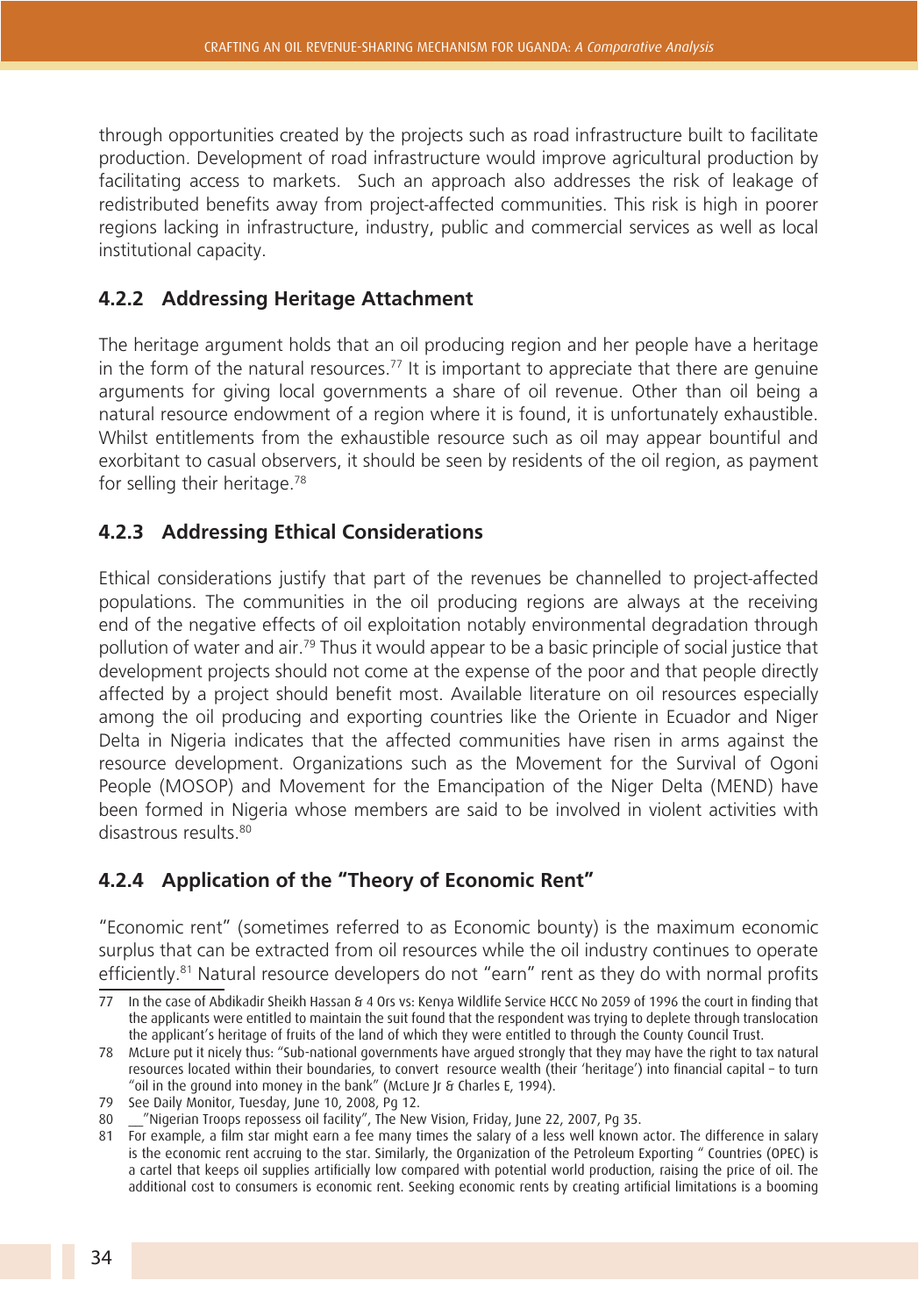(i.e. return to capital and entrepreneurship), rather, rent is a windfall created by the bounty of nature<sup>82</sup>

Indeed, the exploitation of natural resources, including oil resources can generate a significant economic rent as a surplus return over and above the value of the capital, labour, materials and other factors of production employed to exploit the oil resource. In this regards, sharing monetary benefits from projects implies the existence of an economic rent from project operations that goes to the owner of the project but that can also be distributed to other entities.

#### **4.2.5 Application of "The Cost Reimbursement Theory"**

It has been said that oil business is 'dirty business' since it imposes high social and infrastructural costs as well as likelihood of environmental pollution and degradation. This is evident in the Niger Delta in Nigeria<sup>83</sup> and the Oriente in Ecuador. Oil development requires the construction of infrastructure specific to oil production like drilling machinery and more general infrastructure like roads to deal with increased traffic and movement of heavy machinery. A large number of migrant workers may migrate to the region in search of jobs which may result in social intrusion that the region's in-habitants may seek compensation for. A population explosion in the region resulting from an influx of jobseekers will stretch the available amenities thus imposing increased costs on the provision of education, security, and other services.

Therefore, through oil revenue sharing arrangements, costs such as those highlighted above are "offset" by the benefits arising from the shared revenues.

#### **4.2.6 Addressing International Obligations**

In recent years, issues of fair and equitable sharing of benefits arising from the utilization of natural resources have received a high global attention especially with regard to indigenous or project-affected communities. Generally, benefit sharing has emerged as an environmental as well as a human rights issue and is now expressly stipulated in both binding and non-binding international law instruments. For instance, Article 15 of

the International Labour Organisation (ILO) Convention Concerning Indigenous and Tribal Peoples in Independent Countries, (1989, No.169) requires that indigenous peoples concerned wherever possible participate in sharing the benefits of utilization of such natural resources. The norms and values enunciated in this international law obligation are binding on states having become jus cogens.

business and is particularly prevalent in oil economies.

<sup>82</sup> Mitchell Rothman: "Measuring and Apportioning Rents from Hydroelectric Power Developments", World Bank Discussion Paper. No. 419 of 2000.

<sup>83</sup> See Bola Adewale: "An Overview of legal and political considerations of environmental issues in the Nigerian petroleum industry" Rivisita Giuridica Dell'Ambiente, Vol. 10, 1996, Pp 531-541.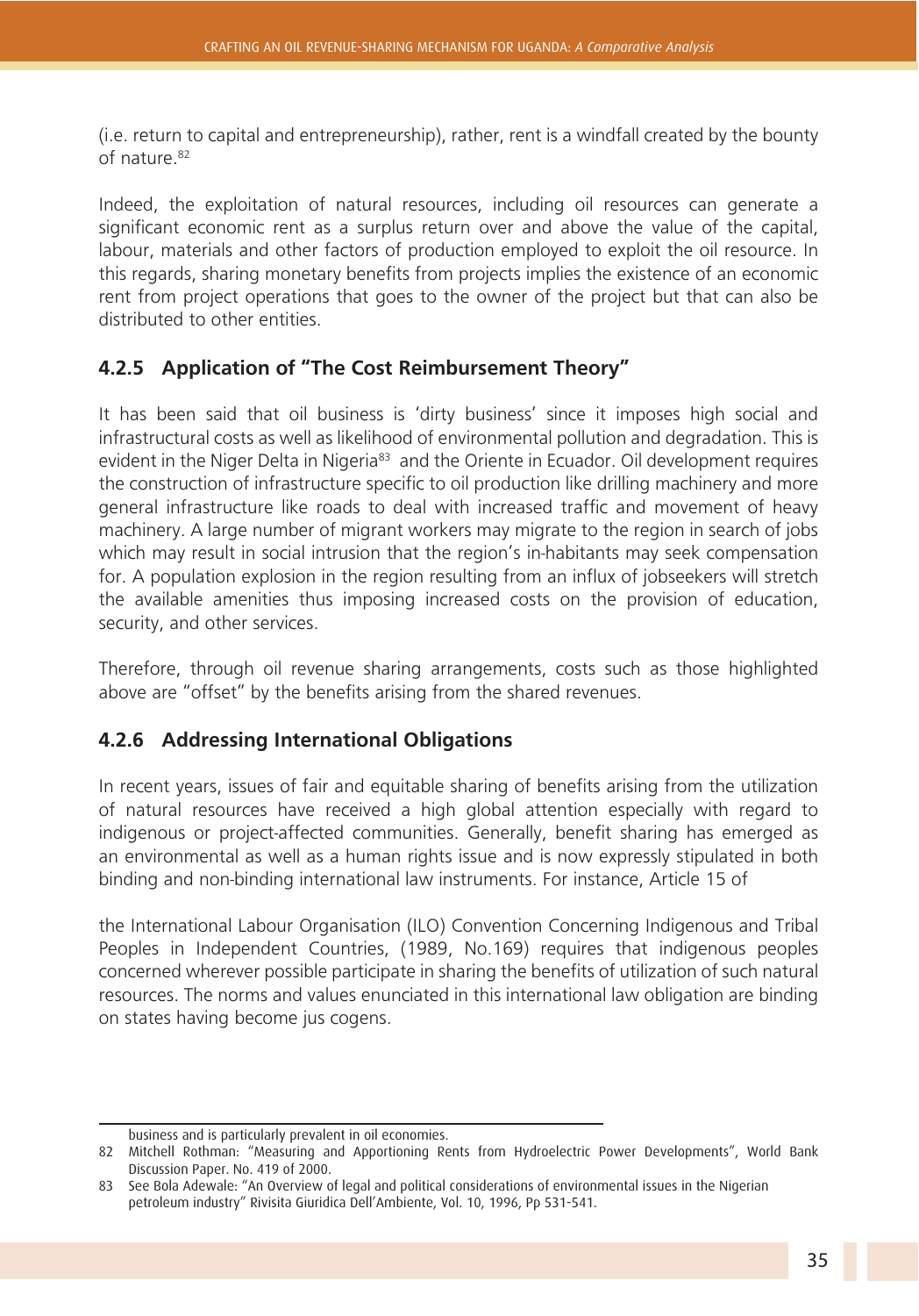#### **4.3 Sources of Revenues to Share – Production Sharing Agreements**

Uganda's revenue from oil is committed through Production Sharing Agreements (PSAs). According to Keith Myers (2009) and standard application of PSA, the following shall constitute sources of oil revenue to Uganda: Royalty 5-12.5% (production rate related); Cost Recovery (Taxes) Cap 50%; Profit Oil Government Share 50-80% (production level related).

Uganda, like many other oil producing countries, entered PSA because governments most frequently choose not to be directly involved in the actual process of discovering, extracting, refining and marketing such commodities. This is due to relative inefficiency that a state enterprise would bring to such undertakings and lack of capital, skilled manpower and appropriate technology. Extensive co-operation with private companies is common in cases where governments are involved in the oil and gas sector, usually through state owned companies, such as a "National Oil Company" (NOC). The decision not to be directly involved in the oil and gas sector means that governments must find someone else to undertake the operational tasks of exploration, development of discoveries and production. The structure of the agreement that a country enters into with the oil companies determines the nature of benefits that will accrue to it, which can be subjected to a sharing mechanism.

#### **Evolution of Oil Exploration and Production Agreements**

Historically, Oil exploration and production have been done under a variety of contractual structures. In this regard, there are basically five types of agreements: traditional concessions, modern concessions, joint ventures, production-sharing agreements, and service agreements. These legal arrangements present an evolutionary sequence which has been dictated by the needs of the petroleum industry and the increasing interest of states participating in the production and marketing of petroleum. This evolutionary sequence, however, does not follow a uniform pattern. Older arrangements continue to co-exist with innovation. The historical evolution of these arrangements can be divided into the following periods; $84$  (a) 1901-1957the period of concession agreements; (b) 1957-1966 -the period of Joint venture agreements and production sharing agreements, and (c) 1966-to date - the period of the development of service contracts and direct participation of National Oil Companies in the exploration and production of petroleum resources.

#### **Application of "Production Sharing Agreements"**

Production sharing agreements for Uganda represent a development in the petroleum industry which recognizes the permanent sovereignty of states over their natural resources. Production-Sharing Agreements (PSAs) are among the most common types of contractual arrangements for petroleum exploration and development. A number of African countries such as Egypt have adopted the PSAs as their primary arrangement for the exploitation of their petroleum resources. In its most basic form,

<sup>84</sup> UNCTC: Main Features and Trend in Petroleum and Mining Agreements. A Technical Paper, United Nations, New York, 1983. (Doc. UN/ST/CTC/29) see pages 1-5.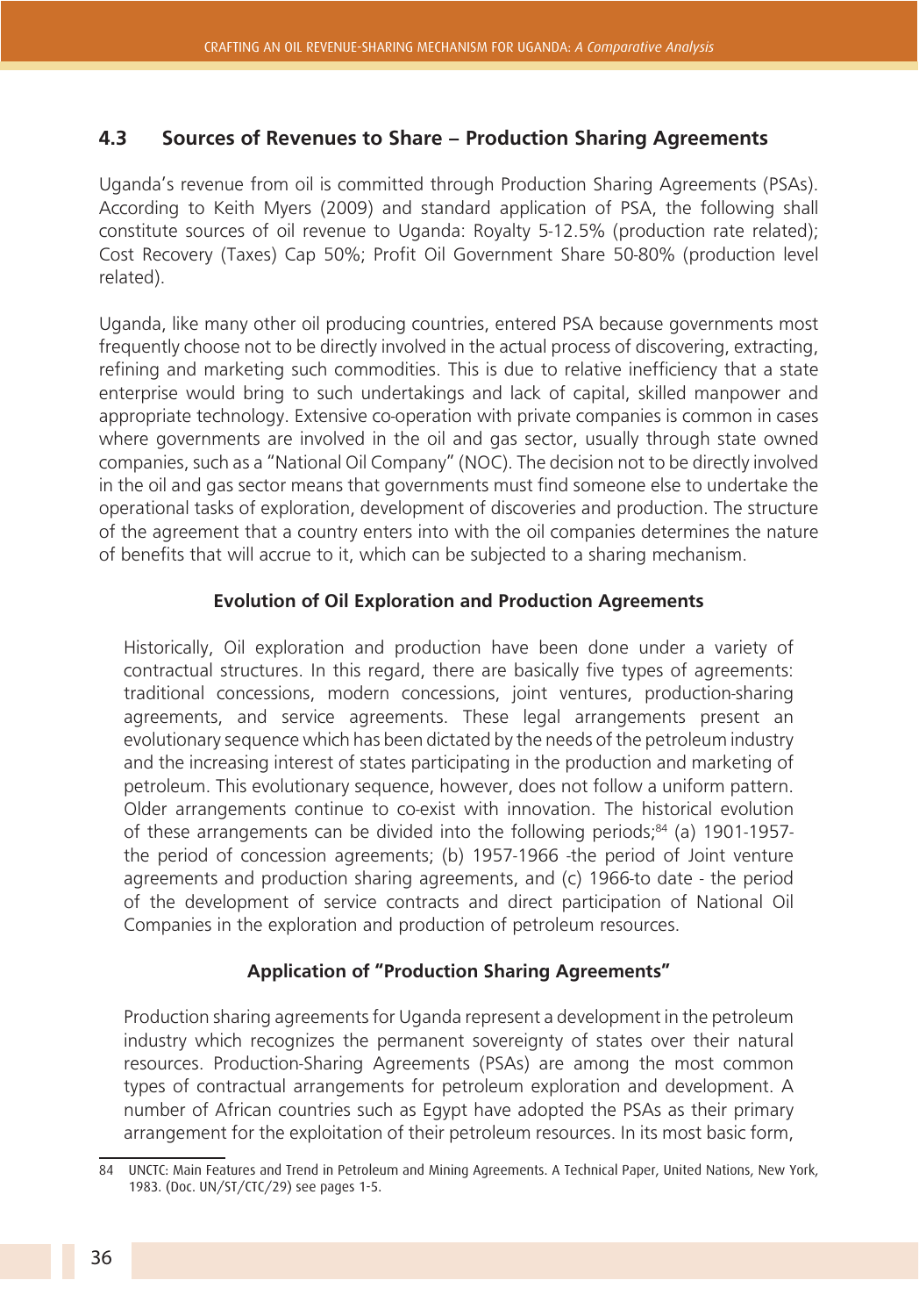a PSA has the following principal features: (i) Petroleum resources are vested in the state or in the NOC on behalf of the State, which, as the owner of mineral resources, engages a FOC as a contractor to provide technical and financial services for exploration and development operations. The principal agent of the state for the exploration and development of petroleum resources is the National Oil Company (NOC). The NOC then contracts out the exploration and production work to the oil TNCs. (ii) Oil Trans-national Companies (TNCs) carry out the day to day management of the resources. (iii) The Oil TNC bears the risk of exploration and the cost of development and production and receives a specified share of production as a reward. If no oil is found, the company receives no compensation. (vi) the foreign partner pays a royalty on gross production to the government. The remainder of the production is divided into "cost oil" and "profit oil". Cost oil goes to the TNC for recovery of costs of production and exploration. What is not recovered is carried forward to subsequent years. The remainder of the production, so called "profit oil", is then shared between government and FOC at a stipulated share (e.g. 65% for the government and 35% for the FOC). The ratio sometimes depends on the production levels that have been attained. (v) The contractor then has to pay income tax on its share of "profit oil". Over time, PSAs have changed substantially and today, they take many different forms. The main advantage of a production sharing agreement is that the host state does not contribute to the cost of exploration or production. At the same time, the state gets a role in controlling the petroleum operations. Like in the normal joint venture, production sharing also allows the state to receive revenues at the outset because it enables both operating and capital to be carried forward.

#### **4.4 Proposals for Revenue - Sharing**

The issue of ownership of oil and sharing of oil revenue poses a potentially divisive question, especially in developing countries. Globally, conversions of oil wealth to permanent wealth in most oil-rich countries often accompany any discussion about commercial oil production.

There is public debate in Uganda on how oil revenues should be managed and allocated. While Uganda has no prior experience in managing and allocating revenues accruing from exploitation of hydrocarbon resources, the country can greatly benefit from these early public debates of how good management of oil issues could create national prosperity. There are two sides of the debate favouring or not favouring oil revenue sharing, respectively. The debate in favour of the Oil Revenue Sharing draws their arguments from the legal and policy provisions (section 2.4.2).

The debate against oil revenue sharing advances an argument that Uganda's natural resource endowments are unevenly distributed, and therefore, should accruing revenues be shared among local governments purely on a derivation basis, gross inequities in the revenue-sharing system would occur.

More so, it is argued that current macro-economic planning and growth considerations dictate that revenues raised from natural resources should be kept by the central government.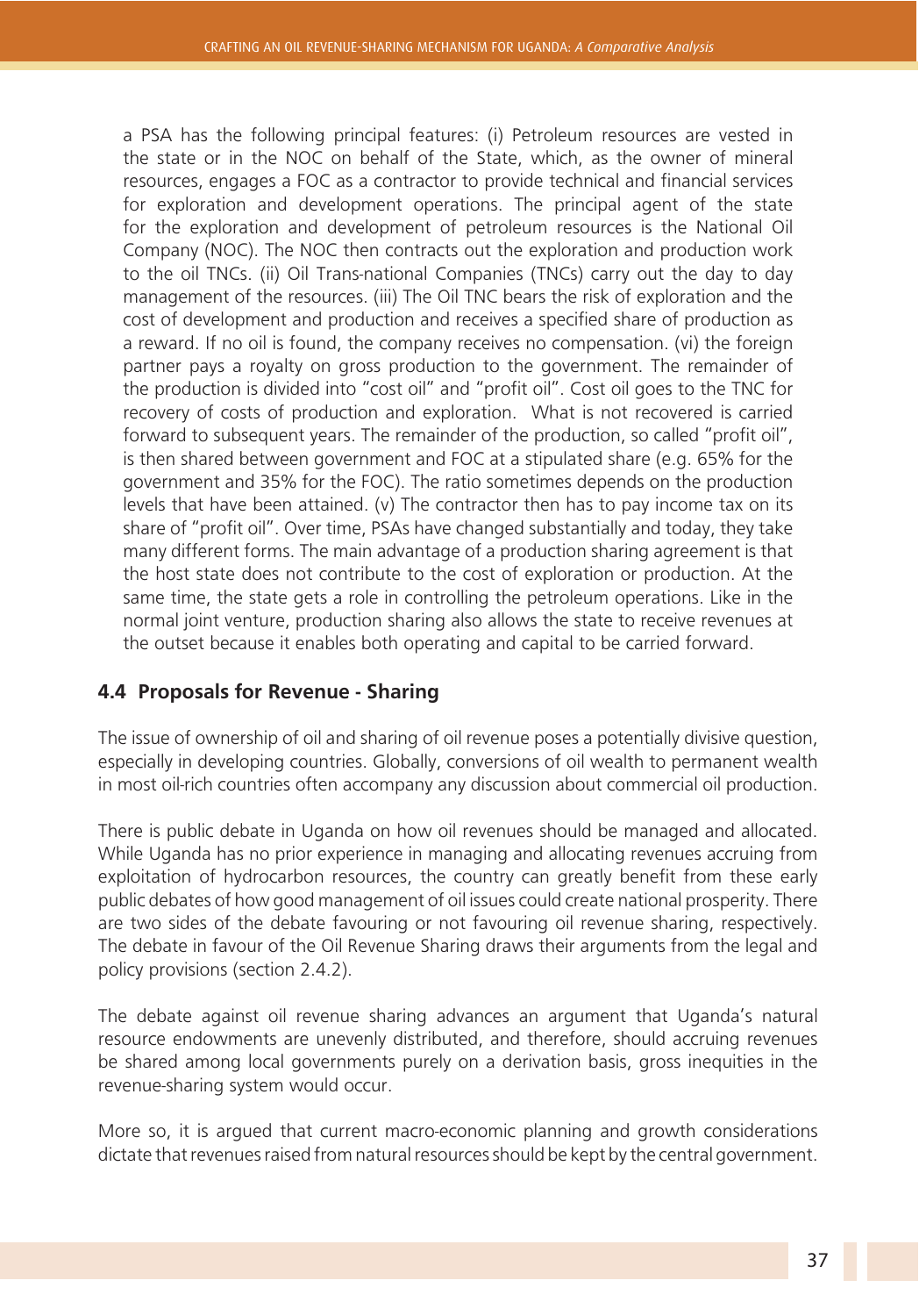It has been proposed<sup>85</sup> to integrate oil revenues into the Government budget - just like any other revenues – so as to ensure that Government expenditure takes into account the economy's absorptive capacity and national development priorities. According to the Governor of Bank of Uganda, the regulatory framework within central government is the only one that can ensure macroeconomic stability, maintain low and stable inflation rates and avoid excessive appreciation of the domestic currency. It is known that unrestrained currency appreciation is harmful, particularly to the non-oil export sector. Accordingly, new oil-related foreign exchange revenue inflows would undoubtedly appreciate the Shilling in Uganda if not properly planned for.<sup>86</sup>

#### **4.4.1 Policy Considerations**

The National Oil and Gas Policy (2008) provides for Oil revenue sharing. However, there is no reference to the mechanisms for sharing the oil revenues. This study proposes that the government in consultations with stakeholders in the oil sector should present to the Parliament policy proposals on sharing policy for enactment.

The following sections provide potential oil revenues sharing options to choose from.

#### **4.4.2 Revenues- Sharing Options**

Oil revenues have two key characteristics that must be taken into account in designing any revenue sharing mechanism. First, oil revenues can never be permanent since the resource is non-renewable. This has an implication on intergenerational equity. There is thus a need for savings. Second, they will fluctuate over time due to market price and volume volatility.<sup>87</sup>

Considering the distinctive role that oil has played in many countries, there are a number of policy options through which oil revenues could be distributed more equitably to prevent a dive towards ethnic and regional fragmentation. The options for developing a revenuesharing framework in Uganda include:

#### **4.4.2.1 Sharing Royalties**

The System of governance in Uganda combined centralized and decentralized systems. To maintain the country's bargaining position with oil companies, oil reserves should be centralized. This is because a central authority in control of the country's oil reserves has the legal mandate, technical capacity, managerial and negotiating skills necessary for the exercise.

Should this option be pursued, it important to note that the Constitution of Uganda becomes a limiting factor in terms of revenue sharing. It enjoins parliament to enact laws regulating

<sup>85</sup> National Gas and Oil Policy 2008

<sup>86</sup> Prof. Tumusiime-Mutebile (Governor Bank of Uganda). (February 26th, 2008). Oil Economics and Petroleum Revenue Management. Paper presented at the A Seminar Discussion of the earlier Presentations, Imperial Resort Beach Hotel, Entebbe.

<sup>87</sup> See Ehtisham Ahmad and Eric Mottu (2002) Op. Cit at Pg 4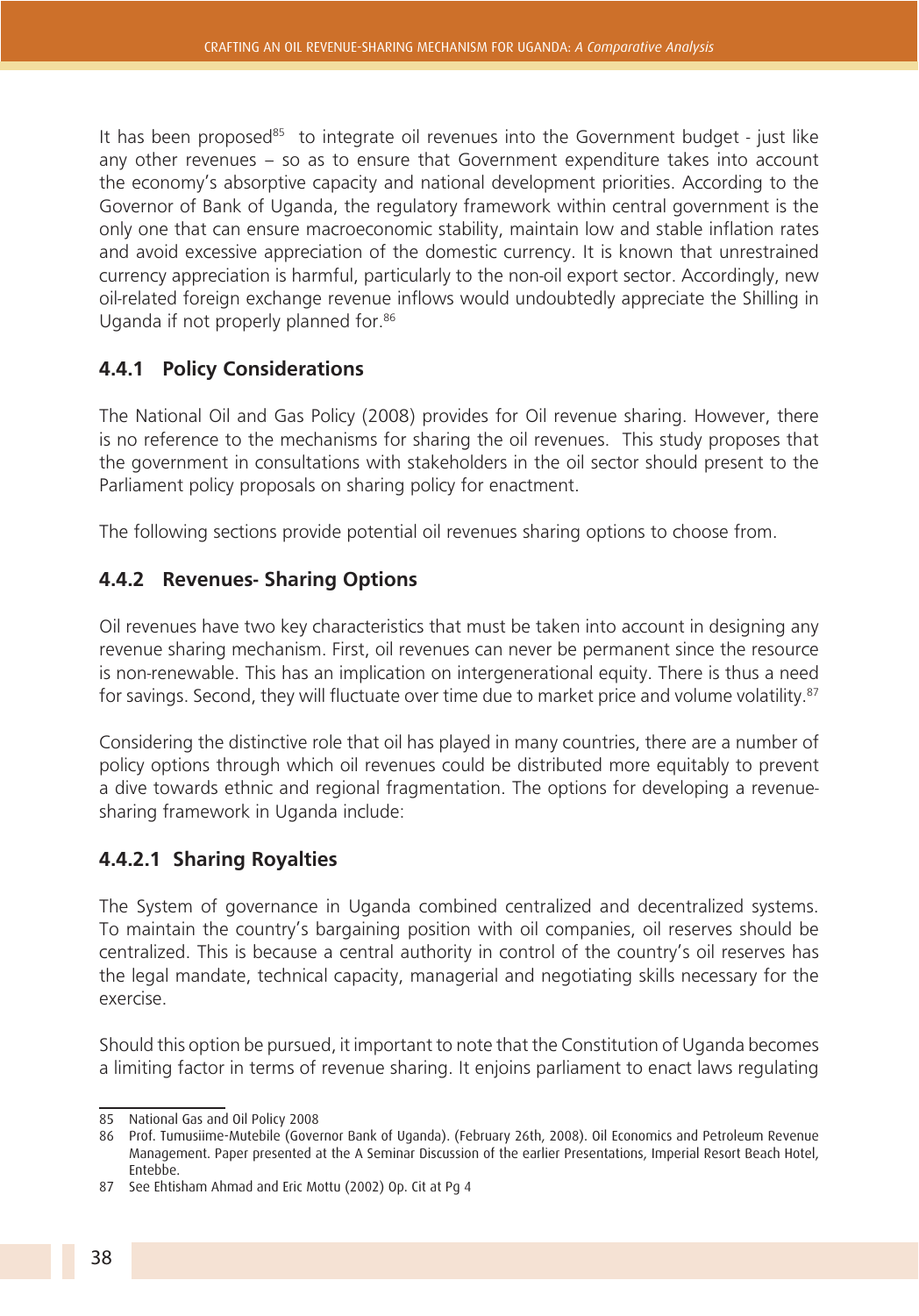the sharing of royalties from mineral and petroleum exploitation.<sup>88</sup> Although there are many probable sources of oil revenues in the oil sub-sector, only royalties can be subjected to any sharing mechanism as the rest accrue to the government which budgets for them for the benefit of all citizens and the whole country. The Mining Act, 2003 is illustrative of this legal position. Going by this, it is anticipated that government will adopt the approach for distributing royalties from mining sector. However, the legal position regarding sharing of royalties in the mining sectors has not been free from criticism. The choice of the percentage to allocate is an issue yet to be revealed, and the final determination must be made by parliament. The final formula will have to take into account the share of the central government budget spent in or on the oil producing region.

#### **4.4.2.2 Local Authorities Taxation of the Oil Sub-sector**

Nationally, tax administration considerations require that basic methods of taxing the subsector that is Personal and Corporate income taxes, Value Added Tax, etc, should remain centralized. However, it may be possible to explore the possibility of the state allowing local authorities to directly tax oil companies on the property value, use of infrastructure or other basis. Such taxes are usually administered by the level of government responsible for maintaining that specific infrastructure and are set with the objective of maintaining an adequate level of funds for maintenance purposes. $89$  Such taxes to be paid to local authorities would have to be defined in legislation, sometimes as a percentage of sales or net income. In the latter case, this mechanism is similar to revenue sharing.<sup>90</sup> Thus, another means of augmenting resources of the local governments is by reviewing the tax powers of the various tiers of government and ensuring optimum exploitation of internally generated revenue possibilities at the local government levels. This will enhance their revenue base to enable them execute their socio-economic programmes without complete dependence on the central government.

Avenues for raising revenue already exist in the Local Governments Act through which local governments can collect their own revenue i.e. through fees and charges as well as property taxes. However, this should be done within the general framework of allowable local government revenue-raising as stipulated in the Fifth Schedule to the Local Governments Act. Fees and levies should be general on all businesses, and should be aimed to recoup some of the cost of providing services.<sup>91</sup> By invoking these provisions, Hoima District has included provisions for taxing the oil industry in the Hoima District Local Government Environment and Natural Resources Management Bill, 2008.

<sup>88</sup> See Article 244 (2) (b)

<sup>89</sup> See Prof. James M. Otto (March 2001): "Fiscal decentralization and mining" The World Bank Group Mining Department, Pg. 12.

<sup>90</sup> This mechanism has been applied in: (i). The Glomma and Laagen River Basin in Norway where benefit sharing is through local taxes. (ii). The Itaipu Binational Project in Brazil and Paraguay where benefit sharing is through payment of royalties to national, regional and local authorities.

<sup>91</sup> See Roy Bahl, "How should revenues from natural resources be shared in Indonesia?", May 2003. Visit: http://ispaysps.gsu.edu/papers/ipwp0214pdf (Accessed 20.4.08) 19.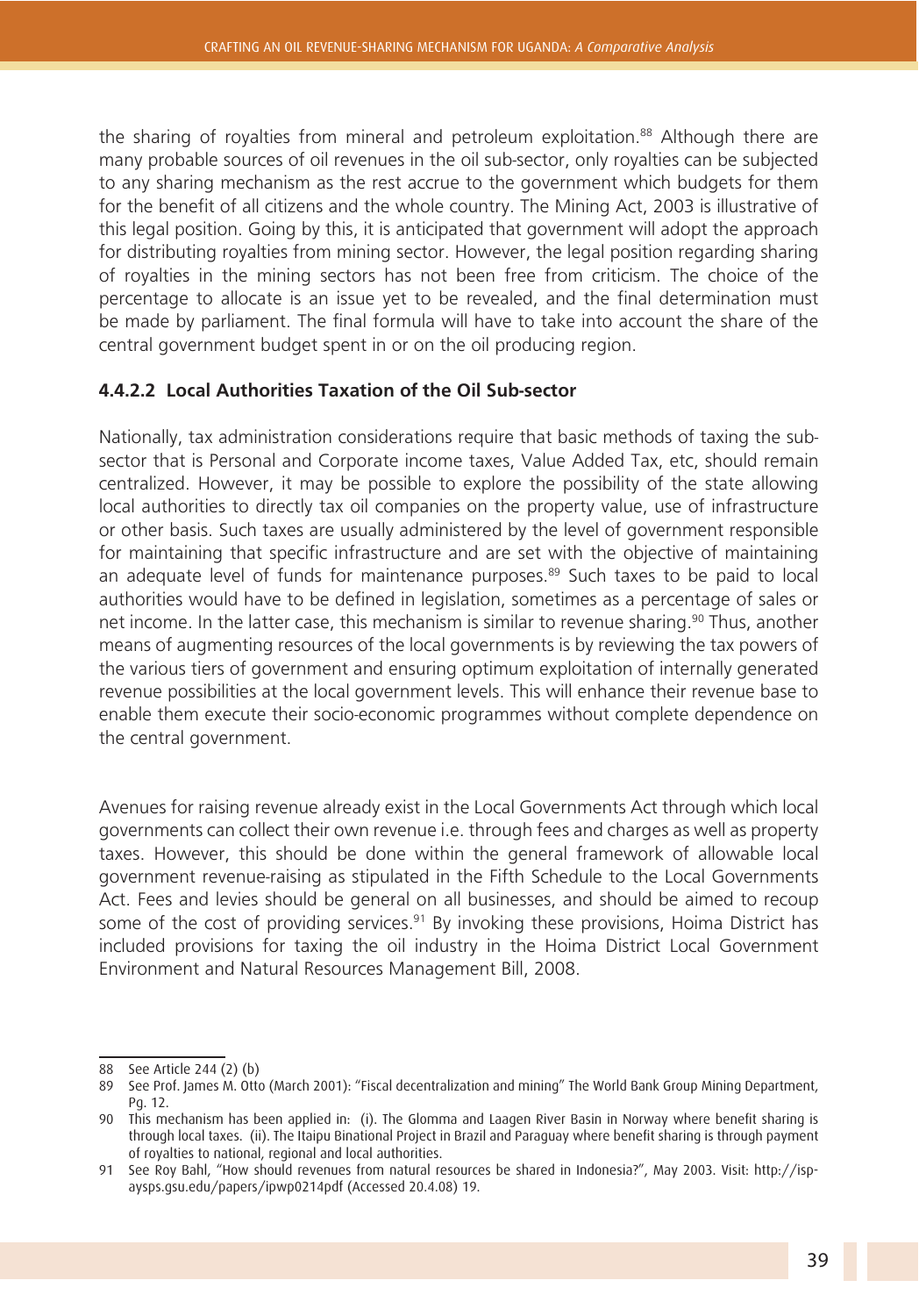Thus, while local governments should generally not be allowed to tax the natural resources sector, political considerations may justify the case for such local government participation. Some of the taxes like; Royalty (Profit based type), Income profit based tax, Royalty (ad valorem type), Royalty (Unit type), Royalty tax collected nationally and % distributed, Licensing fees, Surface rental and land use fees, Stamp duty, Property tax (on book or assessed value), Surtaxes and User fees can be imposed at the level of central government but could as well be delegated to regional or local governments of the oil producing regions/districts.92

#### **4.4.2.3 Establish a Heritage Fund**

While Article 244 enjoins parliament to enact laws on the sharing of royalties, there is no provision in the Constitution prohibiting the sharing of the other sources of oil revenue. Thus, in addition to royalties, Parliament may allocate certain portions of the other sources of oil revenues. Establishing a Heritage Fund for the identified stakeholders in Albertine Region to receive transfers of oil revenue is one option for doing this.<sup>93</sup> This move is constitutionally justified in light of Principle XII of the Constitution which enjoins the State to take necessary measures to bring about balanced development of the different areas of Uganda and between the rural and urban areas. The State is also enjoined to take special measures in favour of the development of least developed areas. As a precedent to this option, government recognizes that there is regional disparity in poverty levels due to historical factors and the 20 year-old war in northern Uganda has justified significant investment of resources in that region. Government introduced deliberate programmes to address these disparities, exemplified by the Northern Uganda Reconstruction Programme (NURP) I and II, Northern Uganda Social Action Fund (NUSAF) worth \$100m and more recently, the Peace, Recovery and Development Plan worth \$650m. This is over and above the budgetary allocation given to each district on per capita basis and further supported by equalization grants.94

Considering that royalties are just a small portion of oil revenue, the Ugandan parliament could establish a Heritage Fund for the oil-producing districts. Payments into the funds could fluctuate with commodity prices without harming the provision of local government programmes and expenditures from the fund could be evened out over time. The Funds would be conservatively invested, the corpus would grow over time, and earnings would be earmarked for prescribed investments in regional development.

There are a number of successful Trust Funds established in Uganda from which lessons can be drawn notably; the Mgahinga and Bwindi Conservation Trust (MBICT) and the Uganda Poverty Action Fund (UPAF).<sup>95</sup>

<sup>92</sup> Source: Prof. James M. Otto (March 2001): "Fiscal decentralization and mining" The World Bank Group Mining Department, Pg. 8.

<sup>93</sup> See Article 153 (2) (a)

<sup>94</sup> See President Museveni's address to the 9th Africa Peer Review Mechanism Forum, The New Vision, Wednesday, July 16, 2008, pp 20-23 at 22.

<sup>95</sup> Tumushabe, G. & Musiime, E. Op Cit. pp.14. See also the First National Report on the Conservation of Biodiversity in Uganda, available at http://www.cbd.int/doc/world/ug/ug-nr-01-en.pdf (Accessed 27.7.2008)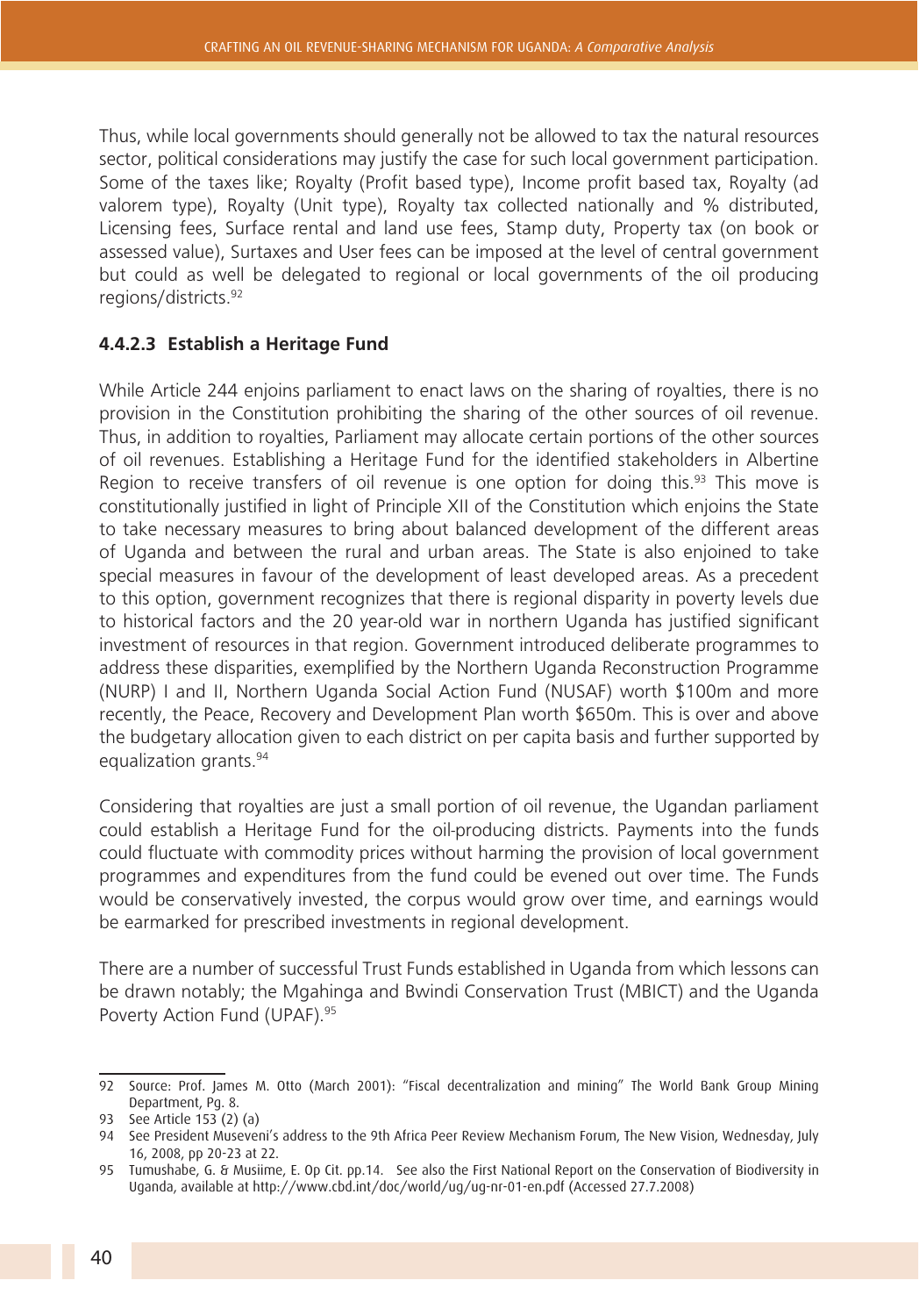#### **4.4.2.4 Establish Specialised Oil Trust Funds**

A fairly new mechanism for oil revenue allocation and management in several oil producing countries has been to create oil trust funds. This is particularly attractive in the wake of the past high and volatile oil prices and new oil discoveries. Some objectives of oil trust funds have been to combat commodity price volatility, currency appreciation, inflation, and dependency on oil revenues. Other objectives have included a desire to pay for social and economic development, provide financial resources for future generations, and provide an incentive for prudent financial management by putting revenue away for later use. The oil trust funds can be classified into two basic categories: a) stabilization funds and b) intergenerational funds.

#### **4.4.2.4.1 Stabilization Fund**

This is a percentage of income that is set aside for national financial reserves and national emergencies. It may be used to stabilize a country's economy during particularly volatile periods. Stabilization funds have also been used to spur development in non-oil sectors of a country's economy.<sup>96</sup> A common feature of stabilisation funds is that they are managed by Central Banks on behalf of their respective governments.

Stabilization funds for government expenditures offer some stability to government budgets, as compared to using oil revenues directly. Most developing countries have employed stabilisation funds but with mixed success. Botswana is a good example of a country that exercises fiscal restraint, conducts multi-year budgeting, and uses the stabilisation fund to cope with sudden drops in diamond prices. Other examples of Stabilization Funds are as follows:

- a) The Government Petroleum Fund of Norway acts as a financial buffer to smoothen short-term variations in oil revenues and as a mechanism to cope with the likely longterm challenge of funding government expenditures if oil resources are exhausted.
- b) Kazakhstan has a stabilization fund, which aims at reducing the economy's susceptibility to unfavourable external factors and ensuring stable social and economic development.
- c) The Iranian stabilization fund aims to build up a reserve to balance future downturns in oil prices and to support Iran's industrial sector and non-oil exports.

One disadvantage of stabilization funds is that the government may treat them as slush funds. For example, in Azerbaijan, the government is reported to have used part of the oil fund to finance a commercial pipeline development, although the fund had been set aside specifically to benefit the non-oil sectors.

<sup>96</sup> Bantekas Ilias. (2005). Op cit.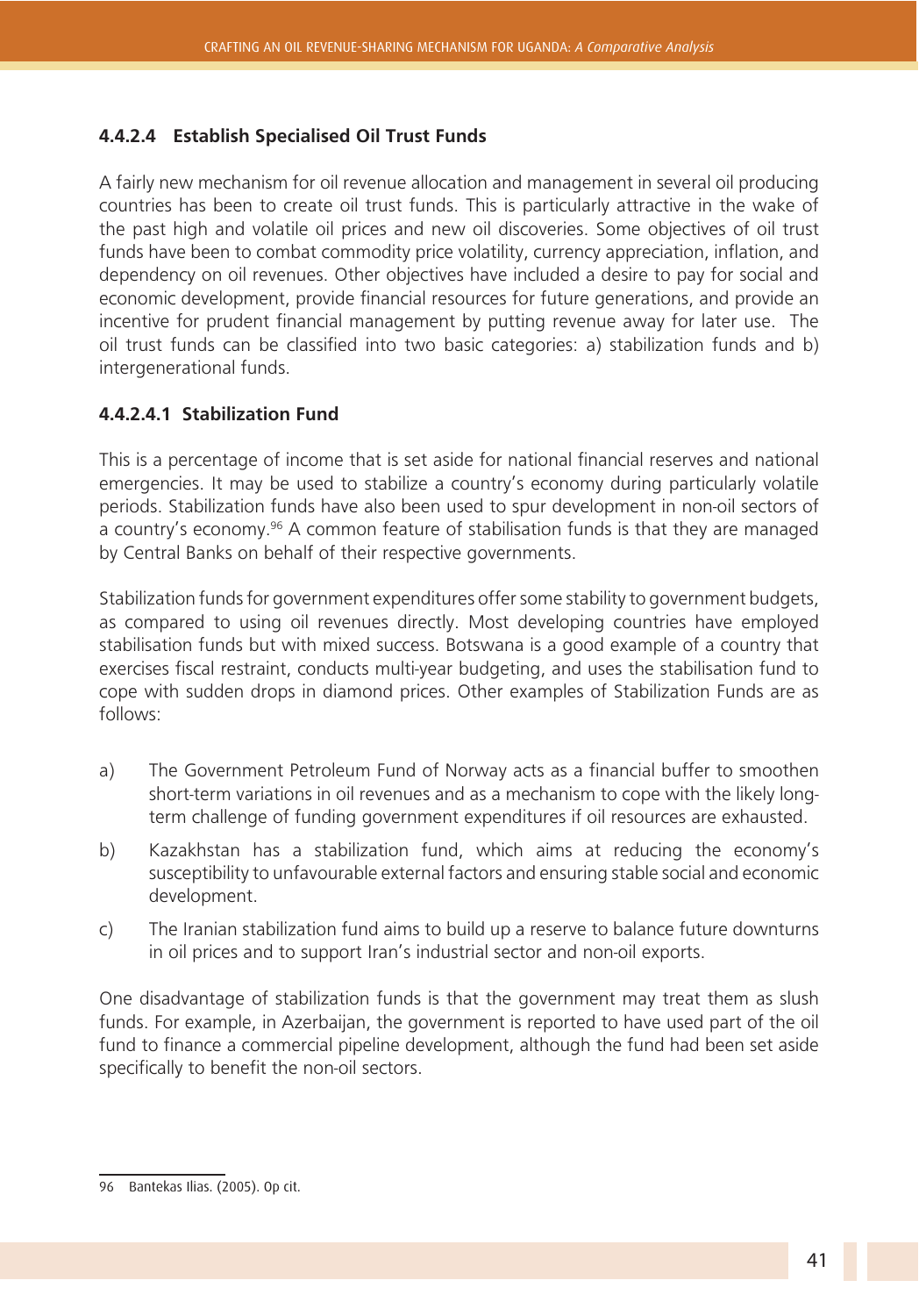#### **4.4.2.4.2 Intergenerational Fund**

An intergenerational fund saves a share of oil income for future generations. The purpose of such funds is to ensure that future generations reap benefits from oil production that preceded their existence. Under World Bank guidelines, Chad established an intergenerational fund. The Chadian Revenue Management Plan reserves 10% of oil revenues for the benefit of future generations. The funds are held in an offshore escrow account, audited by the World Bank.

The greatest challenge with any intergenerational fund is to ensure that it is preserved for future generations, particularly during a financial crisis or other significant emergency. For example, there has been pressure on the Alaskan legislature to open up its intergenerational fund to deal with the budgetary crisis gripping the state government.<sup>97</sup> Since the use of oil funds is a relatively new mechanism for revenue allocation and management, some key issues to scrutinize are; who manages, who audits and who decides disbursements. Some fundamental factors in the success of oil funds are; establishing clear goals on the objectives of the funds, transparency of operations, and fund management rules that guarantee accountability.

#### **4.4.3 Procedures for developing the Proposals into Actions**

#### **4.4.3.1 Legal and Policy Procedures**

As noted in section 2.4.2, there is need for establishing the required legal and policy framework for the chosen revenue sharing option and the sharing formula. The proposed framework should address the following, among others, initiation of the process for developing the oil revenue sharing mechanisms, including the formation of negotiating team and its mandate, the policy gaps and legal amendments.

#### **4.4.3.2 Negotiating Oil Revenue - Sharing Mechanism**

The process of developing the sharing mechanisms ought to be transparent and participatory. The government takes the lead in this process and should involve the oil companies and "legitimate" beneficiaries, include third party players such as NGOs/CSOs. It is recommended to publish the negotiation approach and methodology for the sake to being transparent. Where applicable, expertise in this field should be outsourced to facilitate the process.

#### **4.4.3.3 Securing Binding Mechanisms**

Oil revenue sharing agreements attract a high level of commitment and interest from parties involved. They also attract high interest from non-parties whose primary interest is fairness, equity, transparency and accountability. It is therefore essential to entrench measures for binding the parties and for monitoring compliance to the agreed terms and

<sup>97</sup> See, Yoonie Kim, Alexandros Aldous, Jason Crosby, Kate Ellis, Ethan Ostroff, & Valbona Sherifi. (September, 2004). Op cit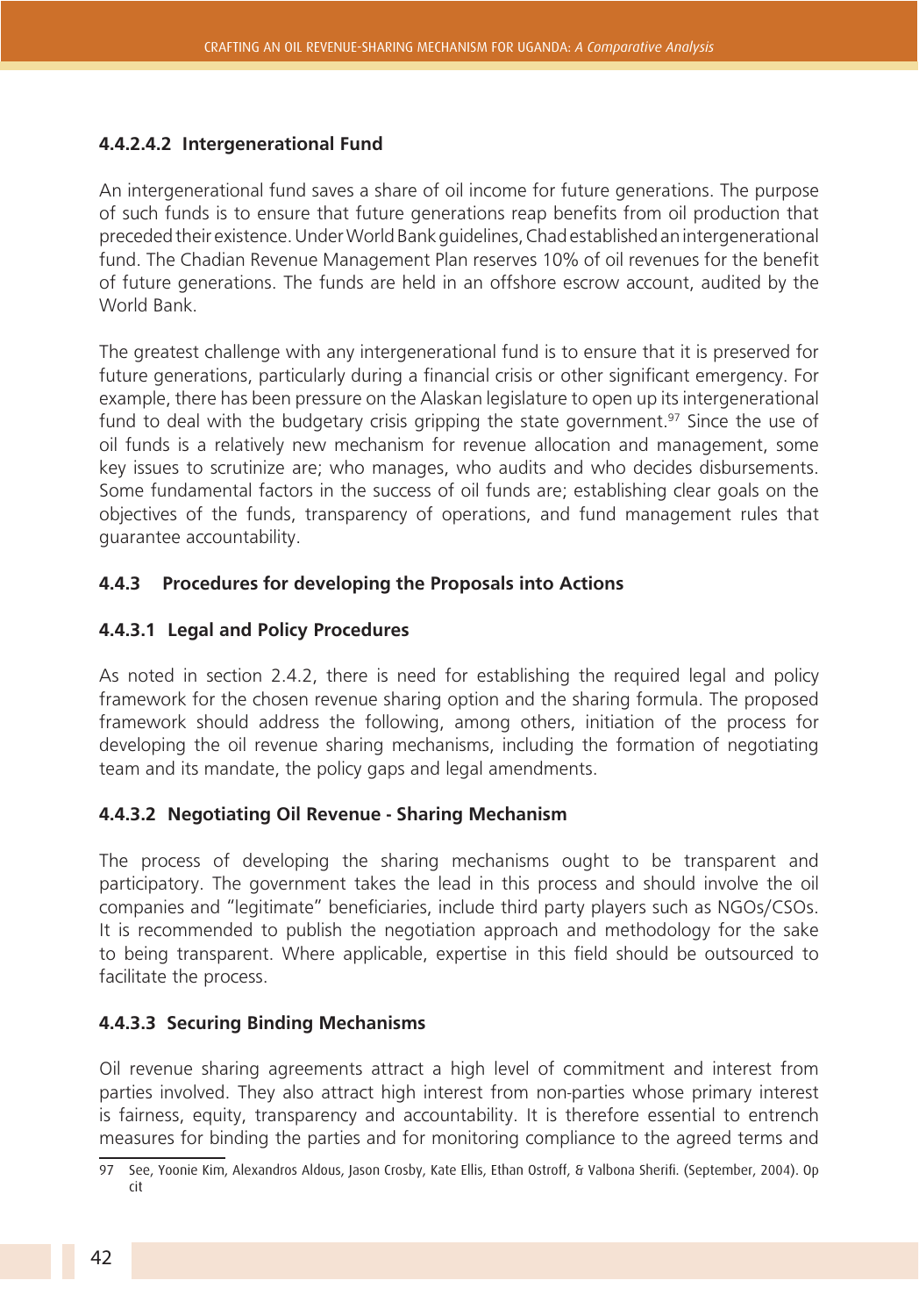conditions. It is also recommended that the concluded agreements receive legal backing so that they (agreements) can be enforceable.

#### **4.4.4 Procedural Requirements**

#### **4.4.4.1 Enlisting Stakeholder Participation**

Stakeholder participation in decision making especially the private sector, civil society and local communities is an important factor in natural resource development projects. Ideally, oil resources in Uganda belong to Ugandans who should develop them for their good and for the good of future generations. It is important that Ugandans feel confident that they own these resources and are part of the process of commercially exploiting them and benefitting from the oil revenue in an equitable manner. They deserve to have a voice on how the revenue generated is disbursed. From the wildlife sub-sector experience in Uganda, public participation has been a key parameter of success. Thus, it is not enough that people acquire capabilities to contribute to the development process of the oil revenue sharing mechanisms, but they should decide on the type of development to benefit from the oil revenues. This is in line with Principle X of the Constitution of Uganda which recognizes the need for the State to involve the people in the formulation and implementation of development plans and programs which affect them.

Development of oil revenue sharing mechanisms is possible as long as the process of transparent engagement by local and non-local stakeholders is maintained to alleviate mutual distrust. If this is not done, disagreement on sharing mechanisms and formula can create conflicts and put the country on a path of disaster and instability. The Opposition in Uganda has already complained of not being involved in the planning for the management of the oil revenue.98

#### **4.4.4.2 Development of Effective Mechanism for Management of Oil Revenues**

The system for ensuring compliance to the sharing formula (collecting and disbursing oil revenues) should be in place. Measures should be put in place for reporting, auditing and monitoring of oil-revenue proceeds. Effective safeguards need to be established to protect against corrupt practices. These measures are particularly important in Uganda because the country is perceived as having weak institutions. Legal, financial and administration/ management institutions do not have deeply embedded procedures and capacity for ensuring regulatory oversight and transparency. The mismanagement of funds of the Northern Uganda Social Action Fund (NUSAF),<sup>99</sup> the Global Fund for HIV/AIDS, Malaria and Tuberculosis, and the Global Alliance for Vaccines and Immunization (GAVI) Fund attest to the fact that Uganda's record in managing large inflows of public funds is not impressive.

<sup>98</sup> The leader of the official opposition was quoted as saying: "We, as the opposition, we are amused that a workshop is taking place without our representation…this is an important national planning function and our views need to be taken on board. We have been ignored as if we are not Ugandans being excluded from a national seminar on managing Uganda's expected oil revenue." See Milton Olupot, "Exclusion from oil meet angers Latigo", The New Vision, Friday July 11, 2008, Pg 5.

<sup>99</sup> See Madinah Tebajjukira: "Shs 2.5 B NUSAF funds missing", The New Vision, Friday, July 11, 2008, Pg 1.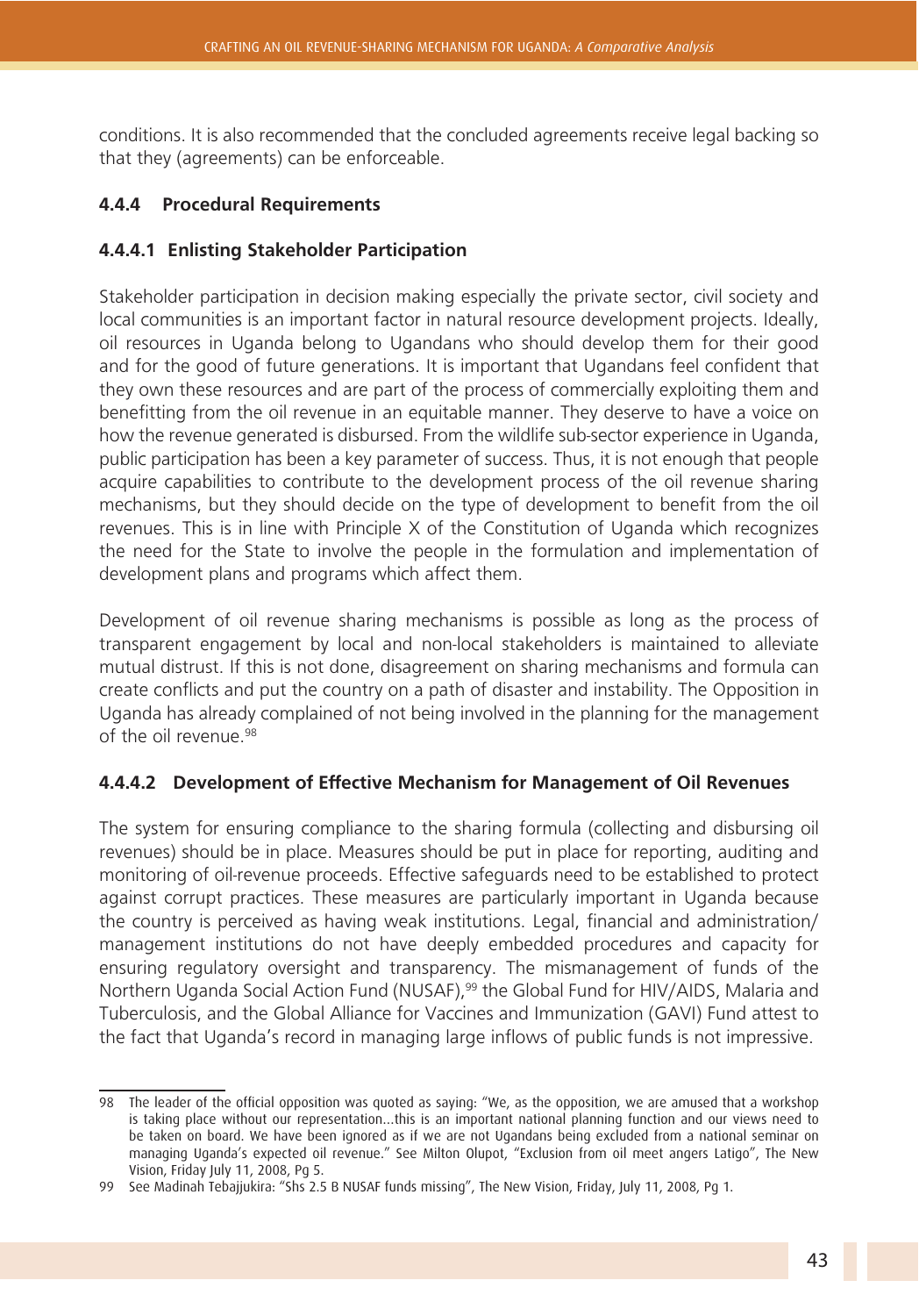The government needs to strengthen control on Oil revenues and expenditure. The establishment of a mechanism for management of oil revenues should be informed by a process of public participation. It is recommended to establish a 'Petroleum Oversight Commission' composed of representatives of all stakeholders, including CSOs, as has been practice in Sao Tome<sup>100</sup> and Chad.<sup>101</sup>

#### **4.4.4.3 Transparency and Accountability Concerning Oil Revenues**

The National Oil and Gas Policy (2008) and the Petroleum Law (under consideration) should be strengthened on aspects of transparency, fairness, equity, accountability and respect for human rights. So far, the Government of Uganda has not been transparent in making public details of PSAs signed with oil exploration companies.<sup>102</sup> One of the arguments in support for a transparent process of turning Uganda into an oil producing nation is to create institutional ownership. It is anticipated the oil revenue sharing agreements will be made public.

Transparency can allow concerned citizens and civil society organizations to shed light on unsound decision-making; disclose fraud, waste, and substandard practices, and press government officials to account for their actions. All stakeholders are likely to embrace a revenue sharing regime if the shares allocated to them are honoured and implemented in a fair, equitable and transparent manner. This can be done if there is verification of what the government has received. The first step toward fiscal accountability and transparency is making sure that oil revenues are included in the public budgetary process. Constitutional provisions assigning responsibility for the development and implementation of the national budget must make this explicit.

Accounting for revenues paid to governments from mining projects has become an important issue of governance. At the forefront of keeping this matter on the international agenda are the "Publish What You Pay" and "Publish What You Earn" Campaigns launched by a group of NGOs and the Extractive Industries Transparency Initiative (EITI) sponsored by the British government and now supported by a number of governments, multilateral agencies, companies and civil society groups.103 Uganda should subscribe to these processes.

Accountability requires oversight by all organs of the state: executive, legislature and judiciary. The media, civil society organizations and the general public has a role to play. Many agree that the use of oil revenues should always be subject to parliamentary oversight. In Uganda, Article 164 and 165 of the Constitution provide model parliamentary oversight provisions. However, allegations that monies have been withdrawn from the Consolidated Fund without parliamentary approval,<sup>104</sup> and that Members of Parliament received bribes to pass bills portray the institution's lack of credibility to adequately exercise

<sup>100</sup> See Article 23 (2) (h) of the Petroleum Revenues Management Law, Law No. 8/2004

<sup>101</sup> See Article 19 of the Revenue Management Plan, Law No. 001/PR/99

<sup>102</sup> Elizabeth Palchik Allen, "Citizens to sue Uganda govt over oil contracts", Daily Monitor, Saturday, July 12, 2008, Pg 4.

<sup>103</sup> Ian Gary, & Nikki Reisch. (February, 2005).Op cit.

<sup>104</sup> See Beti Olive Kamya-Turwomwe, "Uganda's problem is not lack of money but its management", Daily Monitor, June 16, 2008, Pg. 32; Beti Olive Kamya-Turwomwe, " Why Museveni letter on corruption can't be taken seriously", Daily Monitor, Monday May 26, 2008, Pg 36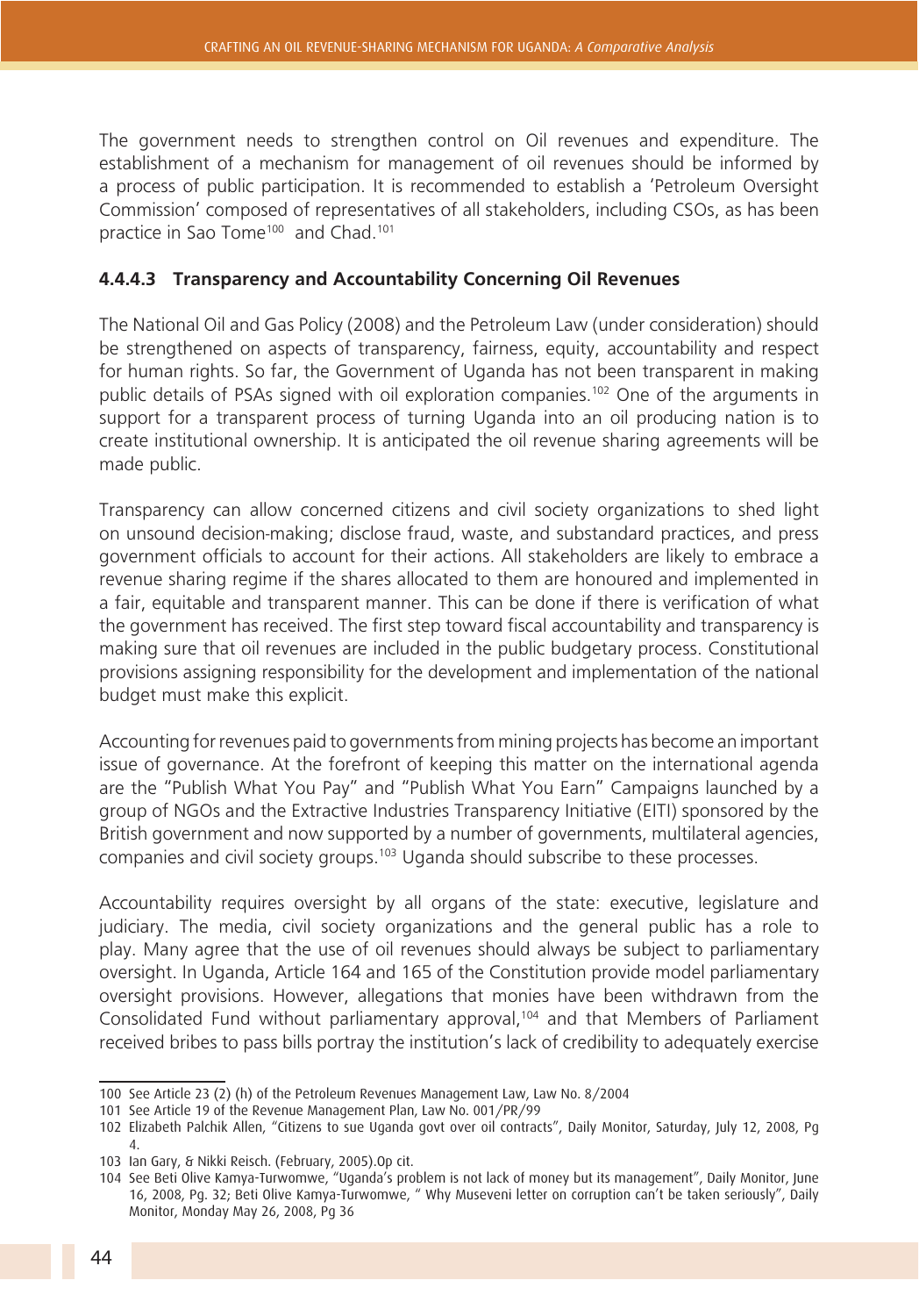this oversight function.<sup>105</sup> Therefore, parliament should take immediate action to enhance its ability to serve a viable oversight role, including establishing a committee that has specific responsibility for oversight of oil revenue flows.

The establishment of a National Oil Fund can also go a long way towards promoting transparency for oil revenue sharing. The establishment of an oversight commission is crucial and should work under the auspices of the parliament. The commission should have the right to investigate disbursements under the National Oil Fund; have access to all relevant documents related to revenue management; and be able to suspend transfers from the Fund to beneficiaries should it find sufficient evidence of significant non-compliance with the Fund rules.

#### **4.4.4.4 Capacity Building in the Oil Sector**

An extensive training program needs to be devised to in order to ensure that the country has the required capacity for managing the oil-revenues, and for negotiating and implementing oil revenue sharing agreements. Expertise to facilitate and train Ugandans on the development of Oil sharing agreements should be engaged as appropriate. There is need to identify and fund training of a cadre of experts and trainers to work within the Oil sector.

Immediate efforts should be aimed at strengthening institutions and building the capacity of the media, parliamentarians and NGOs so that they are equipped to prepare for, respond to and manage the forthcoming oil revenues, thereby preventing conflict. Strengthening journalists' capacity and independence is vital to ensuring transparency, accountability, respect for the rule of law and good governance.<sup>106</sup>

Parliament, as a scrutinizing body, has much potential and is well positioned to hold government to account. It has a central role to play in drafting legislation and scrutinizing bills put forward by government, as well as overseeing the budget. Parliamentarians must increase their capacity to do this by undergoing training in oil and transparency issues and ways of reviewing and supervising state budgets and expenditure, drafting laws on oil and gas revenues, as well as the role of parliament in scrutinizing and monitoring resource flows in a democracy.

#### **4.4.4.5 Dispute Management Mechanisms**

Disputes are likely to arise under any revenue sharing mechanism. In most cases, disputes may not arise between the oil-producing country and oil companies but between the state

<sup>105</sup> See also Yasiin Mugerwa & Agnes Nandutu: "Museveni pushed me on \$1m CNN deal – PS", Daily Monitor, Tuesday January 29, 2008, Pg. 1; Yasiin Mugerwa & Sheila Naturinda, " MP drops Chogm bribe accusations", Daily Monitor, Thursday, July 10, 2005, Pg 5; Milton Olupot, " MP Otto withdraws graft allegations", The New Vision, Thursday July 10, 2008, Pg 5.

<sup>106</sup> Sarah Skorupski. (August, 2004). Sudan's Energy Sector: Implementing the Wealth-Sharing Agreement. AFRICA NOTES. Number 22. Africa Program Centre for Strategic and International Studies 1800 K Street, NW Washington, DC 20006. www.csis.org.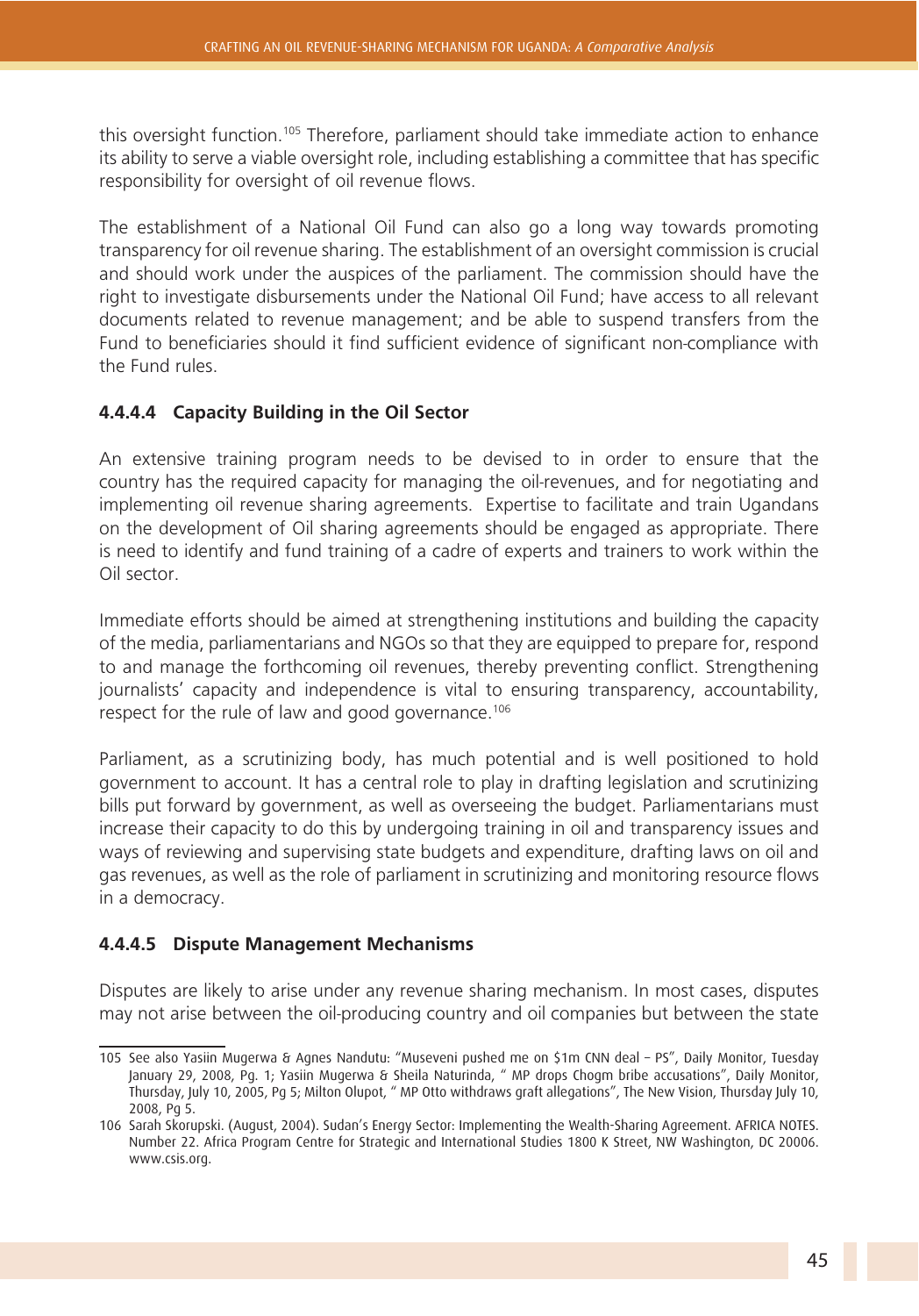and its own people and institutions. Unless resolved to the satisfaction or all stakeholders, these conflicts may degenerate into conflicts that threaten national unity. A dispute or Conflict Management Strategy should be included as an integral component of revenue sharing mechanisms. Further, parties to the sharing mechanisms should be equipped with conflict management skills and tools.

#### **4.4.4.6 Revenue Collection**

Revenues must be collected first before they can be allocated. Effective and efficient oil revenue collection has two dimensions; a policy dimension and an administrative dimension. A proper design of the tax policy framework must be adopted in the case of oil revenue collection. A fair and efficient application of the tax system through appropriate administrative arrangements must also be guaranteed. The revenue sharing formula must be clearly calculated and determined. For instance, a clear designation of the oilproducing districts/regions has to be made in advance and the revenue due to each region determined. In Nigeria as an example, there is the 13% derivation policy and in Chad, 5% of oil revenue goes back to Doba oil-producing region. Otherwise, the potential for continued local grievances will remain high.

#### **4.4.4.7 Political Will**

With the right policies and institutions, resource abundance can be a blessing. The resource curse is not only preventable but also curable. Political will by governments and functional institutions with transparency and accountability are critical factors for preventing and curing resource curses. However, there is no consensus about the specific set of policies that could create appropriate political incentives for the development of transparent and accountable institutions. Thus, the planning, training and good intentions will get Uganda nowhere if leaders lack political will to demand that revenues from oil resources be used solely for the sustainable development of the country. The country must develop a transparent policy framework and establish institutional structures that will prevent anyone, no matter how powerful, from misusing these revenues.

#### **4.5 Recommendation for Operationalizing Oil Revenue - Sharing**

The following sections provide general recommendations on operationalizing views and suggestions on oil revenue sharing provided in this paper.

#### **4.5.1 Legislation on Oil Revenue - Sharing**

Currently, there is no specific legal and institutional framework in place for oil revenue management and sharing. Uganda must enact such a law. The law should be drafted by oil experts in the industry and would benefit from the experiences of other oil producing countries. This should be based on principles of good governance and should have clear objectives. For this purpose, the Cotonou Agreement between the European Communities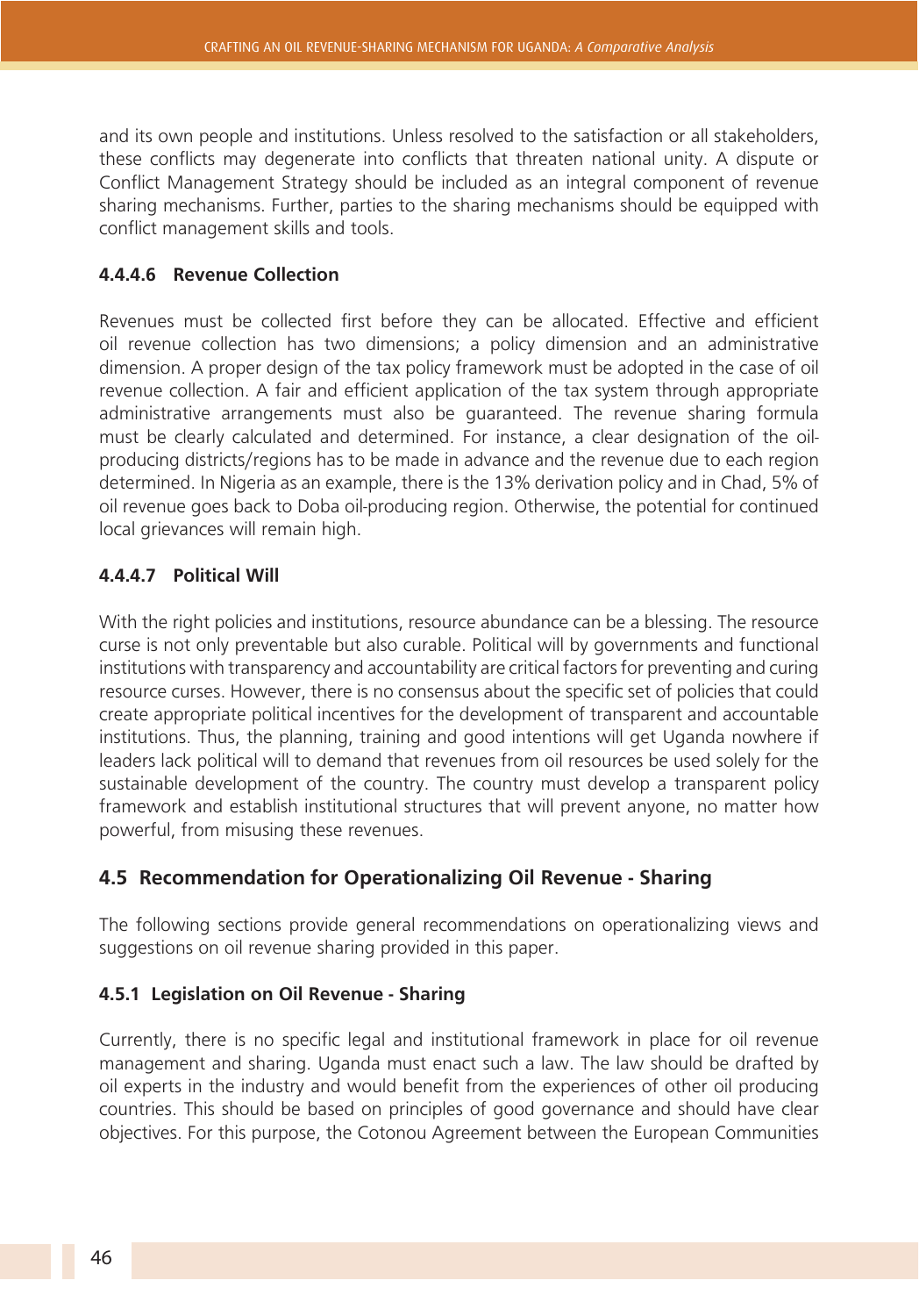(EC) and African, Caribbean and Pacific countries of 2000 is instructive:

In the context of a political and institutional environment that upholds human rights, democratic principles and the rule of law, good governance is the transparent and accountable management of human, natural, economic and financial resources for the purposes of equitable and sustainable development. It entails clear decision-making procedures at the level of public authorities, transparent and accountable institutions, the primacy of law in the management and distribution of resources and capacity building for elaborating and implementing measures aiming in particular at preventing and combating corruption.107

While parliament has the final say in legislative matters, opportunity should be availed to stakeholders (public, private sector and civil society) to actively participate in designing revenue sharing legislation. The first step for the consultation process is to establish a multi-stakeholder drafting committee, formed with representatives from government (parliamentarians and representatives from the oil-producing regions), civil society representatives, representatives of interest groups such as labour unions and the military, and the Inspectorate of Government to represent the interests of the public. This would ensure fairness of the process that establishes the national revenue management laws. The law must among many other things provide for a Sharing formula that specifies:

- a) The requirement to publish and make public information on what the government receives<sup>108</sup> as well as the components of government revenues from which allocation is to be made: -whether from royalties, corporate taxes, dividends, or a combination of any of these;
- b) The proportions of revenues to be allocated;
- c) The groups or institutions within the community to benefit, and their respective shares. These could be central government,<sup>109</sup> Local governments, local communities,<sup>110</sup> and the future generation of Ugandans;
- d) The guidelines on how to spend the oil revenue monies or the category of uses for the monies (preferably for community capital projects); and
- e) An institutional framework to decide on how the money will be spent.

Two approaches may be considered. Every country addresses some issues in its Constitution and others through legislation. Constitutions, which are typically difficult to change, aim to nail down the most basic principles that a nation values. Subsequent legislation provides the details about how those principles are to be exercised. Many questions on how the oil industry should be organized are better answered through legislation. However, certain

<sup>107</sup> See Article 9 of the Partnership Agreement between the Members of the African, Caribbean and Pacific Group of States of the one part, and the European Community and its Member States of the Other Part, signed on 23 June 2000.

<sup>108</sup> In Sao Tome and Principe Article 20 of the Revenue Management Law declares confidentiality clauses or other mechanisms included in oil contracts or in any other transaction instrument concerning any oil revenue or oil resource that prevent or attempt to prevent access to documents and information null and void and contrary to public policy.

<sup>109</sup> Of course, a portion of the revenue increase from commodity booms may go to good public investment projects; the right kind of public investments are indeed desirable and needed. In many countries, such investments involve overambitious projects that are abandoned halfway through when revenues decline.

<sup>110</sup> Political statements made in the country indicate that these communities will be beneficiaries. See for example President Museveni's New Year's speech.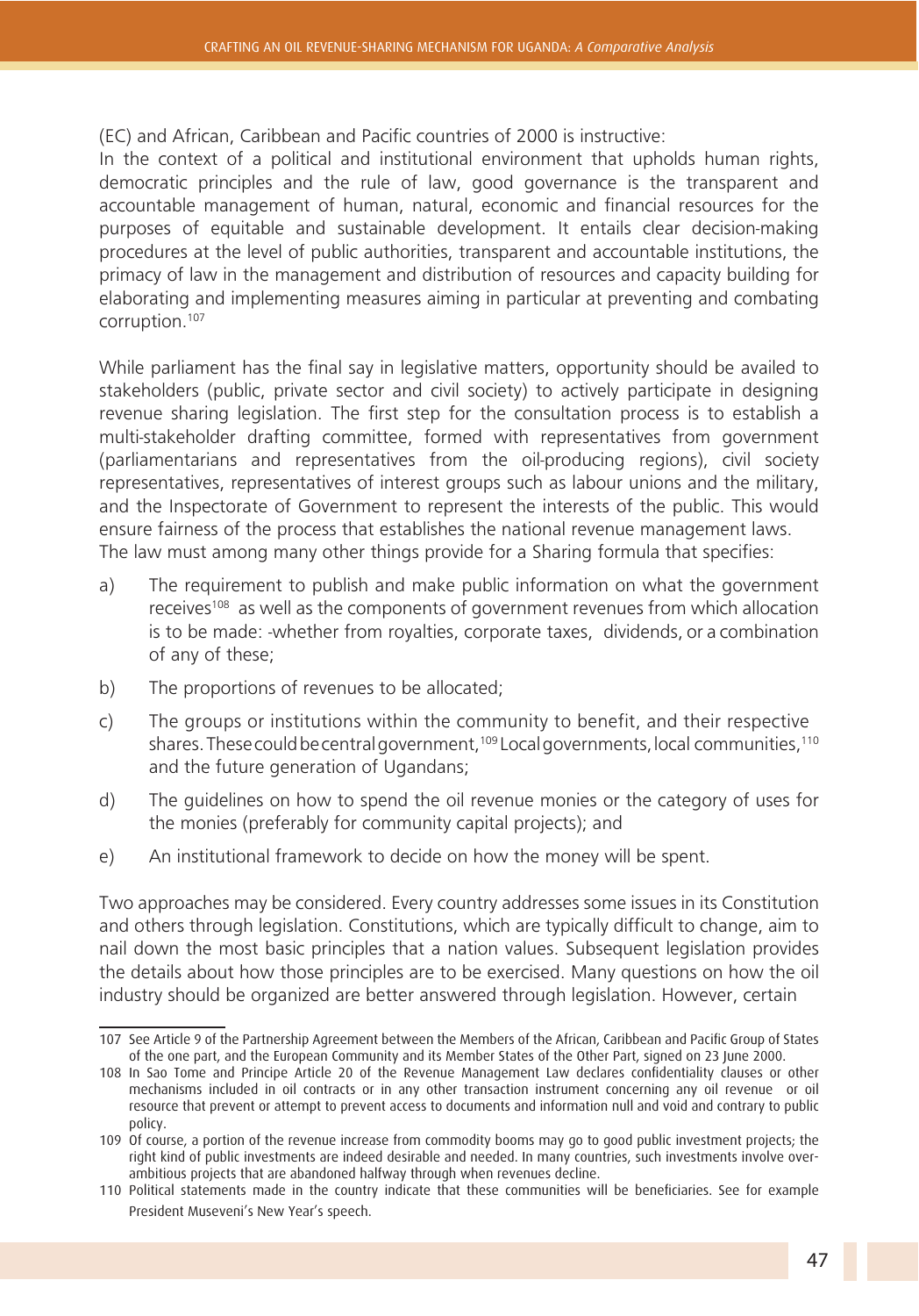basic principles should be secured in a Constitution to provide the basis for protecting against later abuses.<sup>111</sup> Issues surrounding oil should be provided for in the Constitution to provide some constitutional safeguards to protect oil revenues and give constitutional recognition of host communities' and local governments' entitlements to benefits. Therefore, the first avenue is through a constitutional provision. Once drafted and agreed to at the national level, a law should be backed by the constitution. Any amendment to the law must then require a constitutional amendment. It is argued that inclusion of specific provisions for revenue sharing in favour of host communities and local governments in the Constitution places the issue so high on the national agenda that no government would not be able to ignore, neglect or side-step it. Giving the revenue management law constitutional status could be a strong deterrent to any unilateral attempt to change the law.

#### **4.5.2 Learning from "Best Practice" Countries**

The case for revenue-sharing arrangements in Norway and Botswana has been noted to provide models for best practices.<sup>112</sup> It is instructive for the Government of Uganda to learn from the experiences of the two countries (Section 3.5).

However, it is vital to proceed cautiously in applying these lessons to different circumstances. Some of these recommendations rely on three critical characteristics of the central government i.e. (i) having a clear ownership and authority to engage in resource development, (ii) being strong and effective in providing public goods and services, and (iii) being able to regulate and enforce environ-mental compliance without conflicts of interest.

#### **4.5.3 Trust Funds**

There should be established a fund for the future of Ugandans. Withdrawals from the fund should be expressly prohibited. Any violation of this should be severely punished. The Kuwaiti Reserve Fund for Future Generations can offer useful lessons. The experience with the Wildlife and Environment Funds indicates that it has not been easy to receive money once it has entered the Consolidated Fund. To ensure that the established Fund receives the allocated shares, they should be channelled directly from the Oil Fund, and the rest channelled to the Consolidated Fund to be budgeted for by Parliament.

#### **4.5.4 Petroleum Agreements**

The Petroleum (Exploration and Production) Act Cap 150 chooses one modality, 'Production Sharing Agreements' for managing oil production.<sup>113</sup> This is a limitation. The Act should be amended to provide for other modalities. It may also be necessary to amend the constitution so that oil and gas resources are returned under the ambit of Parliament. These resources

113 See Section 3

<sup>111</sup> The Alaska state Constitution is often cited as an example of how Constitutional protections led to long-term benefits to citizens from the state's oil revenues. A Constitutional amendment, not a legislative act, created the Alaska Permanent Fund (APF). The APF secures future state income by receiving at least 25 percent of all the state's mineral-based royalty revenues. A separate organization, the Alaska Permanent Fund Corporation, manages the APF, operating under the oversight of an independent, publicly appointed board of trustees and the state legislature. The APF's Constitutional status protects it from the economic and political vagaries that might otherwise prematurely deplete the fund, as occurred in Venezuela and Mexico

<sup>112</sup> See, Carolyn Fischer. (May, 2007), Op Cit.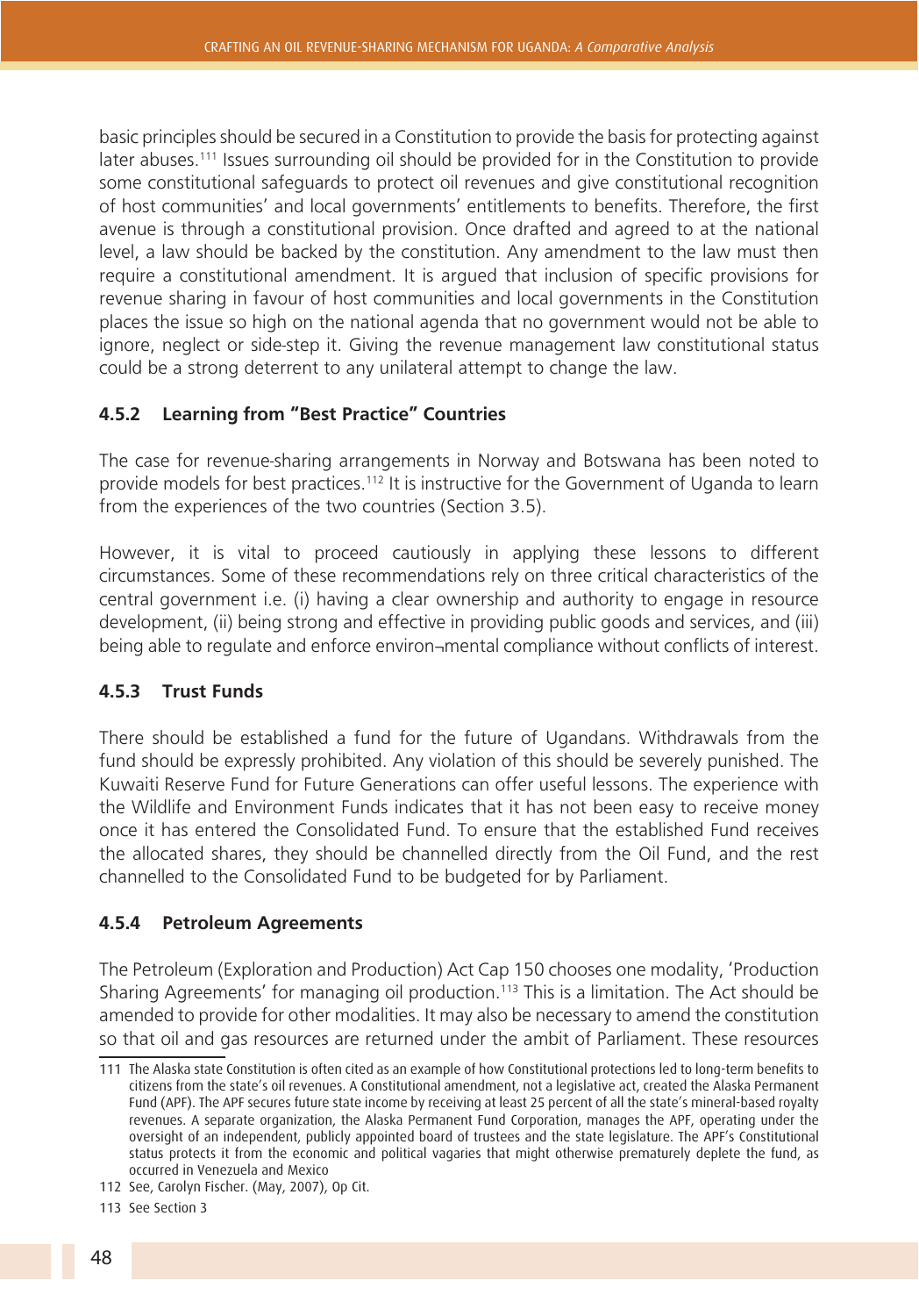should be held in trust on behalf of the people of Uganda.

#### **4.5.5 Taxation**

Under the Production Sharing Agreements, oil companies are to pay a tax on their share of "profit oil". Authority to impose taxes can only be exercised under a given law yet there is no equity in taxation.<sup>114</sup> Currently, there is no law to provide for the specific needs of oil sector taxation. Such a law should be enacted to supplement the provisions of the Income Tax Act115 which are perceived as being grossly inadequate. In the oil sub-sector, the tax burden is much higher upstream than downstream. Oil companies, like other large businesses, with highly sophisticated legal advice use tax avoidance schemes. Thus, the law should introduce clear and efficient petroleum industry taxation provisions. Building capacity in tax administration, especially in large taxpayer departments, so that a core group of experts with sufficient understanding of the oil industry business is available is critical.

At the same time, Uganda needs to set up a Special Oil Revenue Office. A number of countries have set up such offices to increase the efficiency of revenue collection from large oil companies. This is a highly appropriate step to guarantee the necessary professional knowledge of the oil industry in the tax administration. Tax and customs administration have been identified as being among the most corrupt institutions in many developing countries. In Uganda this prompted the Judicial Commission of Inquiry into Corruption in the Uganda Revenue Authority – chaired by Justice Julia Sebutinde (June 2002 - February 2004).116 Thus, the proposed oil revenue office responsible for the collection of a major share of the total tax revenues of the country can easily become the most lucrative place for corruption. Anticorruption strategies specifically focusing on the revenue office need to be put in place. Oil revenue collection is a complicated process. Efforts should be made to build the capacity not only of the revenue collectors but also those exercising oversight roles in the country.

#### **4.5.6 Public Information and Education Campaigns**

Information on the oil and gas sector needs to be widely disseminated and frequent interactions between the Ministry of Energy and local constituents encouraged in order to waive off the myth and anxiety surrounding the oil discovery, its subsequent production and revenue sharing. An important step in ensuring sound revenue management and accountability is to publish independent audits of oil revenues.

#### **4.5.7 Macro-economic Policies**

To avoid the Nigerian "curse" or the "Dutch disease", Uganda must adopt practices that guard macro-economic stability by for instance, maintaining low and stable inflation rates. A related component of macro-economic stability is the need to avoid excessive appreciation of the domestic currency.

<sup>114</sup> See Article 152 (1) of the 1995 Constitution

<sup>115</sup> Namibia enacted the Petroleum Taxation Act, 1991 (Act 3 of 1991)

<sup>116</sup> See also Fortunate Ahimbisibwe "60 URA staff go on forced leave", The New Vision, Monday July 7, 2006, Pg 1.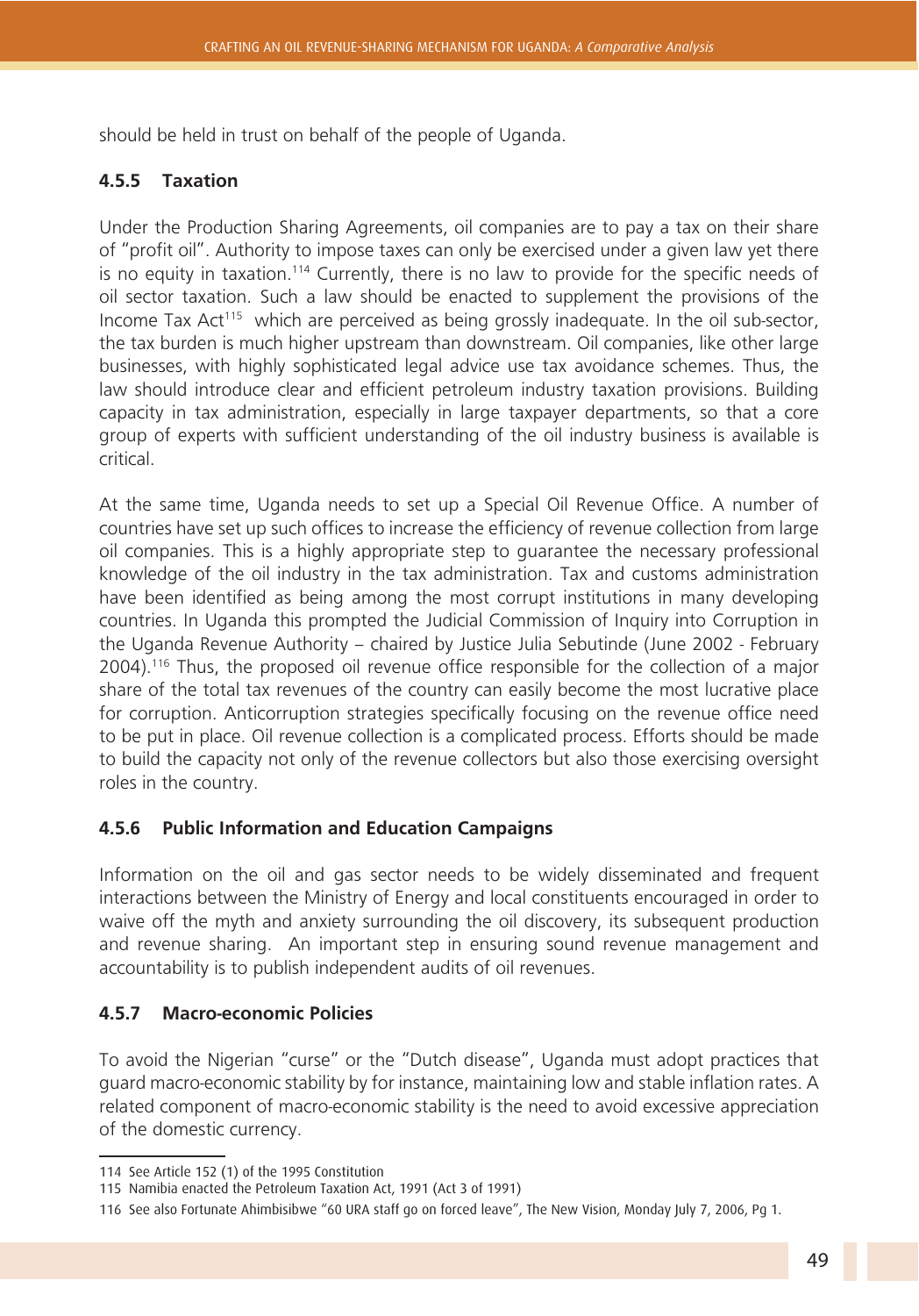# **5**

## **CONCLUSION**

Governance principles that apply to oil-production are very important in oil-rich developing countries. Sharing oil revenue may be a source of conflict and bad governance if it is mishandled. Ensuring that oil and gas production revenues provide economy-wide benefits, that a fair share accrues to districts or regions where oil and gas fields are located, and that there is general awareness of how oil revenues are used all potentially contribute to sustainable development.

A system of sharing oil revenues which is perceived as just, equitable and fair has the potential to ensure political stability. Care in planning expenditures is required; (i) to prevent volatility in resource prices and public spending and (ii) to provide some public saving when oil resource revenues exceed immediate spending needs.

Developing suitable legal and institutional frameworks for managing the sector is crucial. A lack of management capacity calls for creating simple, clear, and transparent legal and institutional arrangements. The complexity of contracts and resource payments to the government in the oil industry requires capacity building in the sector, to produce a full understanding of the oil flows and their likely development by both the government and the public at large. This effort helps in managing the population's expectations about the benefits and impacts on the sector. Transparency in the oil revenue stream flowing to the government is key in building trust. Uganda is a well endowed country and is politically on the course to democratic consolidation. Oil wealth if well governed could enhance democratization. On the other hand, if poorly governed, the oil boom could negatively reverse democratic gains and become a nightmare for the citizens. The proposed oil revenue sharing mechanism is underpinned by the desire to use oil to banish poverty, advance democratic governance and transform the country economically.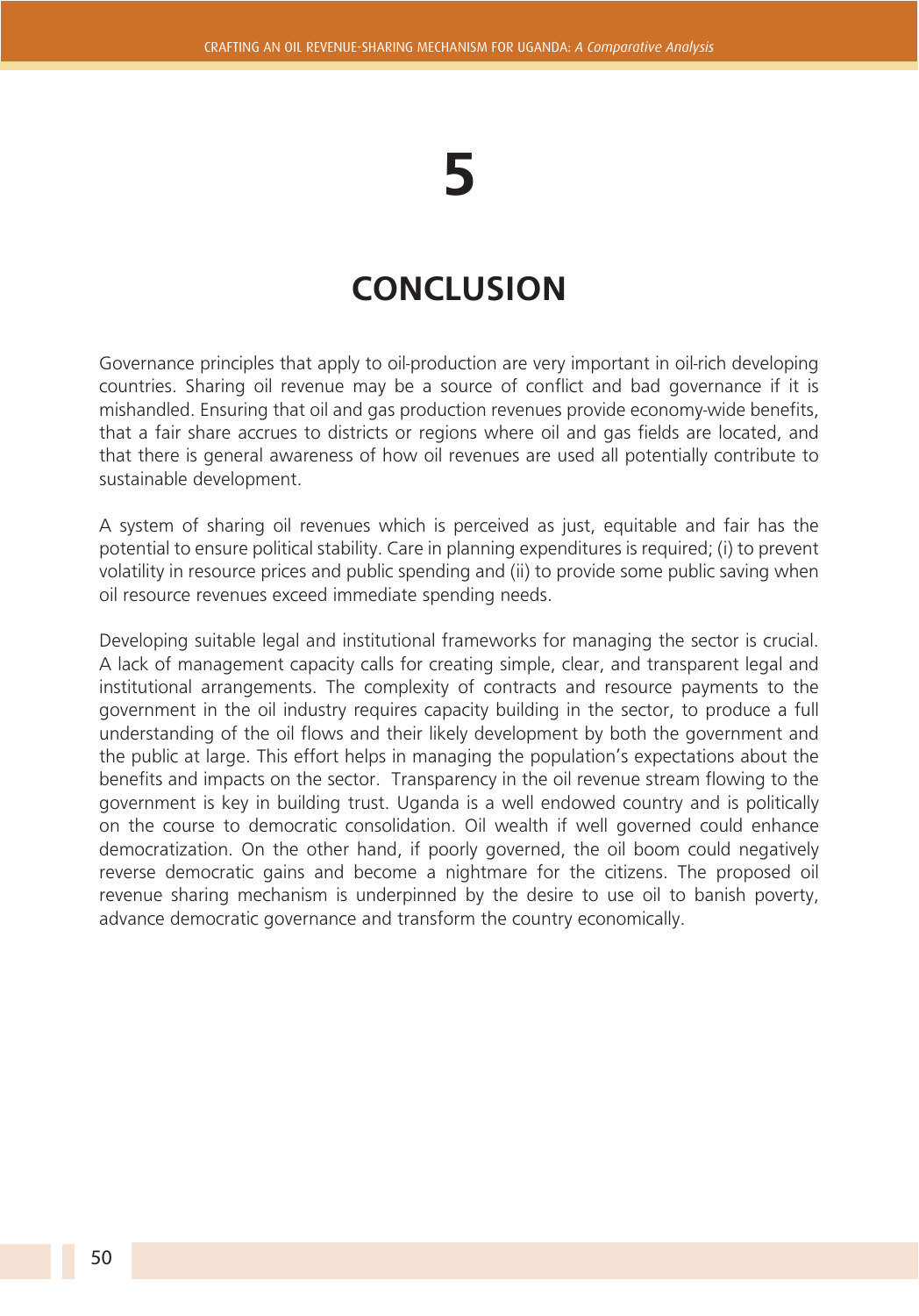### **REFERENCES**

Bainomugisha Arthur, Kivengere Hope, & Benson Tusasirwe. (2006). Escaping the Oil Curse and Making Poverty History: A Review of the Oil and Gas Policy and Legal Framework for Uganda: ACODE Policy Research Series, 20.

Bantekas Ilias. (2005). Natural Resource Revenue Sharing Schemes (Trust Funds) in International Law. Netherlands International Law Review, LII, 31-56.

Bola Adewale: "An Overview of legal and political considerations of environmental issues in the Nigerian petroleum industry" Rivisita Giuridica Dell'Ambiente, Vol. 10, 1996, Pp 531-541.

Carolyn Fischer. (May, 2007). International Experience with Benefit-Sharing In¬struments for Extractive Resources: Resources for the Future, 1616 P Street NW, Washington, DC 20036. Available at: http://www.rff.org/Publications/Pages/PublicationDetails. aspx?Publica¬tionID=9576

Christopher M. Blanchard (Analyst in Middle Eastern Affairs, F. A., Defence, and Trade Division). (Updated October 2, 2007). Iraq: Oil and Gas Legisla¬tion, Revenue Sharing, and U.S. Policy: Congressional Research Service (CRS) Prepared for Members and Committees of Congress.

Corden W Max. (1984). The booming sector and Dutch disease economies: a survey and consolidation: Oxford Economic papers, 36, 6, PP 359-80.

Economic Commission for Africa (2004): "Improving Public Participation in the Sustainable Development of Mineral Resources in Africa" Addis Ababa, Ethiopia.

Ehtisham Ahmad, & Eric Mottu. (November, 2002). Oil-Revenue Assignments: Country Experiences and Issues: IMF Working Paper. WP/02/203. Interna¬tional Monetary Fund.

Ehtisham Ahmad and Eric Mottu: "Political economy of oil-revenue sharing in a developing country: illustrations from Nigeria" IMF Working Paper 03/16

Godber Tumushabe and Eunice Musiime (2006); Living on the Margins of Life: The Plight of the Batwa Communities of South Western Uganda, ACODE Policy Research Series, No. 17.

Hon. John Udeh, "Paper on petroleum revenue management: the Nigerian perspective". at a workshop on petroleum revenue management, Washington, DC, October 23-24, 2002. Ian Bannon & Paul Collier (Eds) (2003): Natural Resources and Conflict: Options and Actions, Washington, D.C, The World Bank.

Ian Gary, & Nikki Reisch. (February, 2005). Chad's Oil: Miracle or Mirage? Following the Money in Africa's Newest Petro-State: Catholic Relief Services and Bank Information Center.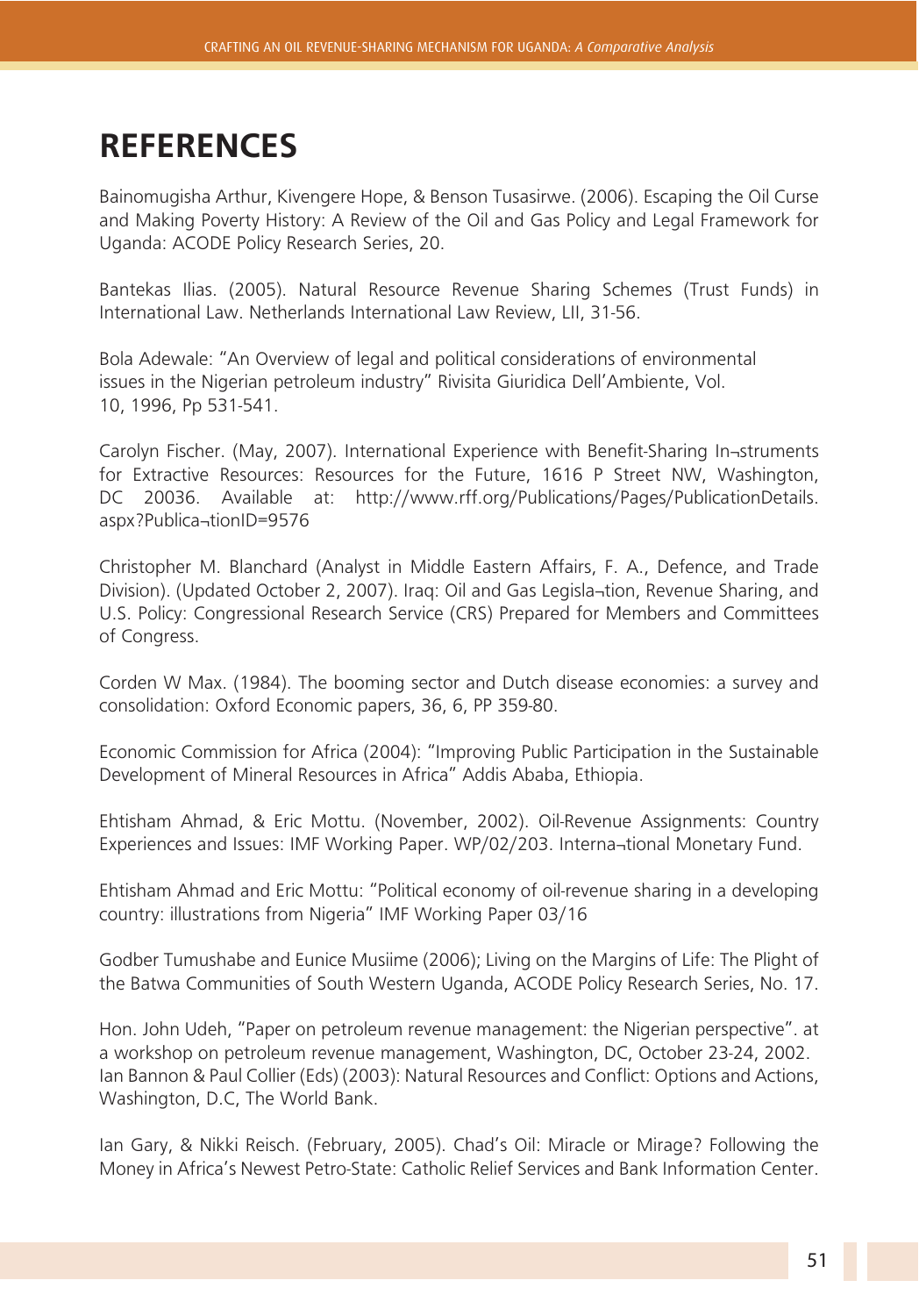Jonas Hjort. (2006). Citizen funds and Dutch Disease in developing countries. Resources Policy, 31, 183–191.

Jo Chen Hippler (ed) (2005), Nation Building: A Key Concept for Peaceful Conflict Transformation, London: Pluto Press.

John Ntambirweki (1991), "Legal arrangements for the development of joint ventures among developed and developing countries for the exploration and exploitation of nonliving resources of the sea", Resources of the Sea Unit, Natural Resources Division, United Nations Economic Commission For Africa, Addis Ababa.

Juliette Bennet (2002): "Conflict prevention and revenue-sharing regimes" a paper prepared for the United Nations Global Compact Policy Dialogue: Business in Zones of Conflict.

Kirsten Bindeman (1999), "Production Sharing Agreements: An economic Analysis", WPM 25. Available at: http://www.oxfrodenergy.org/pdfs/WPM25.pdf

Korinna Horta, Samuel Nguiffo, & Delphine Djiraibe. (April, 2007). The Chad-Cameroon Oil & Pipeline Project; A PROJECT NON-COMPLETION REPORT: Environmental Defence, Centre for Environment and Development & Chadian Association for the Promotion and Defence of Human Rights.

Korinna Horta, Samuel Nguiffo, & Delphine Djiraibe. (June, 2002). The Chad-Cameroon Oil and Pipeline Project: A Call for Accountability: Association Tchadienne pour la Promotion et la Défense des Droits de l'Homme, Chad & Centre pour l'Environnement et le Developpement, Cameroon Environmental Defense, USA.

Lukman Nagaya Mulumba and Jackson Mutebi; "Access to genetic resources and benefit sharing at the local level in Uganda: the case of the Bwindi Impenetrable National Park (BINP)"presented at the proceedings of the National Workshop on Access to Genetic resources and Benefit Sharing in Uganda; February 16-17, 1998; Fair Way Hotel, Kampala.

M. Radetzki, "LDC Policies towards foreign mineral investors" in S. Sideri and S. Johns (eds) (1980); Mining for Development in The Third World: Multi-national Corporations, State Enterprises and International Economy, New York: Pergmon Press, PP. 283-307

McLure Jr, & Charles E. (1994). The sharing of taxes on natural resources and the future of the Russian Federation. In Christine I Wallich (Ed.), Russia and the challenges of fiscal federalism: The World Bank.

Obi Cyril I. (2004). Nigeria: The Oil State and the Crisis of Nation-building in Africa. In Nation-Building: A Key Concept for Peaceful Conflict Transformation. London: Pluto Press. Paul Collier, & Anke Hoeffler. (2005). Resource Rents, Governance, and Con¬flict Journal of Conflict Resolution, 49(4), 625-633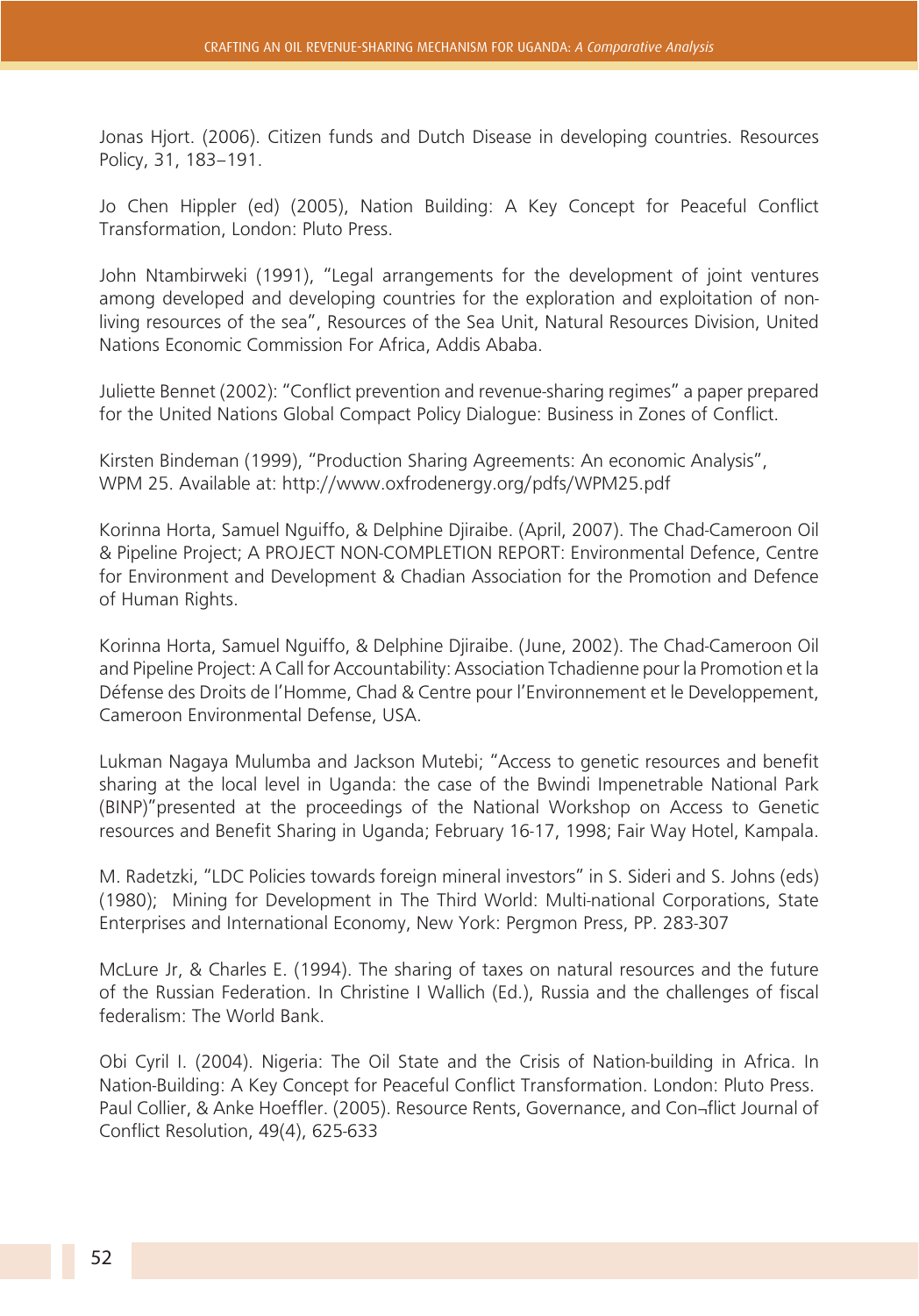Prof. Tumusiime-Mutebile (Govenor Bank of Uganda). (February 26th, 2008). Oil Economics and Petroleum Revenue Management. Paper presented at the A Seminar Discussion of the earlier Presentations, Imperial Resort Beach Hotel, Entebbe. February 26, 2008.

Prof. James M. Otto (March 2001): "Fiscal decentralization and mining", The World Bank Group Mining Department

Republic of Uganda. (2006). Constitution of the Republic of Uganda (As at 15th February, 2006): Law Reform Commission of Uganda.

Robert Bacon, & Silvana Tordo. (February, 2006). Managing Resource Rents: The Special Challenges in Postconflict Countries. Public Policy for the Private Sector: Produced by Grammarians Inc. http://rru.worldbank.org/PublicPolicyJournal.

Roy Bahl, & Bayar Tumennasan. (May 1-3, 2002). Can Decentralization Help Rebuild Indonesia? Paper presented at the How Should Revenues from Natural Resources be Shared in Indonesia? A Conference Sponsored by International Student's Program, Andrew Young School of Policy Studies, Goergia State University, Stone Mountain Park, Atlanta, Georgia.

S. Zorn" Recent trends in LDC mining agreements" in S. Sideri and S. Johns (eds) (1980), Mining for Development in The Third World: Multi-national Corporations, State Enterprises and International Economy, New York: Permagon Press, PP 210-228

Sarah Skorupski. (August, 2004). Sudan's Energy Sector: Implementing the Wealth-Sharing Agreement. AFRICA NOTES. Number 22. Africa Program Center for Strategic and International Studies 1800 K Street, NW Wash-ington, DC 20006. www.csis.org.

Sarraf Maria, & Moortaza Jiwanji. (2001). "Beating the Resource Curse: The Case of Botswana". Environment Department Working Paper 83. Envi¬ronmental Economics Series: Washington, DC: World Bank Group.

R. F. Mikesell: "Mining agreements and conflict resolution" in S. Sideri and S.Johns (eds) (1980), Mining for Development in The Third World: Multi-national Corporations, State Enterprises and International Economy, New York: Permagon Press, PP 198-209

Warrack Allan A, & Russell R Keddie. (September, 2002). Natural Resource Trust Funds: A Comparison of Alberta and Alaska Resource Funds: Western Centre for Economic Research Bulletin 72, University of Alberta.

Yoonie Kim, Alexandros Aldous, Jason Crosby, Kate Ellis, Ethan Ostroff, & Val¬bona Sherifi. (September, 2004). A PRIMER ON THE EQUITABLE DISTRIBUTION OF OIL FOR IRAQ: Legal Memorandum: PUBLIC INTERNATIONAL LAW & POLICY GROUP. www. publicinternationallaw.org.

The New Vision, Friday, July, 11, 2008, PP 4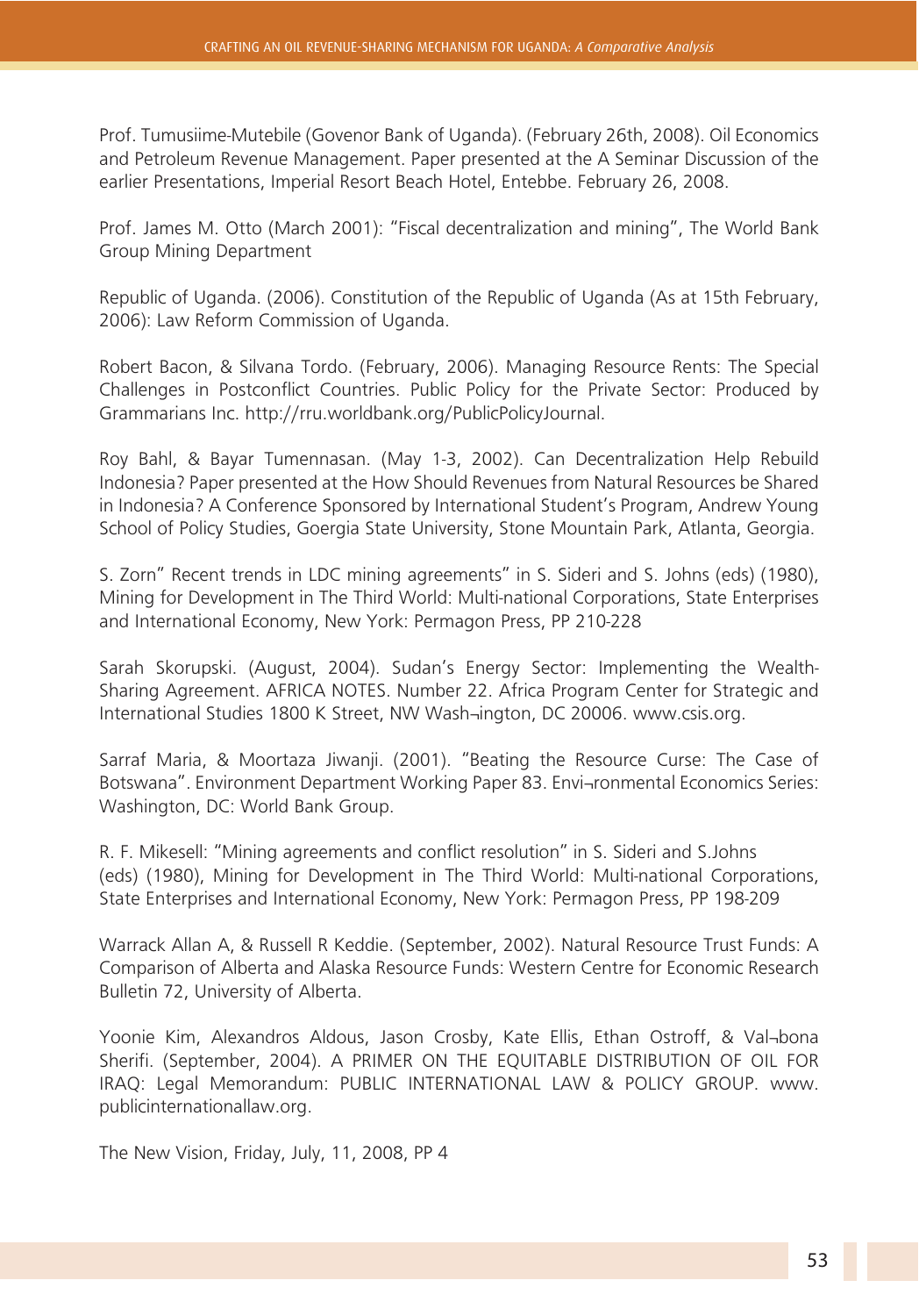The New Vision, Tuesday, October 3, 2008

The Daily Monitor, Monday 12, 2008.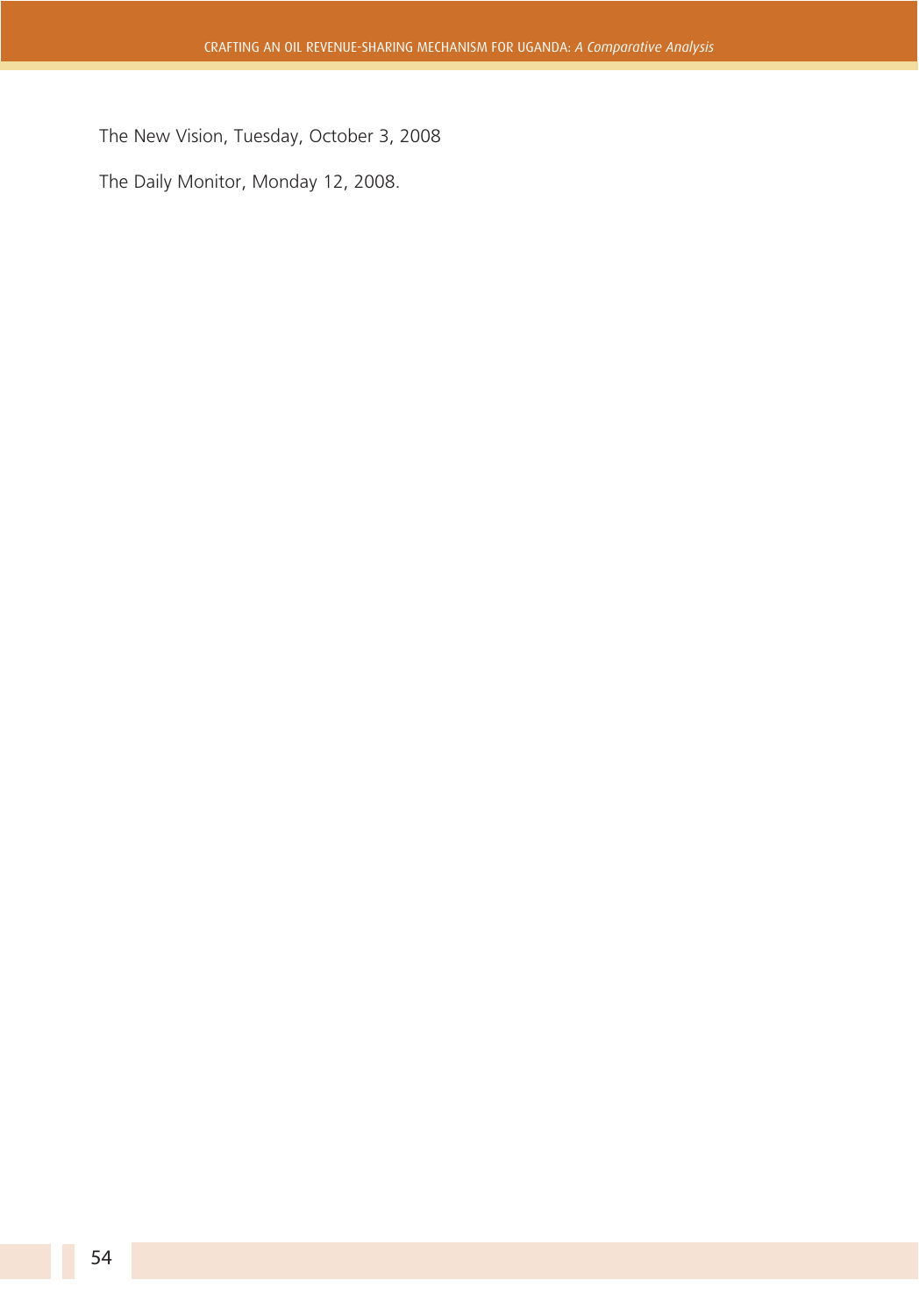### **PUBLICATIONS IN THIS SERIES**

Tumushabe, G.W., Bainomugisha, A., and Muhwezi, W., (2000). Towards Strategic Engagement: Government NGO Relations and the Quest for NGO Law Reform in Uganda. ACODE Policy Research Series, No. 1, 2000. Kampala.

Kameri-Mbote, P., (2000). The Operation Environment and Constraints for NGOs in Kenya: Strategies for Good Policy and Practice. ACODE Policy Research Series, No. 2, 2000. Kampala.

Tumushabe, G. W., (2001). The Precautionary Principle, Biotechnology and Environmental Litigation: Complexities in Litigating New and Emerging Environmental problems. ACODE Policy Research Series, No.3, 2001. Kampala.

Tumushabe, G. W., Mwebaza, R., and Naluwairo, R., (2001). Sustainably Utilizing our National Heritage: Legal Implications of the proposed Degazzettement of Butamira Forest Reserve. ACODE Policy Research Series, No.4, 2001. Kampala.

Tumushabe, G. W., and Bainomugisha, A., et al: (2003). Sustainable Development Beyond Rio + 10- Consolidating Environmental Democracy in Uganda Through Access to Justice, Information and Participation. ACODE Policy Research Series, No. 5, 2003. Kampala.

Mugyenyi, O., and Naluwairo, R., (2003). Uganda's Access to the European Union Agricultural Market: Challenges and Opportunities. ACODE Policy Research Series, No. 6, 2003. Kampala.

Mugyenyi, O., and Nuwamanya, D., (2003). Democratizing EPA Negotiations: Challenges for Enhancing the Role of Non State Actors. ACODE Policy Research Series, No.7, 2003. Kampala.

Kameri-Mbote, P., (2004). Towards a Liability and Redress System under the Cartagena Protocol on Biosafety: A Review of the Kenya National Legal System. ACODE Policy Research Series, No. 8, 2004. Kampala.

Kabudi, P.J., (2004). Liability and Redress for Damage Caused by the Transboundary Movement of Living Modified Organisms (LMOs) under the Cartagena Protocol on Biosafety: A Review of Tanzania Legal System. ACODE Policy Research Series, No. 9, 2004. Kampala.

Tumushabe, G. W., and Bainomugisha, A., (2004). Constitutional Reforms and Environmental Legislative Representation in Uganda: A Case Study of Butamira Forest Reserves in Uganda. ACODE Policy Research Series, No. 10, 2004. Kampala.

Musiime, E., Kaizire, B., and Muwanga, M., (2005). Organic Agriculture in Uganda: The Need for A Coherent Policy Framework. ACODE Policy Research Series, No.11, 2005.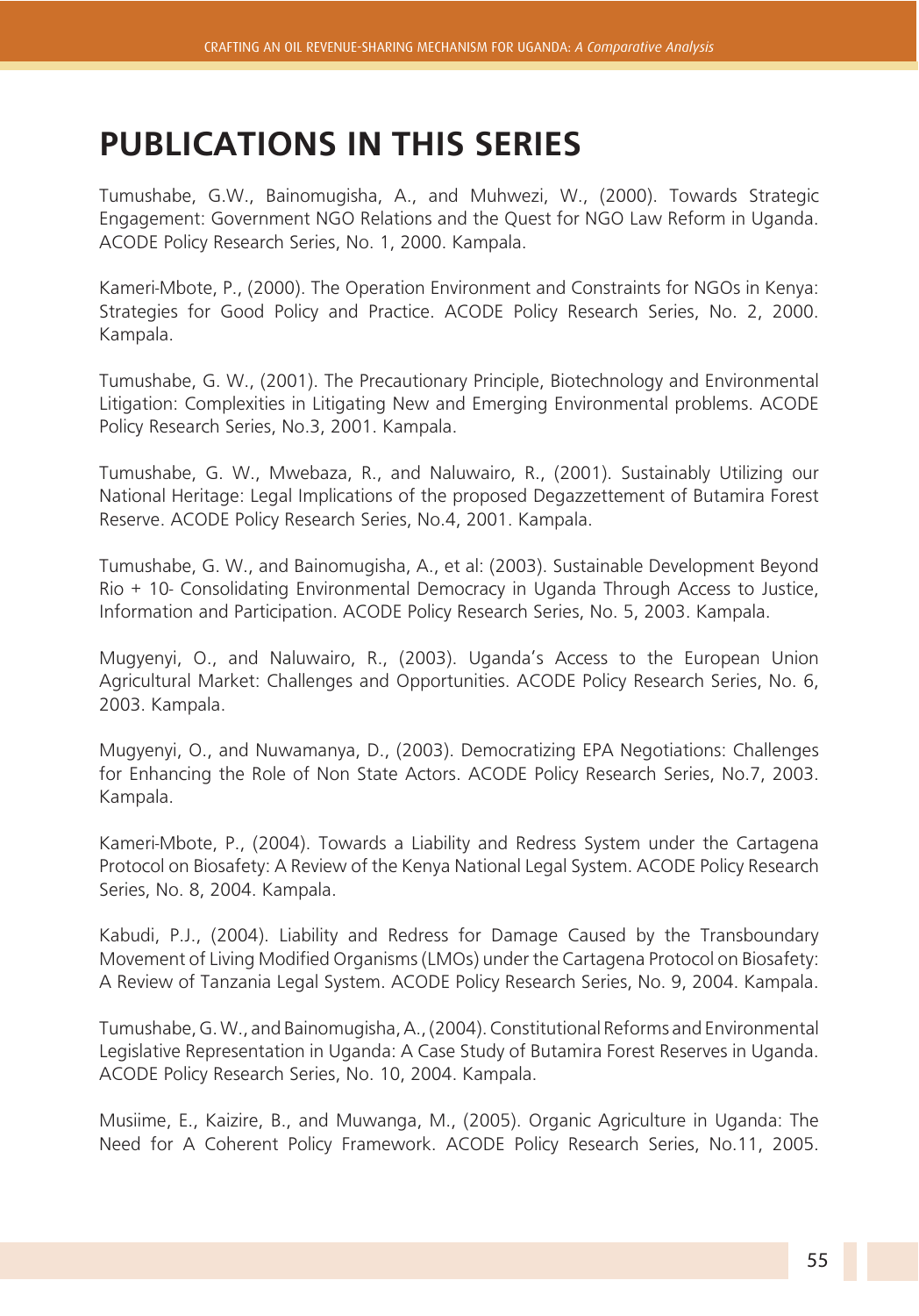Kampala.

Tumushabe, G.W., (2005). The Theoretical and Legal Foundations of Community- Based Property Rights in East Africa. ACODE Policy Research Series, No. 12, 2005. Kampala.

Bainomugisha, A., and Mushemeza, D., (2006). Deepening Democracy and Enhancing Sustainable Livelihoods in Uganda: An Independent Review of the Performance of Special Interest Groups in Parliament. ACODE Policy Research Series, No. 13, 2006. Kampala.

Mugyenyi, O., and Zeija, F., (2006). The East African Customs Union Protocol: An Audit of the Stakeholders' Participation in the Negotiation Process. ACODE Policy Research Series, No.14, 2006. Kampala.

Naluwairo, R., (2006). From Concept to Action: The Protection and Promotion of Farmers' Rights in East Africa. ACODE Policy Research Series, No.15, 2006. Kampala.

Banomugisha, A., (2006). Political Parties, Political Change and Environmental Governance in Uganda: A Review of Political Parties Manifestos. ACODE Policy Research Series, No.16, 2006.

Tumushabe, G. W., and Musiime, E., (2006). Living on the Margins of Life: The Plight of the Batwa Communities of South Western Uganda. ACODE Policy Research Series, No.17, 2006. Kampala.

Naluwairo, R., and Tabaro, E., (2006). Promoting Food Security and Sustainable Agriculture through Facilitated Access to Plant Genetic Resources for Food and Agriculture: Understanding the Multilateral System of Access and Benefit Sharing. ACODE Policy Research Series, No.18, 2006. Kampala.

Bainomugisha, A., and Mushemeza, E. D., (2006). Monitoring Legislative Representation: Environmental Issues in the 7th Parliament of Uganda. ACODE Policy Research Series, No. 19, 2006. Kampala.

Bainomugisha, A., Kivengyere, H., and Tusasirwe, B., (2006). Escaping the Oil Curse and Making Poverty History: A Review of the Oil and Gas Policy and Legal Framework for Uganda. ACODE Policy Research Series, No. 20, 2006. Kampala.

Keizire, B. B., and Mugyenyi, O., (2006). Mainstreaming Environment and Natural Resources Issues in selected Government Sectors: Status, Considerations and Recommendations. ACODE Policy Research Series, No. 21, 2006. Kampala.

Keizire, B. B., and Muhwezi, W. W., (2006). The Paradox of Poverty amidst Plenty in the Fish Product Chain in Uganda: The Case of Lake George. ACODE Policy Resrarch Series, No. 22, 2006. Kampala.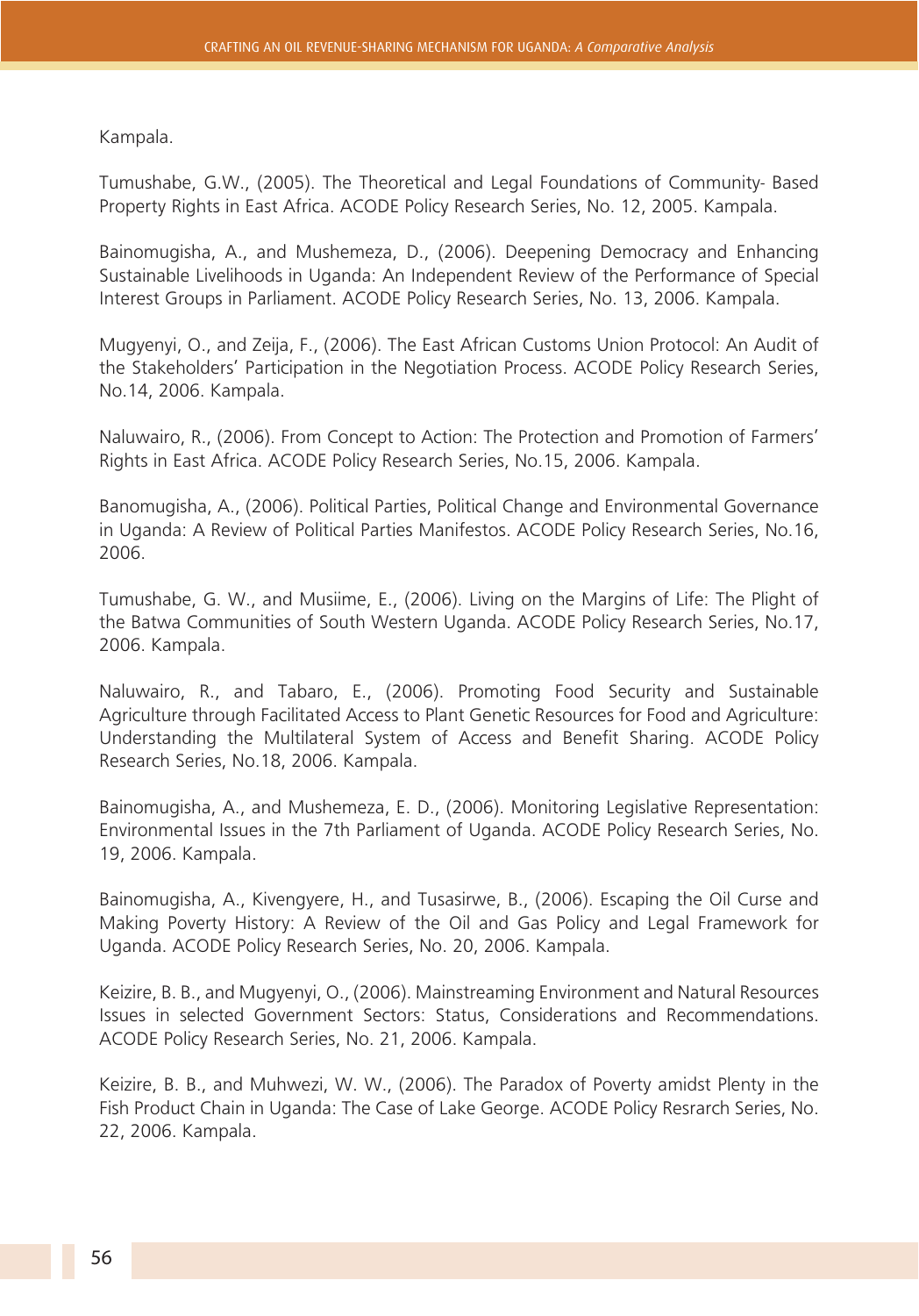Bainomugisha, A., Okello, J., and Ngoya, J., B., (2007). The Tragedy of Natural Resources Dependent Pastoral Communities: A Case of Teso-Karamoja Border Land Conflict between Katakwi and Moroto Districts. ACODE Policy Research Series, No. 23, 2007. Kampala.

Nkabahona, A., Kandole, A., and Banura, C., (2007). Land Scarcity, Ethnic Marginalisation and Conflict in Uganda: The Case of Kasese District. ACODE Policy Research Series, No. 24, 2007. Kampala.

Kivengere, H., Kandole, A., (2007). Land, Ethnicity and Politics in Kibaale District. ACODE Policy Research Series, No. 25, 2007. Kampala.

Muhumuza, F., Kutegeka, S., and Wolimbwa, A., (2007). Wealth Distribution, Poverty and Timber Governance in Uganda: A Case Study of Budongo Forest Reserve. ACODE Policy Research Series, No. 26, 2007. Kampala.

Tumushabe, G. W., (2009). The Anatomy of Public Administration Expenditure in Uganda: The Cost of the Executive and its Implications for Poverty Eradication and Governance. ACODE Policy Research Series, No. 27, 2009. Kampala

Tumushabe, G., W., and Gariyo, Z., (2009). Ugandan Taxpayers' Burden: The Financial and Governance Costs of a Bloated Legislature. ACODE Policy Research Series, No. 28, 2009. Kampala.

Tumushabe, G., Bainomugisha, A., and Mugyenyi, O., (2009). Land Tenure, Biodiversity and Post Conflict Transformation in Acholi Sub-Region: Resolving the Property Rights Dilemma. ACODE Policy Research Series No. 29, 2009. Kampala